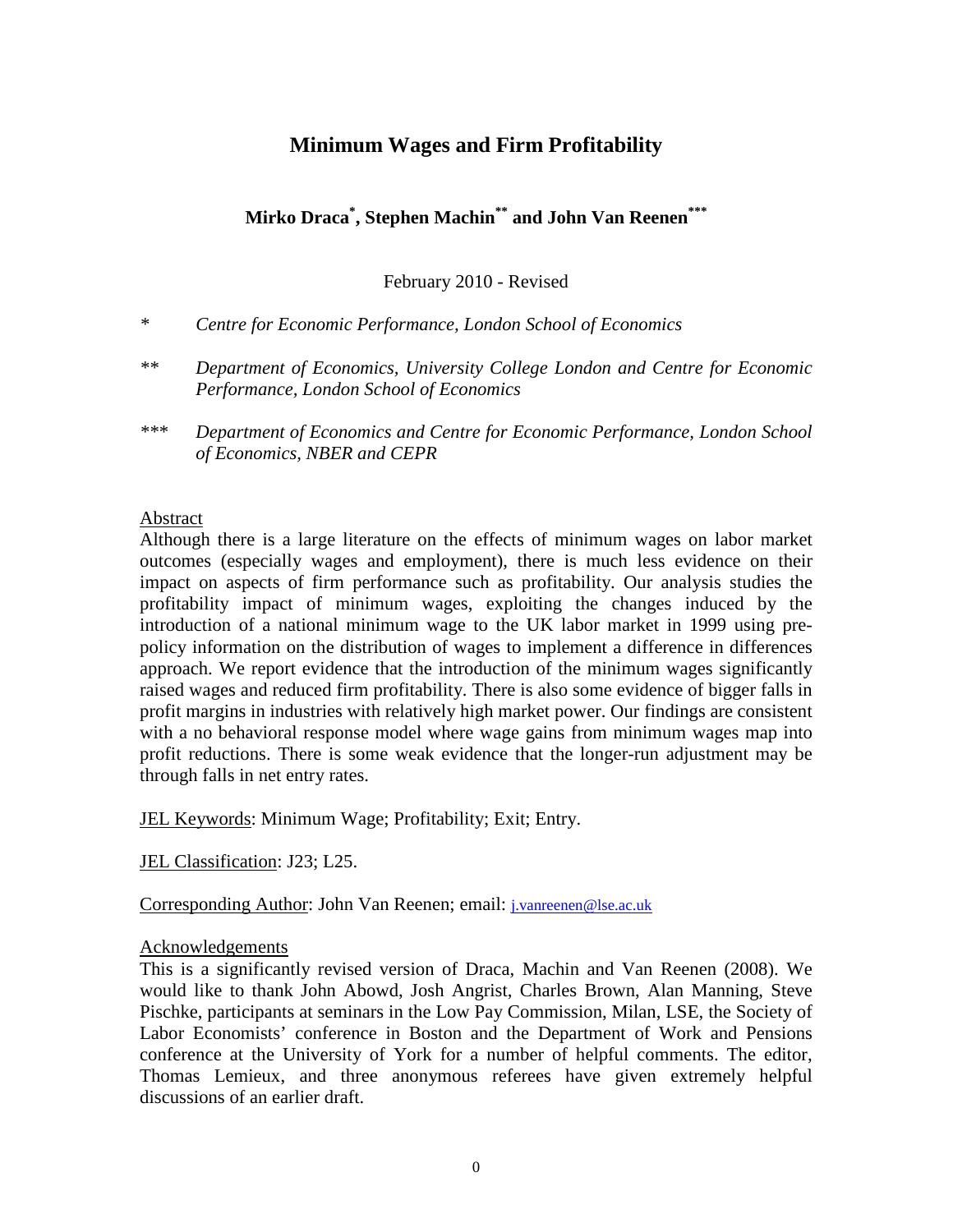#### I. Introduction

 $\overline{a}$ 

In debates on the economic impact of labor market regulation, much work has focused on minimum wages. Although the textbook competitive labor market model implies that wage floors raise the wages of the low paid and have a negative impact on employment (Borjas, 2004; Brown, 1999), the empirical literature is less clear-cut. Many studies have rigorously demonstrated that minimum wages significantly affect the structure of wages by increasing the relative wages of the low paid (e.g. DiNardo, Fortin and Lemieux,  $1996$ .<sup>1</sup> However, in spite of the large number of studies, empirical evidence on employment effects is considerably more mixed (see the recent comprehensive review by Neumark and Wascher, 2007). Some have found the expected negative impact on employment<sup>2</sup>, yet others have found no impact or sometimes even a positive effect of minimum wages on jobs. $3$ 

In the light of this, it is natural to ask how firms are able to sustain higher wage costs induced by the minimum wage. This paper explores the possibility that firm profit margins are reduced. A second possibility is that firms simply pass on higher wage costs to consumers in the form of price increases. However, there is scant evidence on this score.<sup>4</sup> Indeed, even with some positive price response, part of the higher wage costs may not be fully passed on to consumers and the minimum wage could eat directly into profit margins. A third possibility is that minimum wages may "shock" firms into reducing managerial slack and improving efficiency. We examine this productivity story but do not find any evidence for it.

Given this discussion, it is surprising that there is almost a complete absence of any study directly examining the impact of minimum wages on firm profitability. This is the focus of this paper. We adopt an identification strategy using variations in wages induced by the introduction of the national minimum wage (NMW) in the UK as a quasiexperiment to examine the impact of wage floors on firm profitability. The introduction

<sup>&</sup>lt;sup>1</sup> See also Lemieux (2007) for some recent evidence on the US and DiNardo and Lemieux (1997) for a comparison with Canada.

 $2^2$  See the discussion of time series studies in Brown, Gilroy and Kohen (1982) and Brown (1999) or the US cross-state panel evidence of Neumark and Wascher (1992) and the recent longer run analyses of Neumark and Nizalova (2007).

 $3$  Examples here are Dickens, Manning and Machin (1999) and Card and Krueger (1994).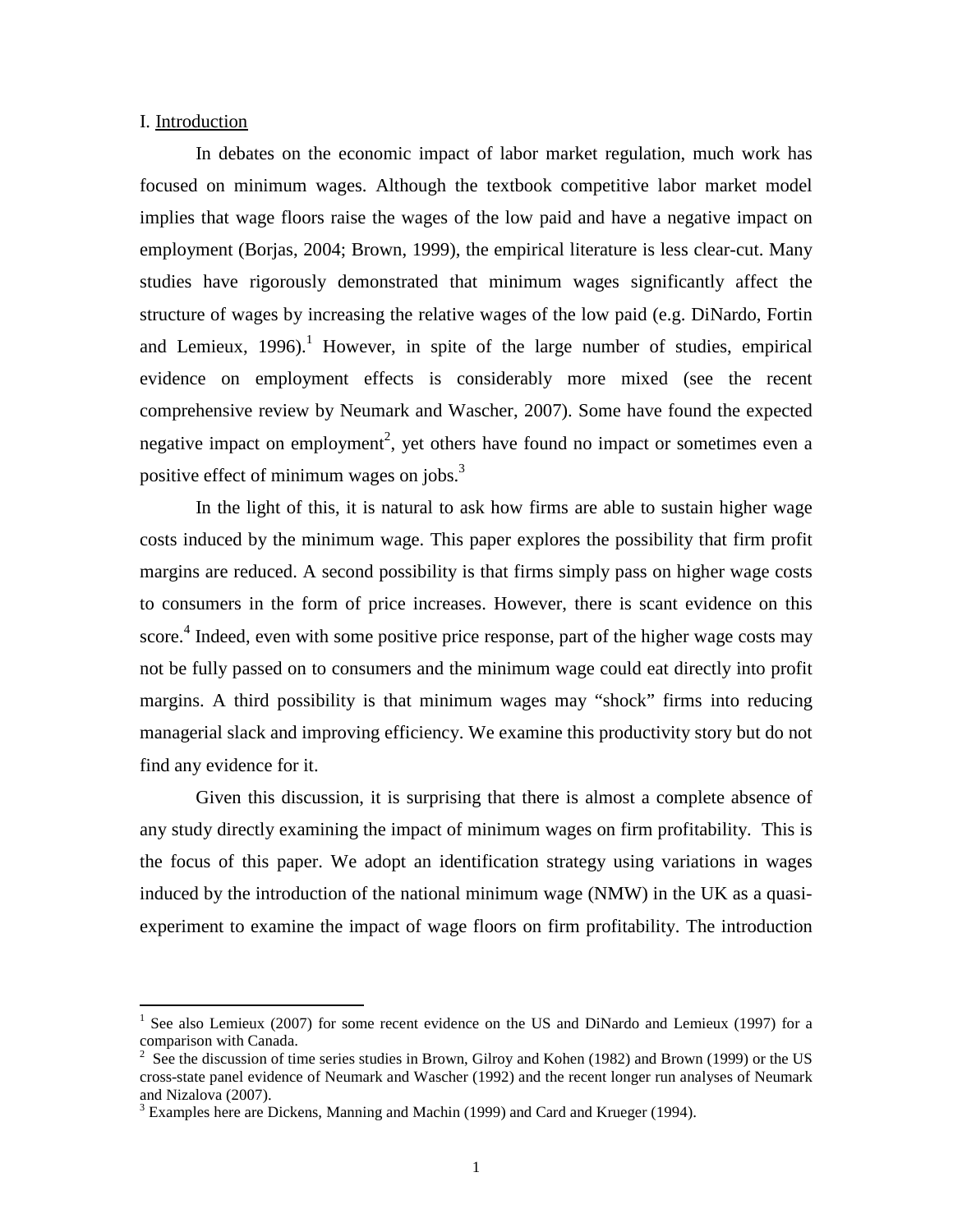occurred in 1999 after the election of the Labor government that ended seventeen years of Conservative administration. To date there is evidence that the NMW increased wages for the low paid, but had little impact on employment<sup>5</sup> and so this provides a ripe testing ground for looking at whether profitability changed.

Our work *does* uncover a significant negative association between the national minimum wage introduction and firm profitability. We report evidence showing wages were significantly raised, and firm profitability was significantly reduced by the minimum wage introduction. There is also some evidence of bigger falls in margins in industries with relatively high market power, but no significant effects on employment or productivity in any sector. Our findings can be interpreted as consistent with a simple no behavioral response model where wage gains from minimum wages map into profit reductions. There is a hint of a selection effect in the longer-run as net entry rates fall in the most affected industries, but although the magnitude of the effect is nontrivial it is statistically insignificant.

The rest of the paper is structured as follows. In Section II, we discuss a model of profit responsiveness to wage changes from which we derive our empirical strategy. Section III discusses the data and the characterisation of firms more likely to be affected by the minimum wage introduction. Section IV gives the main results on wage and profitability effects and tests their robustness. Section V offers some further investigations using other datasets (care homes), other outcomes and sectoral heterogeneity. Section VI concludes.

#### II. Motivation and Modelling Strategy

<u>.</u>

#### *II.1. The Scope for Minimum Wages to Impact on Profitability*

 Following Ashenfelter and Smith (1979), consider a profit-maximizing firm employing a quantity of labor  $(L)$  at wage rate  $(W)$ , using other factors at price R and selling its output at price P. Profits are maximized at  $\Pi(W, R, P)$  given the values of W, R and P. The derivative of the profit function with respect to the wage rate

<sup>&</sup>lt;sup>4</sup> This was the conclusion of the survey on minimum wages and prices by Lemos (2008). For exceptions on restaurant prices see Aaronson (2001), Aaronson and French (2007) and Fougere, Gautier and le Bihan (2008). The only UK evidence to our knowledge is Wadsworth (2009) who finds limited effects on prices.

 $<sup>5</sup>$  See Machin, Manning and Rahman (2003) and Stewart (2004).</sup>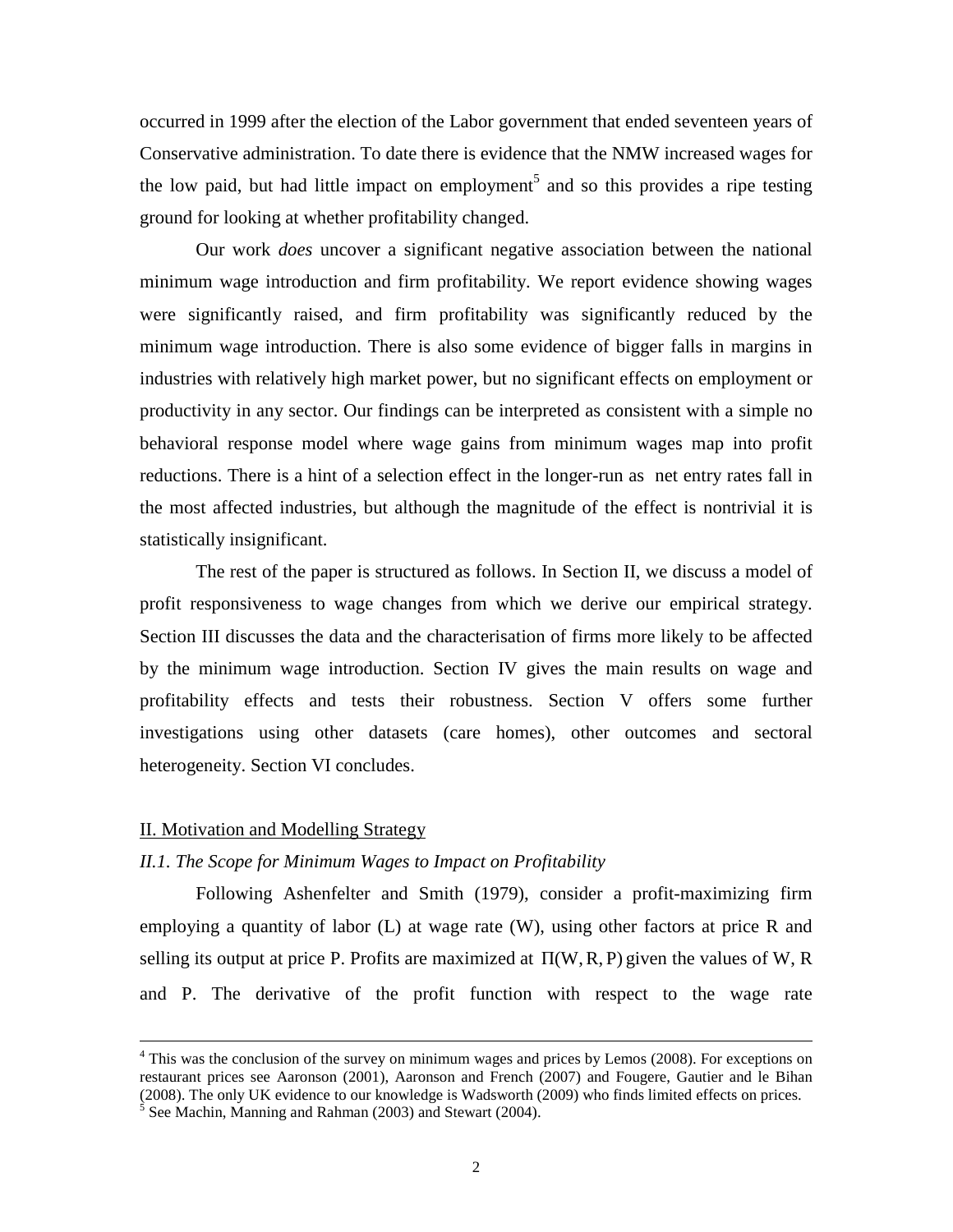is  $\frac{\partial \Pi}{\partial W} = -L(W, R, P)$ , the negative of the demand for labor. In turn, the second derivative is  $\partial^2 \Pi / \partial W^2 = -\partial L / \partial W$ .

In this setting, the introduction of a minimum wage (M) at a level above that of the prevailing wage reduces firm profits by  $\Delta \Pi = \Pi(W, R, P) - \Pi(M, R, P)$ . Using a second-order Taylor series this can be approximated as:

$$
\Delta \Pi \cong -L\Delta W + \frac{1}{2} \frac{\partial L}{\partial W} (\Delta W)^2
$$
 (1)

where  $\Delta W = M - W$ . The terms on the right-hand side of equation (1) correspond to the "wage bill" (-L∆W) and "labor demand" ( $\frac{1}{2} \frac{\partial L}{\partial w} (\Delta W)^2$ W L 2  $\frac{1}{2} \frac{\partial L}{\partial x^2} (\Delta$ ∂  $\frac{\partial L}{\partial x^2} (\Delta W)^2$  effects on profits. Note that equation (1) can be re-written as:

$$
\Delta \Pi = -WL \left( \frac{\Delta W}{W} + \frac{\eta}{2} \left( \frac{\Delta W}{W} \right)^2 \right)
$$
 (2)

where W L L  $\eta = \frac{W}{I}$ ∂  $=\frac{W}{I} \frac{\partial L}{\partial H} < 0.$ 

In a situation of "no behavioral response", that is no impact on labor demand, the second order effect in (2), ( 2 W ∆W 2  $\eta\left(\frac{\Delta W}{\sigma^2}\right)$ J  $\left(\frac{\Delta W}{\Delta L}\right)$ l  $\left(\frac{\Delta W}{W}\right)^2$ ), is zero and the fall of profits that would result from the imposition of a minimum wage M is equal to the proportionate change in the wage multiplied by the wage bill. In the case of a labor demand effect the second term can offsets this profit loss to the extent that firms can substitute away from low-wage workers into other factors (e.g. capital).

Equation (2) also serves to illustrate the inverse relationship between a firm's initial wage and the post-policy change in its profits. It shows that, the lower the initial wage, then the greater the fall in profits associated with the imposition of a minimum wage. The difference-in-difference models we consider in our empirical modelling strategy (described below) will operationalize this idea by defining treatment groups of more affected firms, and comparison groups of less affected firms, based on their wages prior to the policy introduction.

Normalizing profits on sales revenues, S, to define a profit margin shows that, for the no behavioral response model, in a statistical regression context the coefficient on the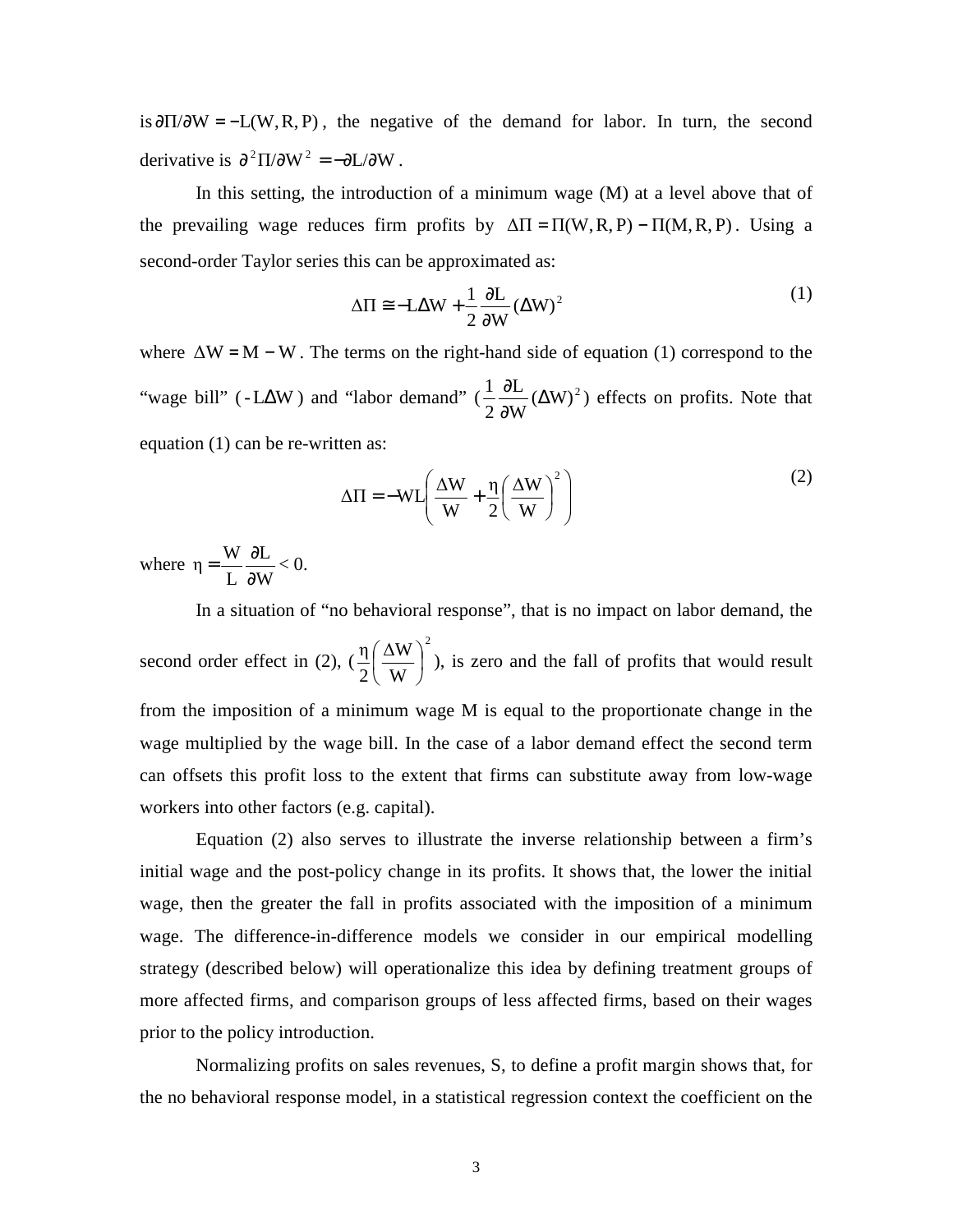increase in wages caused by the minimum wage  $\left|\frac{\Delta W}{\Delta x}\right|$ J  $\left(\frac{\Delta W}{\Delta L}\right)$ l ſ W  $\frac{\Delta W}{\Delta}$  should simply be equal to the share of the wage bill in total revenue ( S  $\frac{WL}{2}$  ):

$$
\Delta(\Pi/S) = -\theta \left(\frac{\Delta W}{W}\right)
$$
 (3)

where S  $heta = \frac{WL}{a}$ .

More generally, to the extent there is substitution away from labor, the coefficient on the wage increase, θ, will be less (in absolute terms) than the (initial) wage bill share of revenue. Interestingly, we will show that our empirical results cannot generally reject the simple relationship in equation (3).

It is worth noting that this is consistent with the results in the rather different context of Abowd's (1989) study of union wage increases and firm performance. Abowd estimates a version of equation (2) examining the effects of unanticipated increases in the wage bill ("union wealth") on the present discounted value of profits as reflected in changes in stock market values ("shareholder wealth"). He also finds that he cannot reject the simple model where the second order effect is zero. Abowd interprets this as evidence for strongly efficient union bargains as he focuses on a sample of unionized contracts. Strongly efficient (implicit) bargaining is also an alternative interpretation of our findings as well. $^6$ 

It is worth focusing on some of the economic issues underlying the adjustment mechanisms implicit in the second order term of equation (1). Obviously, the magnitude of these mechanisms depend on the elasticity of the labor demand curve,  $\eta$ . One element of this will be the degree to which labor is substitutable for other factors. Another will be the degree to which the higher wage costs can be passed on to consumers in the form of higher prices. For example, under perfect competition price equals marginal cost so all the wage costs are reflected in higher prices for consumers. In most oligopoly models, by contrast, mark-ups will fall as some of the wage increase is born by firms (see Appendix A). Consequently, in our empirical work, we explicitly distinguish between industries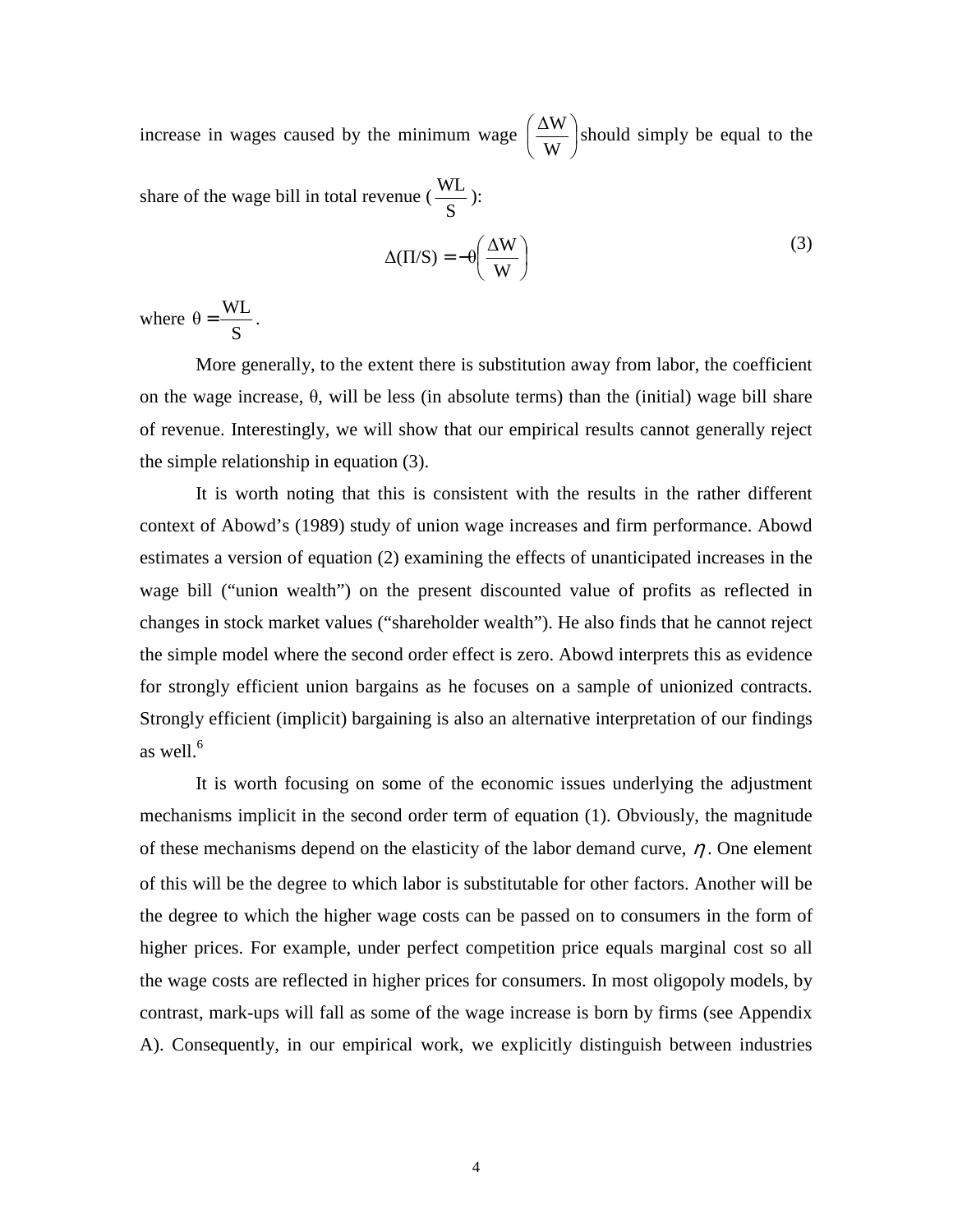with different degrees of product market competition as we expect heterogeneity in the minimum wage effects along this dimension (i.e. a larger effect in the less competitive industries).

The model focuses on the short-run responses when the number of firms is fixed, rather than in the long-run when the number of firms varies.<sup>7</sup> We believe that the shortrun is still interesting as researchers cannot be sure how long is the long run (we look up to three years after the introduction of the minimum wage, so this is reasonably long run). Since firms that employ low-wage workers may well exit the market, so the relevant margin of adjustment will be more exit and less entry. We also examine this explicitly in our empirical analysis

 Finally, when the product market is imperfectly competitive there may also be effects of the minimum wage on profitability in both the short-run and the long run. Appendix A in Draca et al (2008) discusses these models in some detail, but it is sufficient to note that positive price cost margins are an equilibrium phenomenon in standard industrial organization models such as Cournot or differentiated product Bertrand. For example, consider a Cournot oligopoly where firms have heterogeneous marginal costs and constant returns to scale. Introducing a minimum wage has a differential impact on the firm employing more low skilled workers causing this firm to lose market share and suffer a fall in its price cost margin. However, so long as profits do not fall below the exit threshold it will remain in the market with lower profitability.

#### *II.2. Modelling Strategy*

-

 The approach we take to identify minimum wage effects in the context of the above theoretical discussion is in line with the existing literature that analyzes the impact of national minimum wages. Typically, we look at a group of firms that were more affected by the NMW introduction than a comparison set of firms.<sup>8</sup> By "more affected",

<sup>&</sup>lt;sup>6</sup> Although we find this explanation less plausible as the minimum wage mainly binds on those firms and sectors where unions are not present or, if they are, are very weak.

<sup>&</sup>lt;sup>7</sup> Note that the short-run negative impact on profits will be larger in competitive labor markets than monopsonistic labor markets (see Card and Krueger, 1995). In the latter model, there is an offsetting positive effect on profitability when wages increase as worker turnover declines.<br><sup>8</sup> See, emenget ethers, Card's (1002) englysis of state veristions in low pay

See, amongst others, Card's (1992) analysis of state variations in low pay incidence to identify the employment impact of the US federal minimum wage, or Stewart's (2002) similar analysis of regional variations in the UK NMW.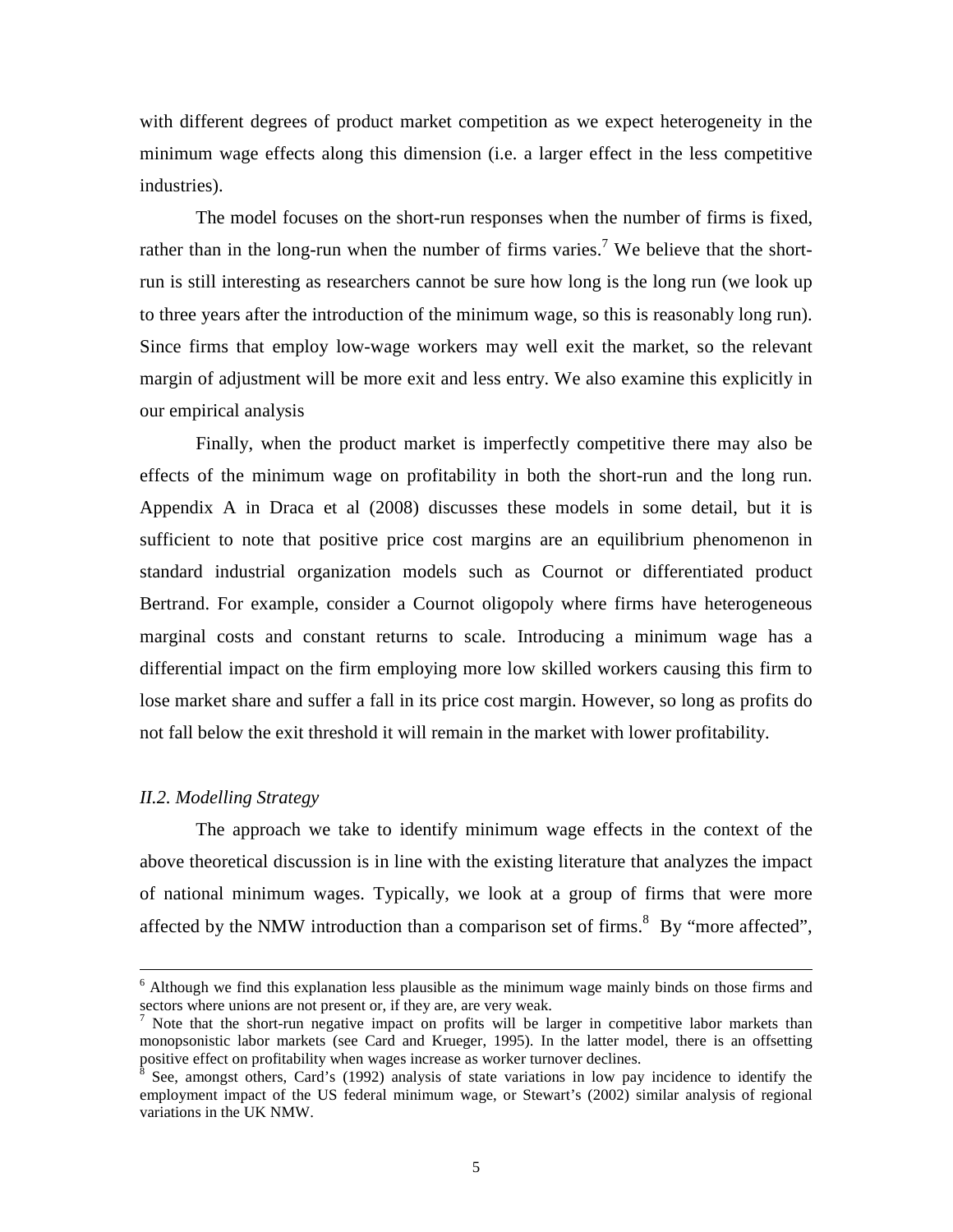we mean where wages potentially rose by more due to the imposition of the minimum wage floor. This quasi-experimental setting enables us to compare what happened to profitability before and after NMW introduction in low wage firms as compared to what happened to profitability across the same period for a comparison group of firms whose wages were not affected as much (or at all) by the NMW introduction.

 For ease of exposition, we begin our discussion of modelling by thinking in terms of a discrete treatment indicator of the minimum wage policy for a set of low wage firms with a pre-policy introduction wage,  $W<sup>pre</sup>$ , beneath the minimum wage threshold M. A treatment indicator variable can be defined as  $T = 1$  for below minimum wage firms (where  $W^{pre}$  < M) and  $T = 0$  for a set of firms whose pre-policy wage exceeds the threshold.<sup>9</sup>

We can evaluate the impact of minimum wages on firm profitability by comparing what happens before and after minimum wage introduction across these treatment and control firms. For this procedure to be valid, we first need to establish that our choice of affected firms behave as we would expect in response to NMW introduction. The expected response would be that wages rise by more in the  $T = 1$  firms before and after introduction as compared to the  $T = 0$  firms.

A difference-in-difference estimate of the wage impact of the NMW  $\sin(\overline{w}_{NMW=1}^{T=1} - \overline{w}_{NMW=0}^{T=1}) - (\overline{w}_{NMW=1}^{T=0} - \overline{w}_{NMW=0}^{T=0})$  $NMW = 0$  $T = 0$  $NMW = 1$  $T = 1$  $NMW = 0$  $T = 1$  $NMW = 1$ = = = = = =  $=$ <sup>1</sup> $_{MW=1}$  –  $\overline{W}^{T=1}_{NMW=0}$  –  $(\overline{W}^{T=0}_{NMW=1}$  –  $\overline{W}^{T=0}_{NMW=0})$ , where  $w = ln(W)$ , NMW is a dummy variable equal to 1 for time periods when the NMW was in place (and 0 for pre-policy periods) and a bar denotes a mean. For example,  $\overline{w}_{NMW=1}^{T=1}$  $_{=1}$  is the mean ln(wage) for the treatment group in the post-policy period. This difference-in-difference estimate is just the simple difference in means unconditional on other characteristics of firms. It can easily be placed into a regression context. If  $T = 1$  for firms with a pre-policy ln(wage),  $w_{i,t-1}$ , less than the ln(minimum wage), mw<sub>t</sub>, and 0 otherwise, we can enter the indicator function  $I(w_{i,t-1} < mw_t)$  into a ln(wage) equation for firm i in year t as follows:

$$
w_{it} = \alpha_1 + \beta_1 X_{it} + \delta_1 Y_t + \theta_1 I(w_{i,t-1} < mw_t) + \psi_1 [I(w_{i,t-1} < mw_t) * NMW_t] + \varepsilon_{lit}
$$
(4)

where X is a set of control variables, Y denotes a set of year effects (hence a linear term in NMW<sub>t</sub> does not enter the equation since it is absorbed into the time dummies) and  $\varepsilon_{\text{lit}}$ 

 $\overline{a}$ 

<sup>&</sup>lt;sup>9</sup> We also consider various continuous measures of treatment intensity discussed below.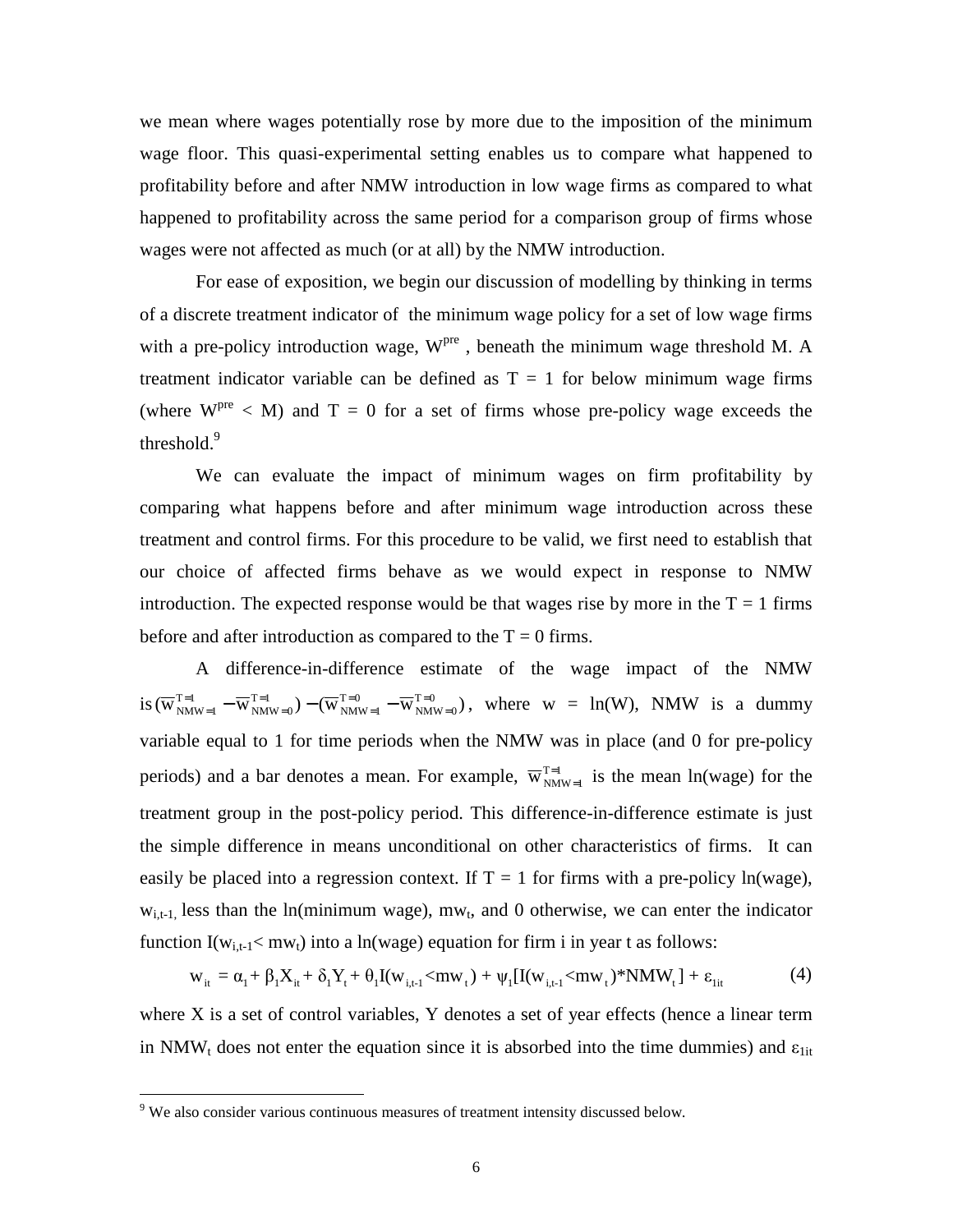is a random error. Here the regression corrected difference-in-difference estimate of the impact of NMW introduction on the ln(wage) is the estimated coefficient on the low wage treatment dummy in the periods when the NMW was in operation,  $\psi_1$ .

 After ascertaining whether the NMW impacts on wages in the expected manner we move on to consider whether profitability was affected differentially between the treatment group firms  $(T = 1)$  and comparison group firms  $(T = 0)$ . We look at unconditional and conditional difference-in-difference estimates in an analogous way to the wage effects. Thus, we can estimate the unconditional difference-in-difference in profit margins, defined as the ratio of profits to sales Π/S, as  $\left[\left(\frac{\overline{n}}{s}\right)_{\text{NMW}=1}^{\text{T}=1}\cdot\left(\frac{\overline{n}}{s}\right)_{\text{NMW}=0}^{\text{T}=0}\right]$  and the conditional difference-in-difference,  $\psi_2$ ,

from the regression model:

$$
\left(\frac{\Pi}{S}\right)_{it} = \alpha_2 + \beta_2 Z_{it} + \delta_2 Y_t + \theta_2 I(w_{i,t-1} < mw_t) + \psi_2 [I(w_{i,t-1} < mw_t) * NMW_t] + \varepsilon_{2it}
$$
\n(5)

where the controls are now *Z* and  $\varepsilon_{2it}$  is the error term.

If we compare the econometric models (4) and (5) to the economic models of (1) through (3), we see immediately that the no behavioral response model corresponds to a restriction on the coefficients in equations (4) and (5), i.e.

$$
\Psi_2 = -\theta \Psi_1 \tag{6}
$$

We present formal tests of this restriction in the empirical section.

The main issue that arises with any non-experimental evaluation of treatment effects is, of course, whether the comparison group constitutes a valid counterfactual. The key conditions are that there are common trends and stable composition of the two groups (see Blundell, Costa-Dias, Meghir and Van Reenen, 2004). Much of our robustness analysis below focuses on whether these two conditions are met: for example, by examining pre-policy trends and carrying out pseudo-experiments (or falsification tests) in the pre-policy period.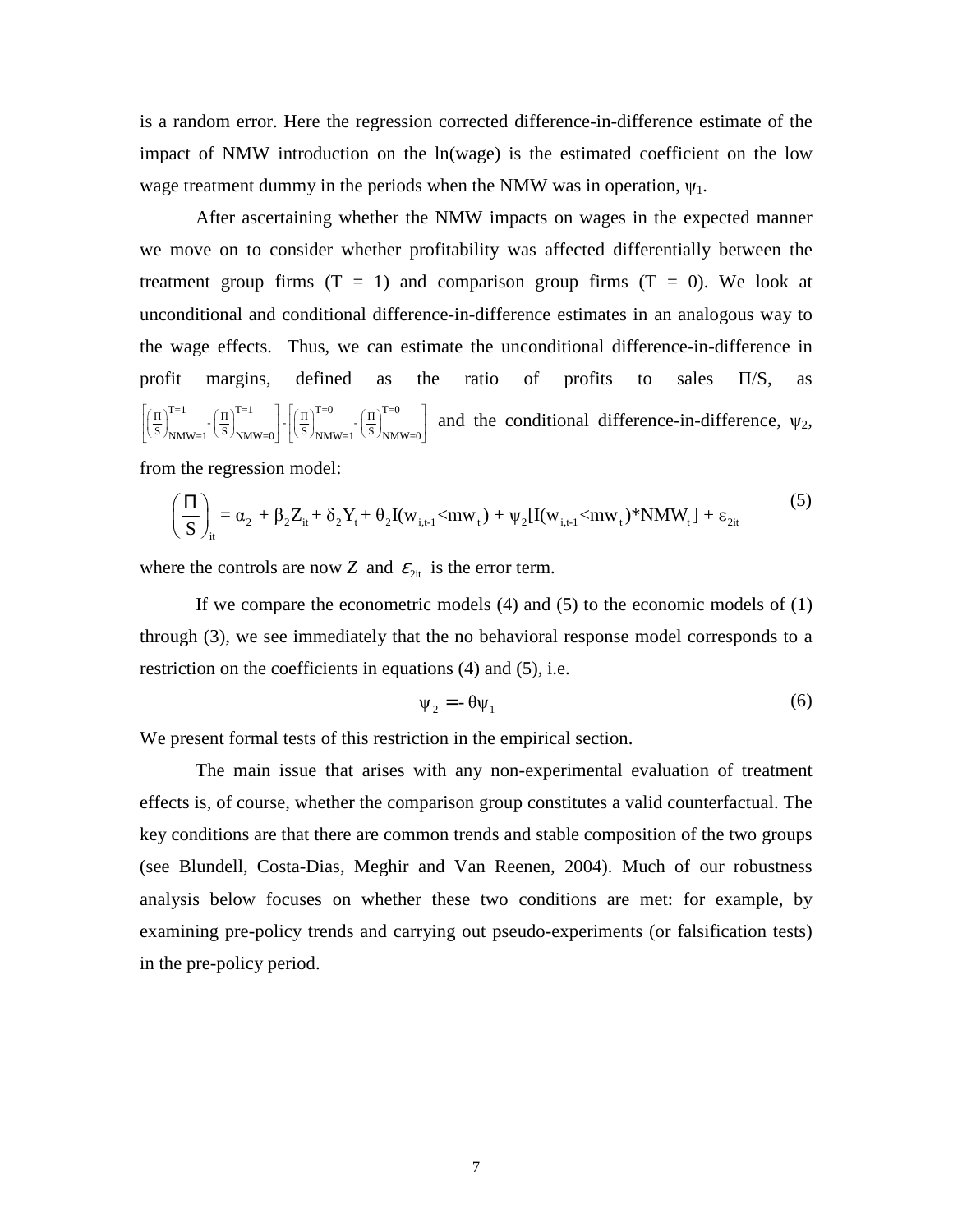#### III. Data

 $\overline{a}$ 

#### *III.1 Basic Description of FAME Data*

Accounting regulations in the UK require private firms (i.e. those unlisted on the stock market) to publicly report significantly more accounting information than their US counterparts. For example, even publicly quoted firms in the US do not have to give total employment and wage bills whereas this is required in the UK.<sup>10</sup> Accounting information on UK companies is stored centrally in Companies House. It is organised into electronic databases and sold commercially by private sector data providers such as Bureau Van Dijk from whom we obtained the FAME (Financial Analysis Made Easy) database.<sup>11</sup>

The great advantage of this data is that is covers a much wider range of companies than is standard in firm level analyses and, in particular, it includes firms who are not listed on the stock market. This means we are able to include many of the smaller and medium sized firms that may be disproportionately affected by the NMW. Furthermore, the data also covers non-manufacturing firms where many low wage workers are employed. By contrast, plant level databases in the UK and US typically cover only the manufacturing sector<sup>12</sup> and do not have as clear a measure of profitability as exists in the (audited) company accounts. However, UK accounting regulations do have reporting exemptions for some variables for the smaller firms so our analysis is confined to a subsample who do report the required information. $^{13}$ 

Since FAME contains annual accounting information, we have firms reporting accounts with different year-end dates. Since the NMW was introduced on April  $1<sup>st</sup>$  1999, we therefore consider the sub-set of firms who report their end of year accounts on March  $31<sup>st</sup>$  of each year (these are firms who report in the UK financial year). The accounting period for these firms will match exactly the period for which the NMW was in force.

 $10$  The lack of publicly available information on private sector firms and on average remuneration may be a reason for the absence of US studies in this area.

<sup>&</sup>lt;sup>11</sup> FAME is the UK part of BVD's AMADEUS dataset of European company accounts used by many authors (e.g. Bloom and Van Reenen, 2007).

<sup>&</sup>lt;sup>12</sup> The Annual Business Inquiry (ABI) database does cover non-production sectors, but this database is not available until the late 1990s. The US Longitudinal Research Database (LRD) only covers manufacturing.

<sup>&</sup>lt;sup>13</sup> These firms will tend to be larger than average as the very smallest firms have the least stringent reporting requirements.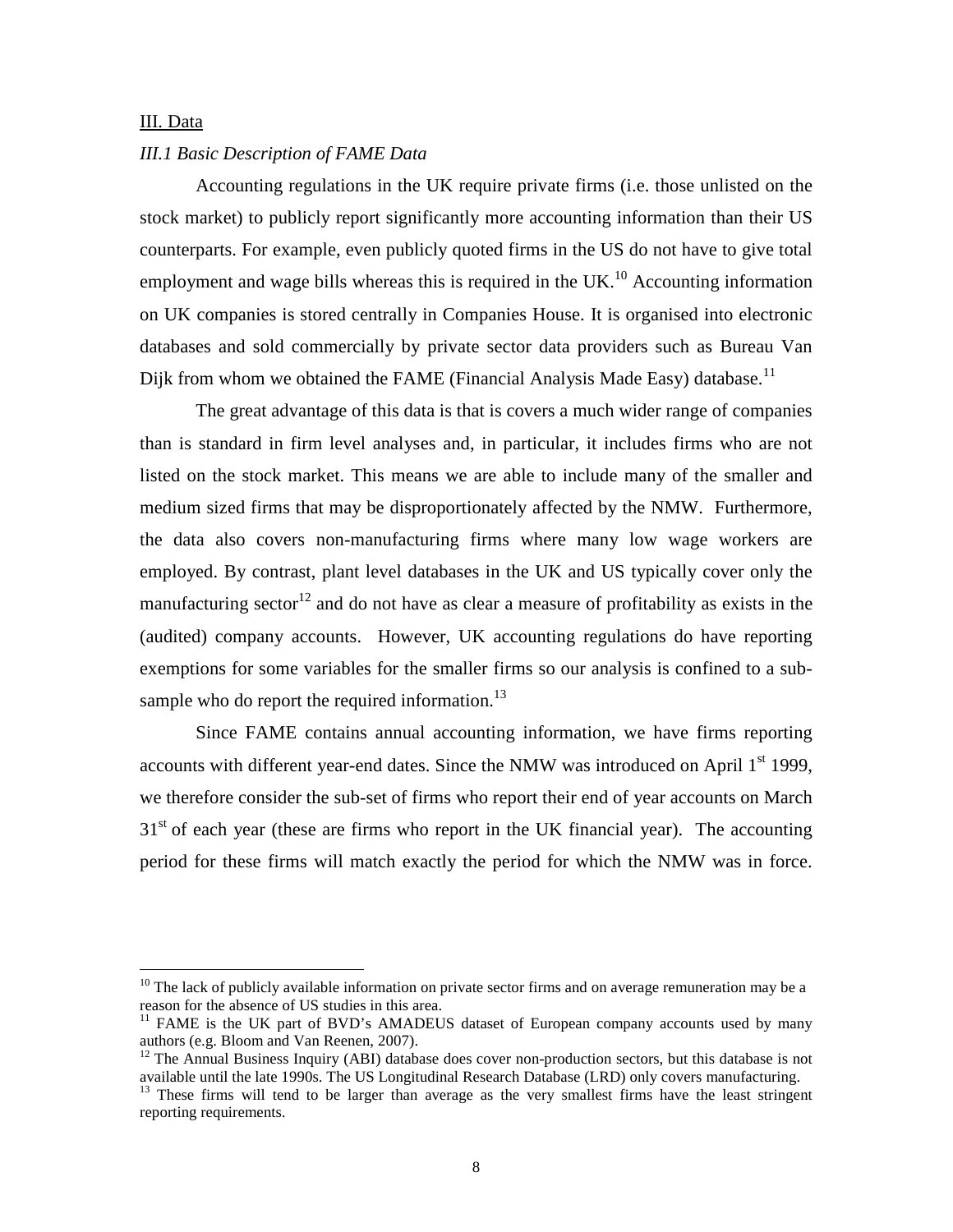Around twenty-one percent of firms in FAME who have the accounting data we require report on this day, which corresponds to the end of the tax year in the UK.<sup>14</sup>

We use data on profits before interest, tax and depreciation from the FAME database and model profitability in terms of the profit to sales ratio. There is a long tradition in firm-level profitability studies to use this measure, as it is probably the best approximation available in firm-level accounts data to price-cost margins.<sup>15</sup> To allow for capital intensity differences we also control for firm-specific capital to sales ratio.<sup>16</sup>

#### *III.2. Other Data*

 $\overline{a}$ 

We have also matched in industry-level variables aggregated up from the Labor Force Survey (similar to the US CPS). These are used as control variables in the analysis and include (at the three-digit industry level) the proportion of (a) part-time workers, (b) female workers and (c) union members. We also include skills proxied by the proportion of all workers who have college degrees in a particular region by two-digit industry cell. The control variables in the regression models also include a set of region, one-digit industry and time dummies. Exact variable definitions are given in the Data Appendix. Appendix Table B1 shows the characteristics of the treatment and comparison groups for each model.<sup>17</sup>

Finally, the magnitude of the minimum wage increases over our "Policy On" period should be clarified. This period lasts from April 1st 1999 until March  $31<sup>st</sup>$  2002 (the end of our sample). Along with the introduction of the minimum wage, there were

 $14$  If we estimated our basic models on the whole FAME sample irrespective of reporting month we obtained very much the same pattern of results as our basic findings in Table 2 below. The estimated effects were a little smaller in magnitude, most likely because of attenuation towards zero owing to measurement error in defining treatment.

<sup>&</sup>lt;sup>15</sup> For example, see Machin and Van Reenen (1993) and Slade (2004). Although there are many reasons why accounting and economic profits may diverge (Fisher and McGowan, 1983), there is much evidence that they are on average highly positively correlated. The relationship between the profit-sales ratio and price-cost margins will also break down if there are not constant returns to scale. In this case, controlling for capital intensity is important in allowing for differential fixed costs across firms and that is what we do empirically in the regression-corrected difference in difference estimates.

<sup>&</sup>lt;sup>16</sup> We also checked that dropping the capital sales ratio did not change the results as some of the effect of the NMW may have come from firms substituting away from more expensive labor towards capital equipment.

 $17$  Interestingly the profitability of low wage firms is higher at the median and mean than comparison group firms. This is not true for firms as a whole where there is a positive correlation between average firm wages and profits per worker (e.g. Van Reenen, 1996). It is because we are focusing on the lower part of the wage distribution that this correlation breaks down.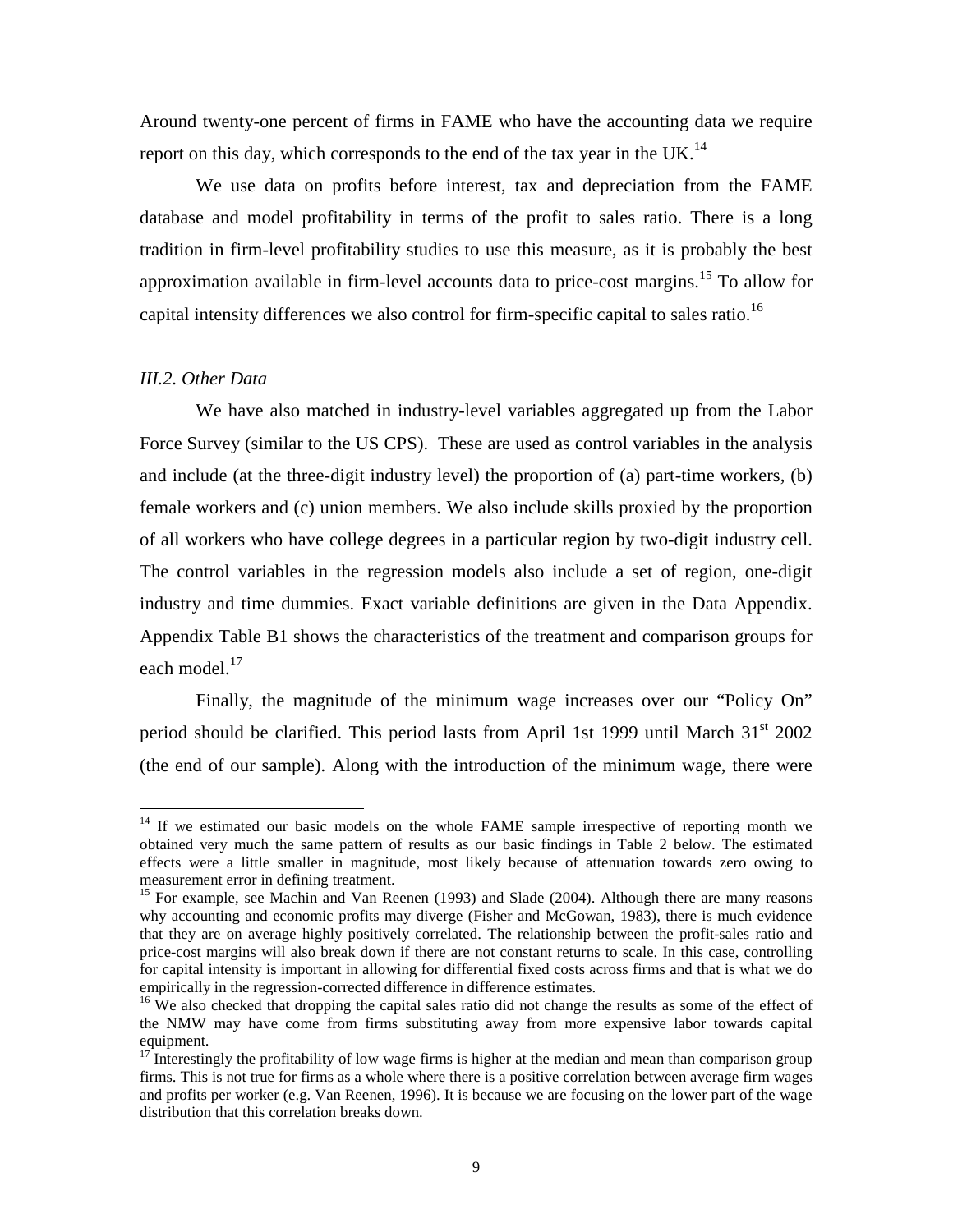two upratings of the minimum during this time. The first occurred in October 2000 and saw the minimum wage rise by 10p to £3.70. The second uprating a year later was more substantial taking the minimum up to £4.10. Together these upratings constitute a 13.9% increase in the minimum between 1999 and  $2002<sup>18</sup>$  Small cell sizes prevent us from estimating separate models for the 2000 and 2001 upratings.<sup>19</sup>

#### *III.3. Defining Treatment and Comparison Groups*

FAME has a total remuneration figure that can be divided by the total number of employees to calculate an average wage.<sup>20</sup> This creates a challenge in terms of defining our treatment and comparison groups since any given level of average wages is, in principle, compatible with a range of different within-firm wage distributions. This makes it hard to measure accurately how exposed each firm's cost structures are to the wage shock brought about by the minimum wage. For example, any continuous measure of treatment intensity based on the firm average wage is inevitably coarse.

We have used information from FAME, the Labor Force Survey (LFS) and the Workplace Employment Relations (WERS) to both construct and validate our treatment group indicators. Specifically, the main results use average firm wages from FAME to define our treatment and comparison groups, but we also use LFS information for the industry level analysis of entry and exit. We use within-establishment information from matched worker-establishment data in WERS to consider the association between low pay incidence and average wages to assess the effectiveness of this empirical strategy.<sup>21</sup>

To investigate the impact of the minimum wage we have defined our treatment group, T, based upon average remuneration information from FAME. For our main initial analysis we define  $T = 1$  for firms with average remuneration of less than £12,000 in the accounting year prior to minimum wage introduction ("low wage firm").<sup>22</sup> Average

 $\overline{a}$ 

 $18$  By contrast, the consumer price index grew by 6.3% over the same period.

<sup>&</sup>lt;sup>19</sup> For example, less than 9% of firms report annually on September  $30<sup>th</sup>$  (i.e. the 12 months immediately before the October upratings).

 $^{20}$  In almost all firms in the data we use, employment refers to average employment over the accounting period. Firms can report employment at the accounting year or the average over the year, but the overwhelming number of our firms report averaged employment.

<sup>&</sup>lt;sup>21</sup> Unfortunately, direct linking of data of WERS and FAME is not possible due to confidentiality restrictions.

 $22$  In earlier versions of this paper we also combined the low wage firm information with industry-region "cell" data on the proportion of workers beneath the minimum wage in the year before it came in. Using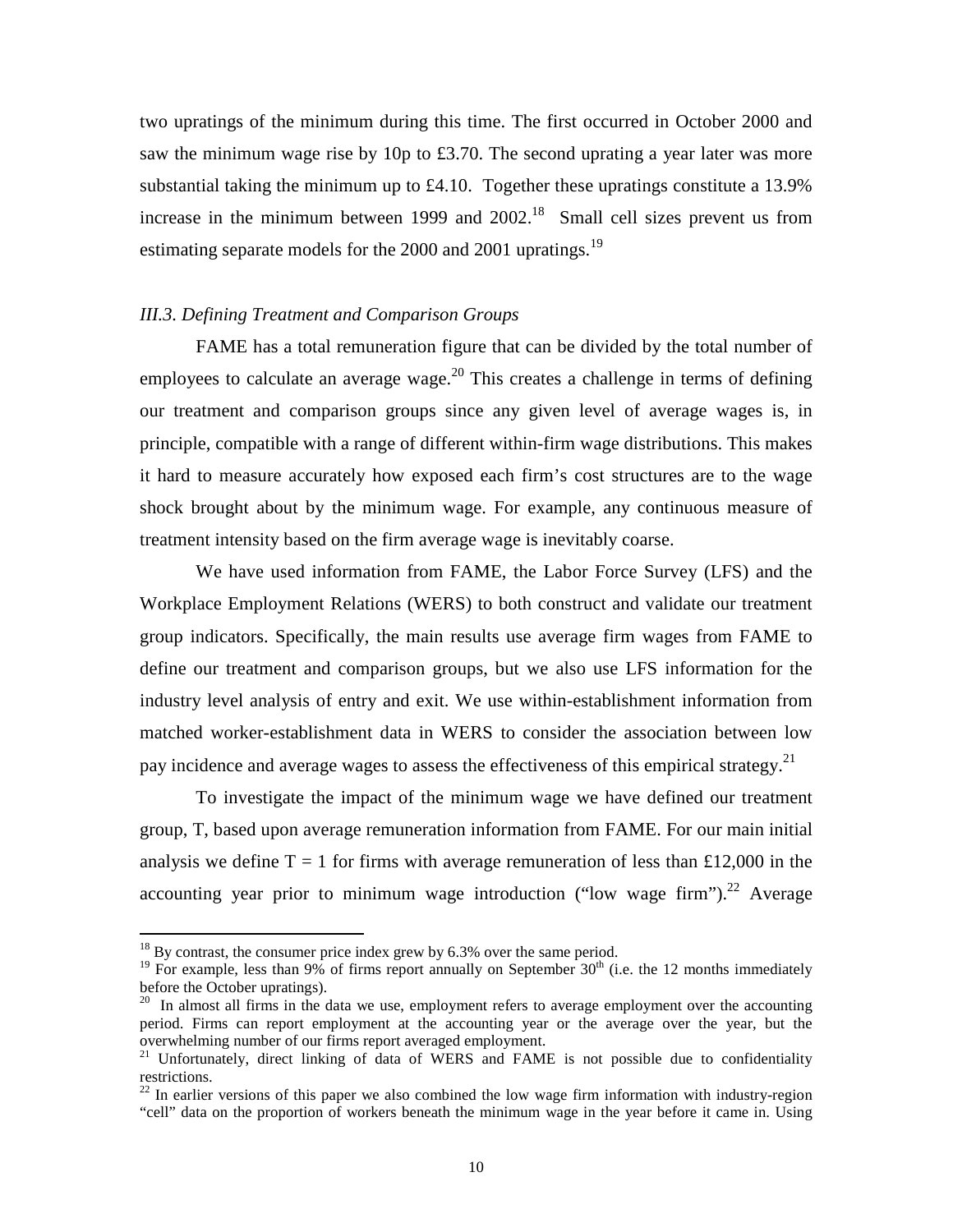remuneration in the treatment group for this threshold is £8,400 which, after allowing for a deduction for non-wage costs (such as employers' payroll tax, pension contributions, etc), is equivalent to a £3.90 hourly wage for a full-time worker and is close to the NMW (introduced at £3.60 per hour). For our research purposes, the key issue is that the wages of firms beneath the threshold we choose have a significant wage boost from the NMW relative to higher wage firms and we consider this in detail in our analysis. One aspect of this is that we have extensively experimented with the threshold cut-off and we discuss this in detail below. In the analysis presented below, we also look at associations with the pre-policy average wage in the firm. This gives a continuous indicator that we can use to compare with the binary treatment variables based upon being beneath a particular wage threshold.

#### *III.4 The Usefulness of Average Wages to Define Treatment*

<u>.</u>

How accurate are these treatment group definitions at identifying firms most affected firms by the minimum wage regulation? This hinges on how segregated lowwage workers are between firms. Our threshold-based definition will be more effective if sub-minimum wage employees are concentrated in particular firms at the lower end of the wage distribution.

To assess the usefulness of the approach we adopt we look at segregation and wages in the 1998 cross-section of the British Workplace Employment Relations Survey  $(WERS)^{23}$ . This contains matched worker and establishment data that allows us to look at within-workplace wage distributions and explore the association between average wages and the intensity of low-wage workers. For 26,509 workers in 1,782 WERS workplaces we computed the proportion of workers paid less than  $£3.60$  per hour (the value of the minimum wage when introduced in 1999) and the average hourly wage in the workplace. There is a strong, negative association between the two variables (a correlation coefficient of  $-0.61$ , p-value  $< 0.001$ ). In Figure 1 we plot the proportion of workers paid

LFS data, we defined a low wage industry-region cell if more than 10% of workers in the given firm's twodigit industry by region cell in the pre-policy period are paid below the minimum wage. In practice this made little difference to the overall pattern of results and so we do not report this material (see Draca et al, 2008, for all the results).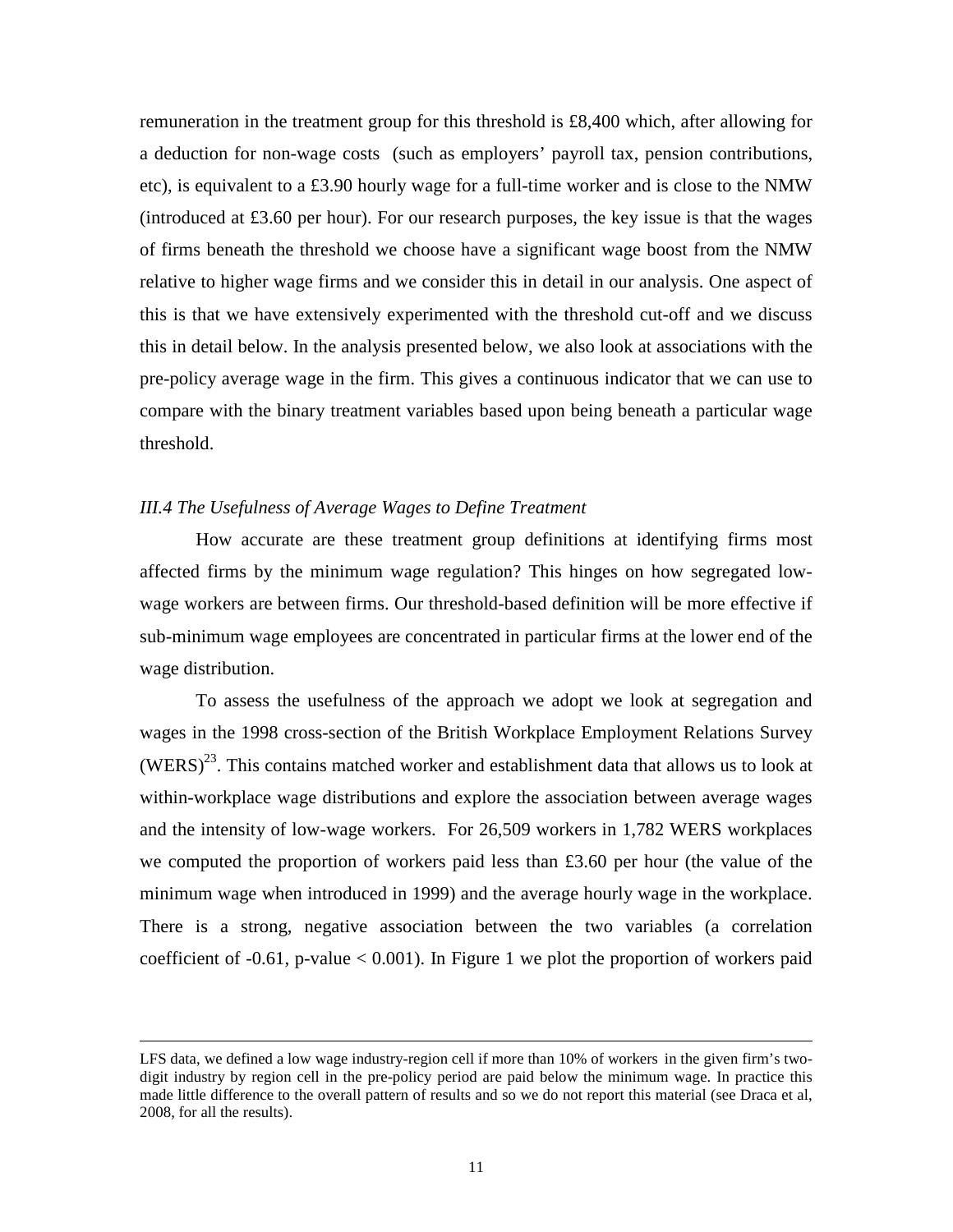at or below the minimum wage against the establishment's average annual wage. This proportion of minimum wage workers tapers off rapidly after an average annual wage of £10,000, supporting the idea that exposure to the minimum wage can be proxied by using an average wage threshold that is around this level. Workplaces with average annual wages of £12,000 or less (our main threshold defining the treatment group) contain 87% of all minimum wage workers. These patterns give some support to our idea that "at risk" group of minimum wage workers are concentrated in firms that pay low average wages.

#### IV. Main Results

<u>.</u>

*IV.1. Changes in Wages Before and After the Introduction of the National Minimum Wage* 

It is important to see whether we are able to observe a clear change or "twist" in the firm average wage distribution as the minimum wage was introduced. To consider this, we started our analysis by calculating the change in average wages in the year immediately before and immediately after NMW introduction for every firm at each percentile of the pre-policy firm wage distribution. If the firms in the FAME data exhibit some of the low pay patterns outlined above for WERS, the minimum wage introduction should raise average firm wages by more in low wage firms. Thus, we would expect there to be larger changes in firm wages for the lowest percentiles of the distribution.

The results given in Figure 2 very clearly confirm this hypothesis. In the post-NMW introduction year from April 1 1999 to March 31 2000 (labelled "1999-2000 Change", and denoted by the solid line), the wage change tapers off steadily beyond the lowest decile of the firm average wage distribution. After the  $13<sup>th</sup>$  percentile, firms appear to have had a similar increase in nominal wages of around 5.6%. Importantly, there is no evidence of much faster wage growth for the bottom decile in the pre-policy year (labelled "1998-1999 Change", and denoted by the dotted line). In fact, wage growth in the bottom thirteen percentiles was on average 2.6% in the 1998-1999 financial year compared to 9.9% in the following year. A spike is seen for the bottom few percentiles of the wage distribution in both years, which is consistent with the notion of some transitory

 $23$  WERS is a stratified random sample of British establishments and has been conducted in several waves since 1980. It has been extensively used by economists and industrial relations experts to study a range of issues. Culley et al. (1999) give details of the survey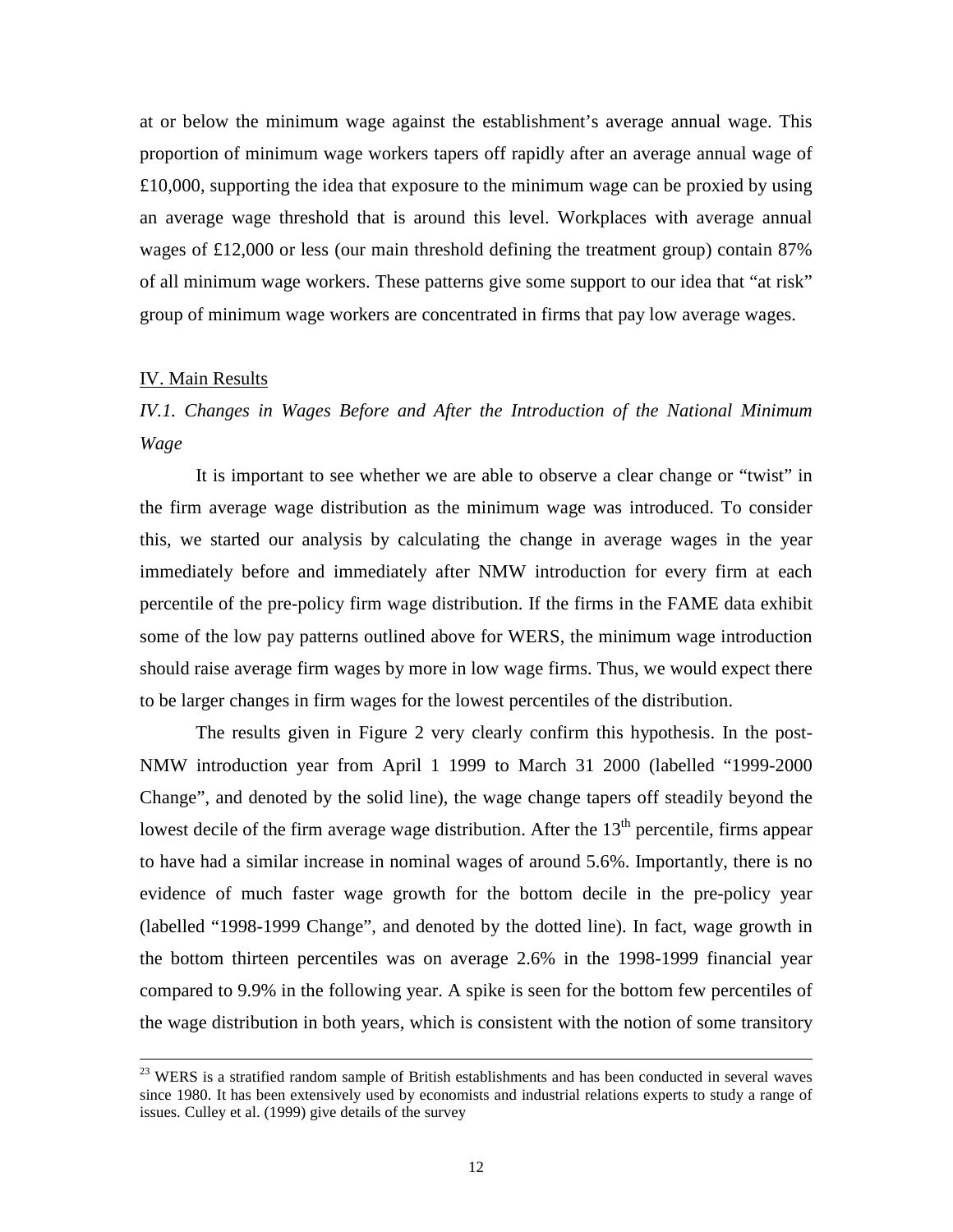measurement error at the low end of the wage distribution generating mean reversion in both periods. Reassuringly, the general picture follows a similar pattern to that found for individual-level wage data (Dickens and Manning, 2004) and again provides encouraging evidence that our definition of the treatment group is useful.

It is critical that we identify wage effects from the treatment group definitions, so that our analysis of profitability consequences is validated by the minimum wage introduction having a bigger 'bite' on low wage firms. To make this a tighter definition we have also defined the comparison group to be those firms with average wages above the  $£12,000$  treatment threshold, but less than  $£20,000$  (the median firm wage) by removing any firms with above £20,000 average wages from the main analysis. We do so since these firms are quite different in terms of their characteristics and therefore subject to different unobservable trends from the treatment group. We are careful to test for the sensitivity of the results to definitions of these thresholds.

#### *IV.2. Firm-Level Estimates: Wages and Profitability*

 $\overline{a}$ 

 The upper panel of Table 1 presents unconditional difference-in-differences in the mean ln(wage) for the discrete categorization of treatment and comparison groups, for the three years before and after NMW introduction.<sup>24</sup> It is evident that wages rose significantly faster amongst the low wage firms when the minimum wage became operational. Wage growth across the pre- and post-NMW three year time period was higher at 22.9 log points in the low initial wage group  $(T = 1)$  as compared to wage growth of 11.8 log points in the higher initial wage group  $(T = 0)$ . The difference-indifference of 11 percent is strongly significant in statistical terms. This is consistent with the hypothesis that the NMW significantly increased wages for low wage firms.

 An analogous set of descriptive results is presented for firm profitability in Panel B of Table 1. It is clear that, whilst profit margins fell by 0.039 between the pre- and post-NMW periods in the pre-NMW low wage firms, they only fell by 0.012 in the pre-NMW higher wage firms. Thus, there is a negative difference-in-difference of -0.027.

 $24$  Note that we are looking across the six financial years from April 1 1996 to March 31 2002 (three years before the policy and three years afterwards). In Figure 2, we simply looked one year before and after the policy introduction.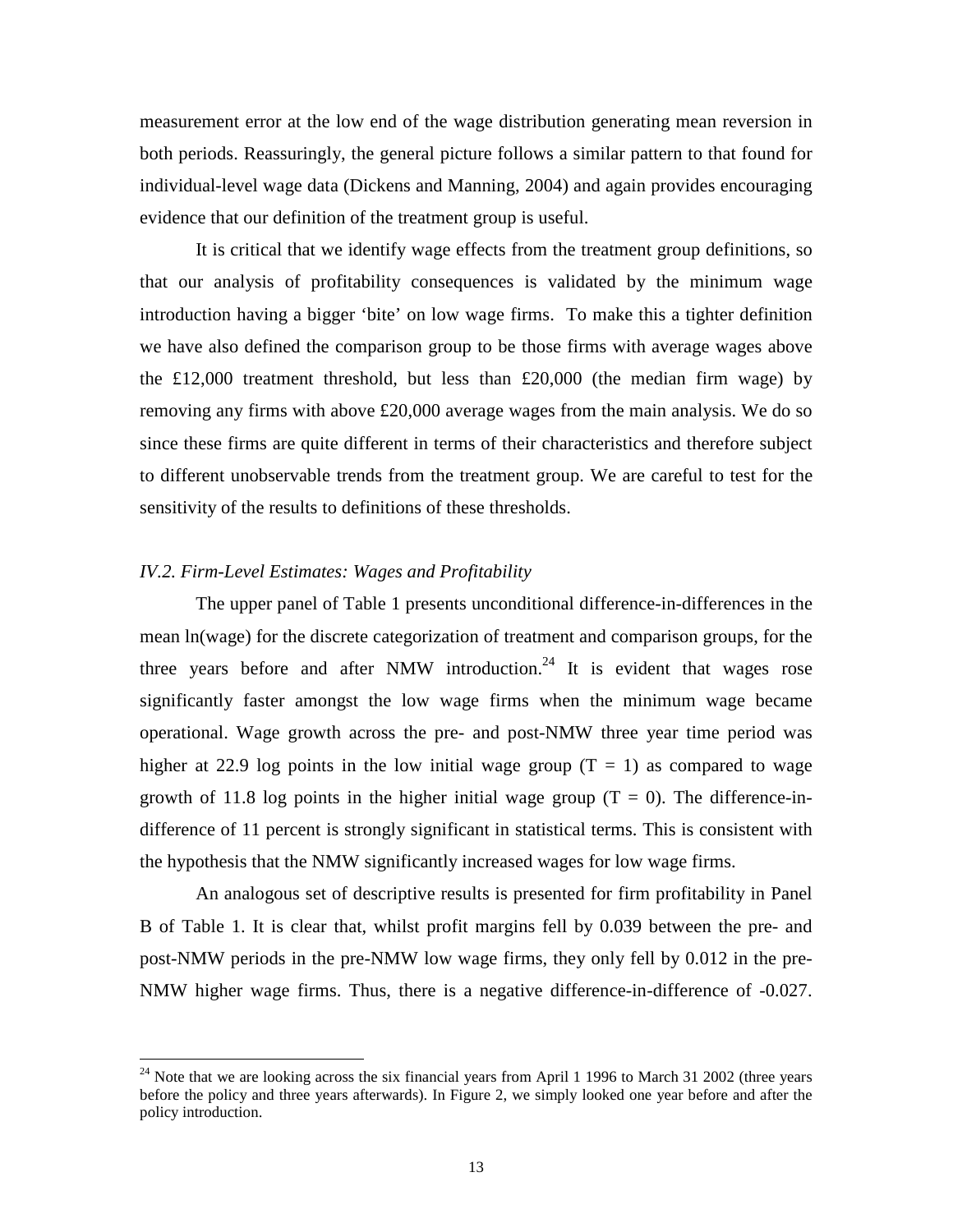This difference is statistically significant and is preliminary evidence that profit margins were squeezed in firms that were "at risk" from the introduction of the minimum wage.

 Comparing these results with the simple models in Section II, we find that no behavioral response model does surprisingly well. Using the average wage bill to sales ratio of 0.27 (see Table B1), the implied change of profit margins using the estimated wage gains in Table 1 and equation (3) is  $-0.030$  (=  $-0.111*0.27$ ). This is only slightly above the empirically estimated profitability reduction of -0.027 in Table 1, suggesting only minor offsetting adjustments (the second-order term in equation (2)). Below, we will see that this conclusion broadly holds up to more rigorous econometric testing.

Table 2 reports results from statistical difference-in-difference wage and profitability regressions that additionally control for firm and industry characteristics. The upper panel (A) of the Table shows results for the binary low wage firm indicator, whilst the lower panel (B) uses a continuous measure, the negative of the pre-policy average wage (reporting the negative so as to have signs on coefficients that are consistently defined with the low wage dummy). The basic pattern of results from the unconditional models of Table 1 are confirmed in these conditional specifications. For the binary indicator in the upper panel, the estimated effects show a 9.4 percentage point increase in wages and a 2.9 percentage point decrease in profitability (similar to Table 1). The same pattern of results is observed for the (negative of the) continuous pre-NMW wage, reported in panel B. There is a significant positive connection between wage growth and the negative of the pre-NMW wage and a significant negative association with profitability. When compared to average profits in the low-wage firms in the pre-policy period, the results for the binary low-wage firm model imply a sizable 22.7 per cent (- 0.029/0.128) fall in profit margins. The P-values from F-tests of the no behavioral response model are at the bottom of each panel and again indicate that we cannot reject the simple model underlying equation (3).

#### *IV.3. Further Probing of the Baseline Results*

 There are many reasons to probe these baseline results more deeply. The first, and obvious, reason is to judge the sensitivity of our definition of pre-policy low wages. Because we do not have data on the individual workers within our FAME firms, we rely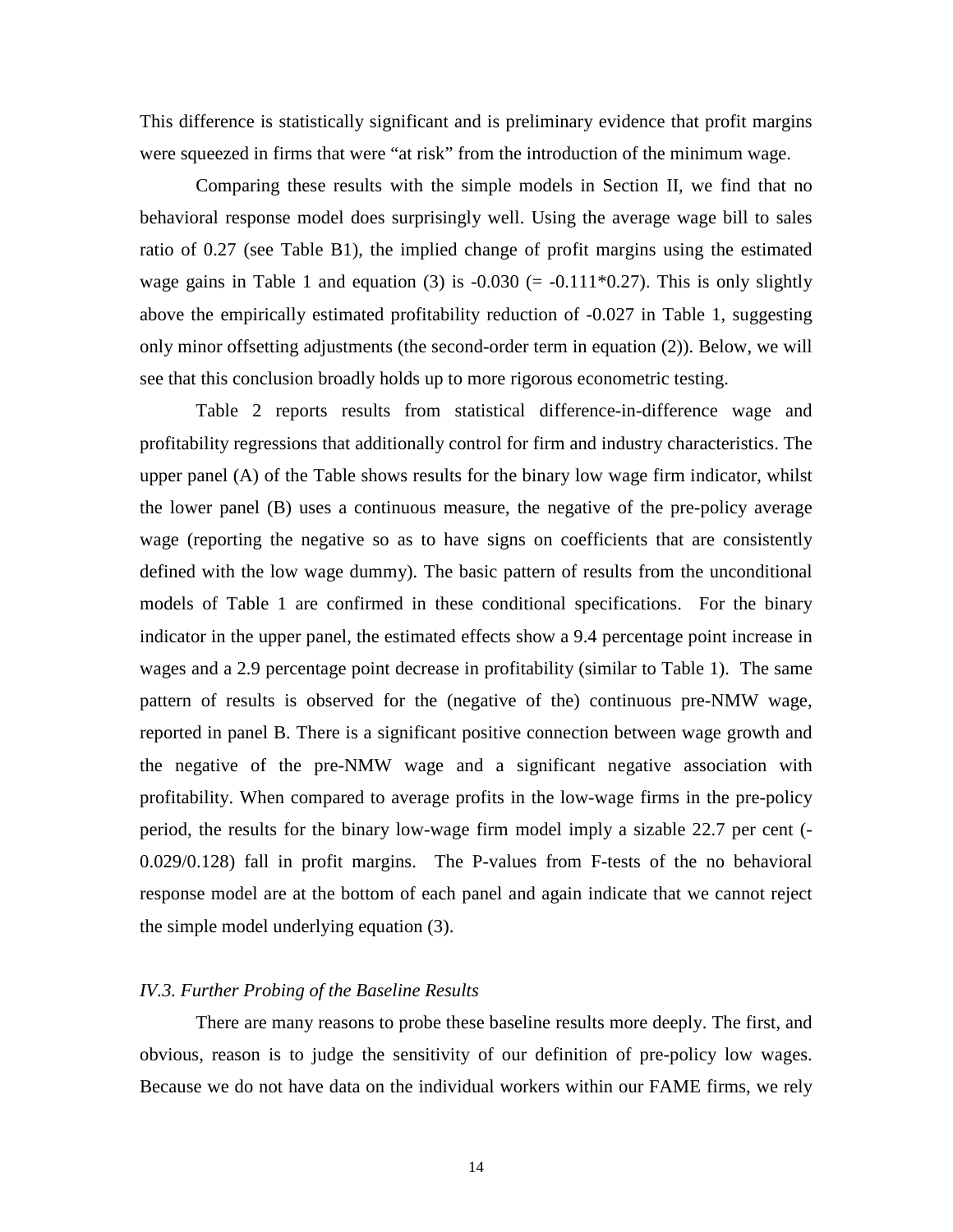on pre-policy low wage status as being a function of the average wage in the firm. This is less than ideal, even though we have (at least partially) validated its use above with the WERS data, and it is important to study whether the results are robust to alternative ways of defining the threshold between treatment and comparison groups.

 We therefore re-estimated the models in Table 2 for a range of different wage thresholds, running from an average wage of  $£10,000$  at  $£1,000$  intervals up to £15,000. The results are reassuring in that they all establish a significant NMW effect of reducing profit margins, with magnitude of the impact varying and becoming slightly larger (in absolute terms) for lower thresholds as we would expect (so there is a bigger impact on the very low wage firms).  $25$ 

 A second possible concern is that our results are simply picking up a relationship between changes in profit margins and initial low wage status that exists, but has nothing to do with the NMW introduction. We have thus looked at estimates, structured in the same way, from periods *before* the NMW was introduced. One such 'pseudo experiment' or falsification test are reported in Table 3 where we examine an imaginary introduction of the NMW on April  $1<sup>st</sup>$  1996 (instead of April 1999) and repeat our analysis of wage and profitability changes. Table 3 very much reinforces the results reported to date, as we are unable to find any difference in margins between low and high wage firms in the period when the policy was not in place. This is consistent with the NMW introduction being the factor that caused margins to fall in low wage firms.

A related issue is the possibility of pre-sample trends (possibly due to mean reversion) in the wage model. If initially low wage firms had lower than average profitability growth even in the absence of the policy this would be conflated with the causal effect of the NMW impact on profits. The evidence from Table 3 suggested that there is no trend for wages or profitability in the pre-policy period. Nevertheless, we investigated this issue in more detail by estimating the profits model of Table 2 with a rolling threshold from £10,000 to £15,000 for both the policy and pseudo-experiment periods. That is, we estimate the model for thresholds at each  $\pounds 100$  interval in this range and plot the coefficients (see Figure 3). In the policy-on period there is a consistently

 $\overline{a}$ 

<sup>&</sup>lt;sup>25</sup> The profitability impacts for the different  $T = 1$  thresholds were: -0.029 (0.014) for £10,000; -0.027  $(0.013)$  for £11,000 ; -0.029 (0.012) for £12,000 ; -0.024 (0.010) for £13,000; and -0.014 (0.009) for £14,000.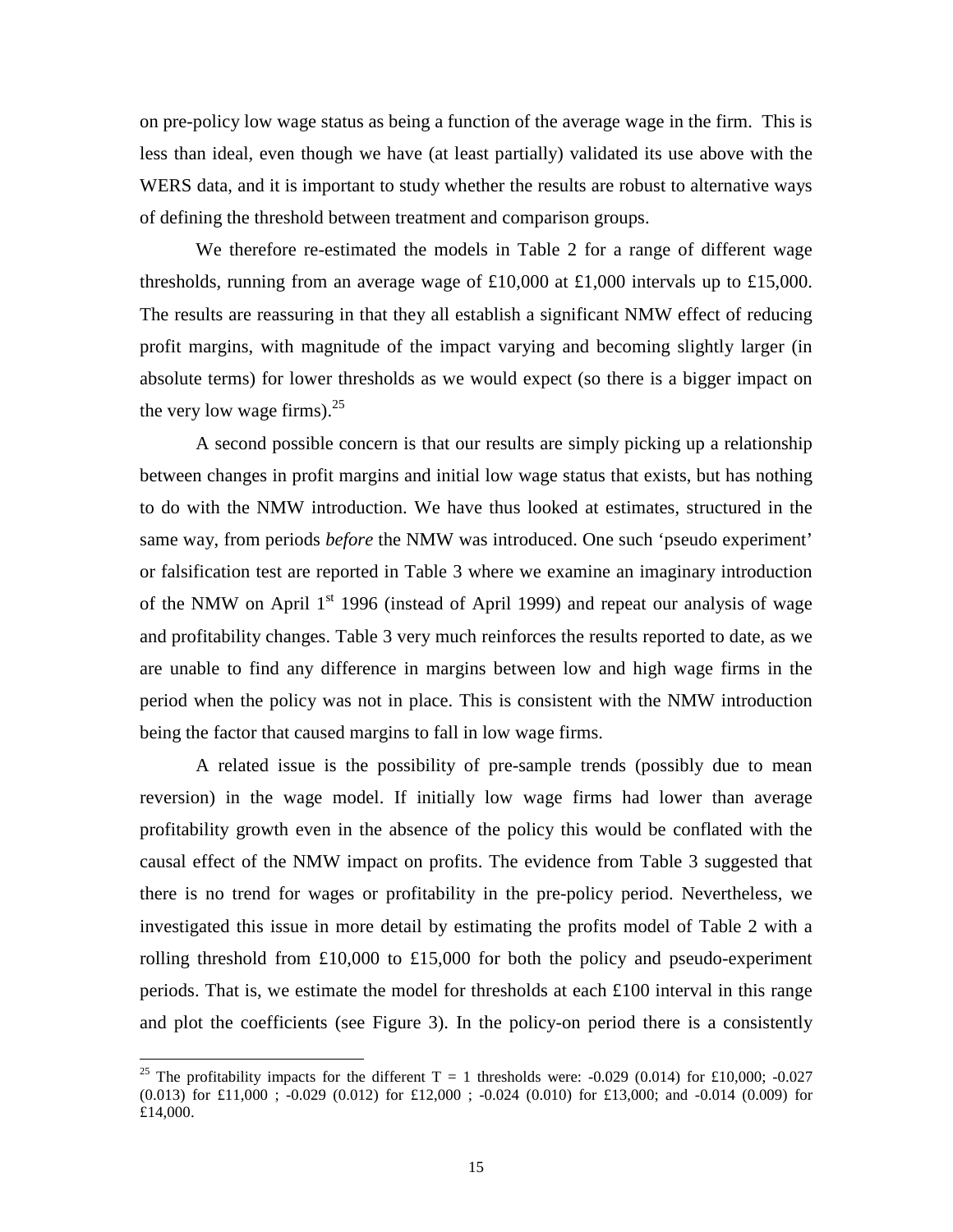negative effect of around 2-3% no matter how we draw the exact profit threshold. By contrast, in the pre-policy period there is essentially a zero effect with the point estimates actually positive and around 1%.

Draca et al (2008) report a number of further robustness tests. First, a statistical matching technique by trimming the sample according to the propensity scores of the treatment and comparison groups did not affect the pattern of results.<sup>26</sup> As discussed earlier our sample seems well chosen with relatively few observations needing to be trimmed to ensure common support. More importantly, the estimated effect of the policy on wages and profitability are significant and similar to those in the baseline Low Wage Firm specification.<sup>27</sup> Second, we included a full set of three-digit industry time trends. Although this is a strong test, the profitability effect was almost identical when these industry time trends were included with an estimate of -0.032 (0.015).

#### V. Further Investigation of the Minimum Wage Effect

 $\overline{a}$ 

The baseline results of Section IV show very clearly that low wage firms in the FAME data experienced faster wage growth coupled with falling profit margins before and after the introduction of the UK National Minimum Wage. The results also seem consistent with the no behavioral response theoretical model introduced in Section II above. The model has a number of other salient features that we explore more fully in this Section, in an attempt to understand the effect of minimum wages on firm profitability and mechanisms that underpin the negative effect our baseline results have uncovered.

 $26$  The basic method used is that of Heckman, Ichimura and Todd (1997) where propensity scores are estimated and the sample then trimmed to exclude poorly matched observations without common support. To generate the propensity scores, we used a probit model that included all the control variables used in Table 2. We trimmed at the  $1<sup>st</sup>$  percentile of the treatment group and the 99<sup>th</sup> percentile.

 $27$  Few observations are lost under propensity score matching because the comparison group is already chosen to be of relatively low wage firms (under  $\text{\pounds}20,000$  average annual wages). If we had used the entire FAME sample (including firms with average wages of over £20,000) we would have had to lose the vast majority of the sample to ensure that the comparison group had common support with the treatment group. Results are not presented for the pre-policy average wage since that is a continuous variable. If, however, the specification including that variable was estimated on the trimmed sample from columns (2) or (3) this produced very similar results to the baseline estimates of Table 2.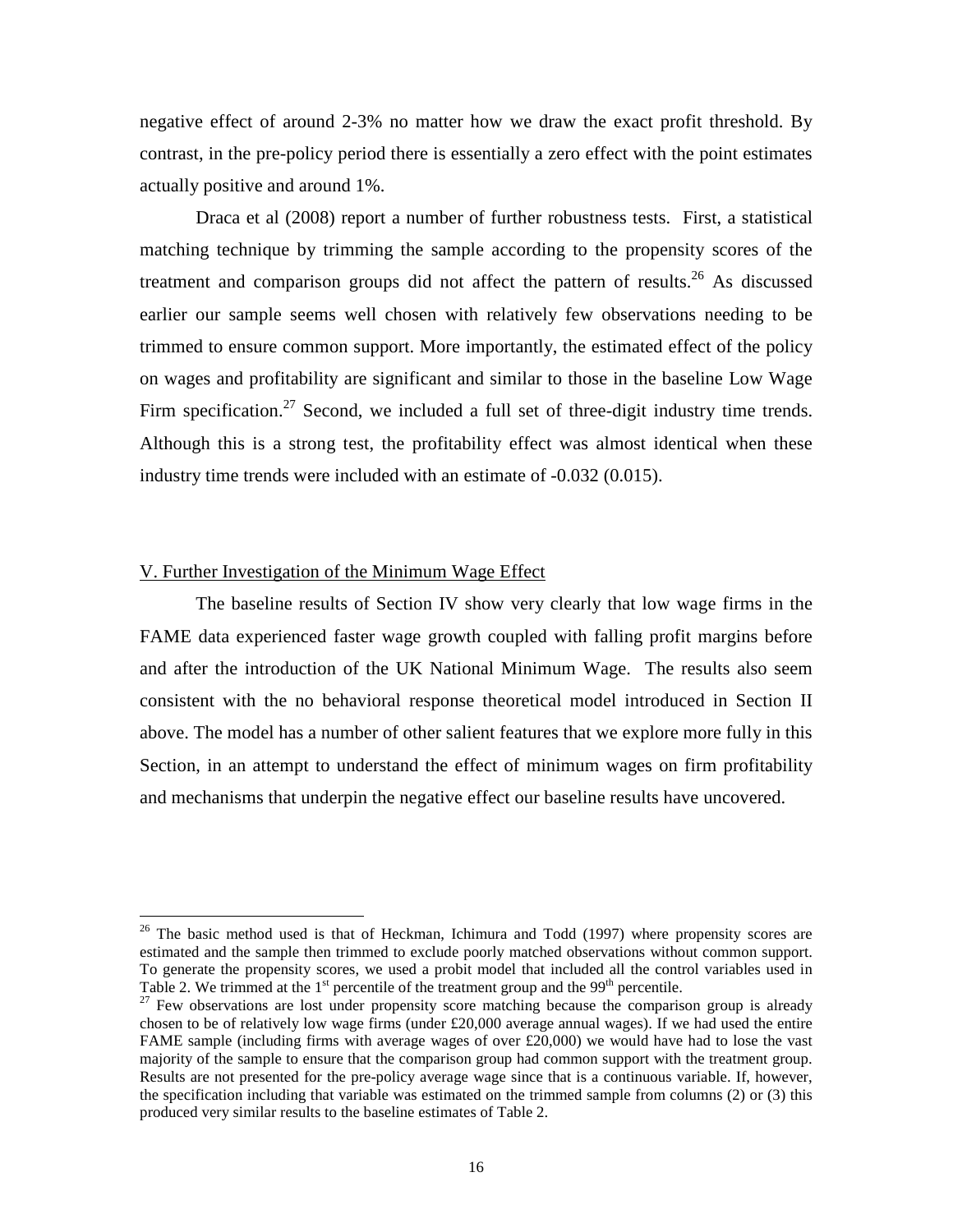#### *V.1. Minimum Wages and Profitability in UK Residential Care Homes*

In this sub-section we look at the wage and profitability effects of the minimum wage in a rather different context, UK residential care homes.<sup>28</sup> There are three reasons to focus on care homes to juxtapose with the FAME results. First, it is a very low wage sector so offers a good testing ground for studying minimum wage effects on profitability and other economic outcomes.<sup>29</sup> Second, the sector is price regulated so one of the margins of adjustment (passing on higher wage costs in higher prices) is constrained. Finally, we have individual level data so can observe the entire within-firm wage distribution in this exercise, something we could not do in the FAME dataset.

The more sophisticated definition of treatment we are able to use is the initial firm wage gap relative to the minimum, namely the proportional increase in a firm's wage bill required to bring all of its workers up to the minimum wage. This variable, GAP, is defined as:

$$
GAP_i = \frac{\sum_{j} h_{ji} \max(W_{ji}^{\min} - W_{ji})}{\sum_{j} h_{ji} W_{ji}}
$$
\n(7)

where  $h_{ii}$  is the weekly hours worked by worker *j* in firm *i*,  $W_{ii}$  is the hourly wage of worker *j* in firm *i*, and  $W_{ji}^{min}$  is the minimum wage relevant for worker *j* in firm *i*.

For care homes, we do not have accounting data and so the profit variable we study is a derived one based on total revenues less total costs. Total revenue of each home is measured directly as the product of the number of beds, the home-specific average price of beds and the home occupancy rate. Total costs are calculated by dividing the total firm wage bill by the share of labor in total costs.<sup>30</sup> Home profitability is then defined as the ratio of profits to revenue.

 $\overline{a}$ 

 $28$  To date these data have mostly been used for studies of minimum wage effects on wages and jobs (e.g. Machin, Manning and Rahman, 2003), but see also Machin and Manning's (2004) test of competitive labor market theory.

<sup>&</sup>lt;sup>29</sup> Prior to the minimum wage introduction in April 1999 average hourly wages were very low in the sector (at around £4 per hour). On average, 32.2% of workers were paid below the incoming minimum wage with this figure falling to 0.4% after the introduction of the policy.

<sup>&</sup>lt;sup>30</sup> Total sales and profits are not reported directly in the care homes data. We calculated them from the underlying home-specific components. Sales (*S*) is calculated as Occupancy Proportion\* Number of Beds \* Average Price (all reported in the survey). The wage bill (*WB*) and the share of labor in total costs (*SHARE*) are also reported directly in the data. We can then calculate total costs (*TC*) as the ratio of the wage bill to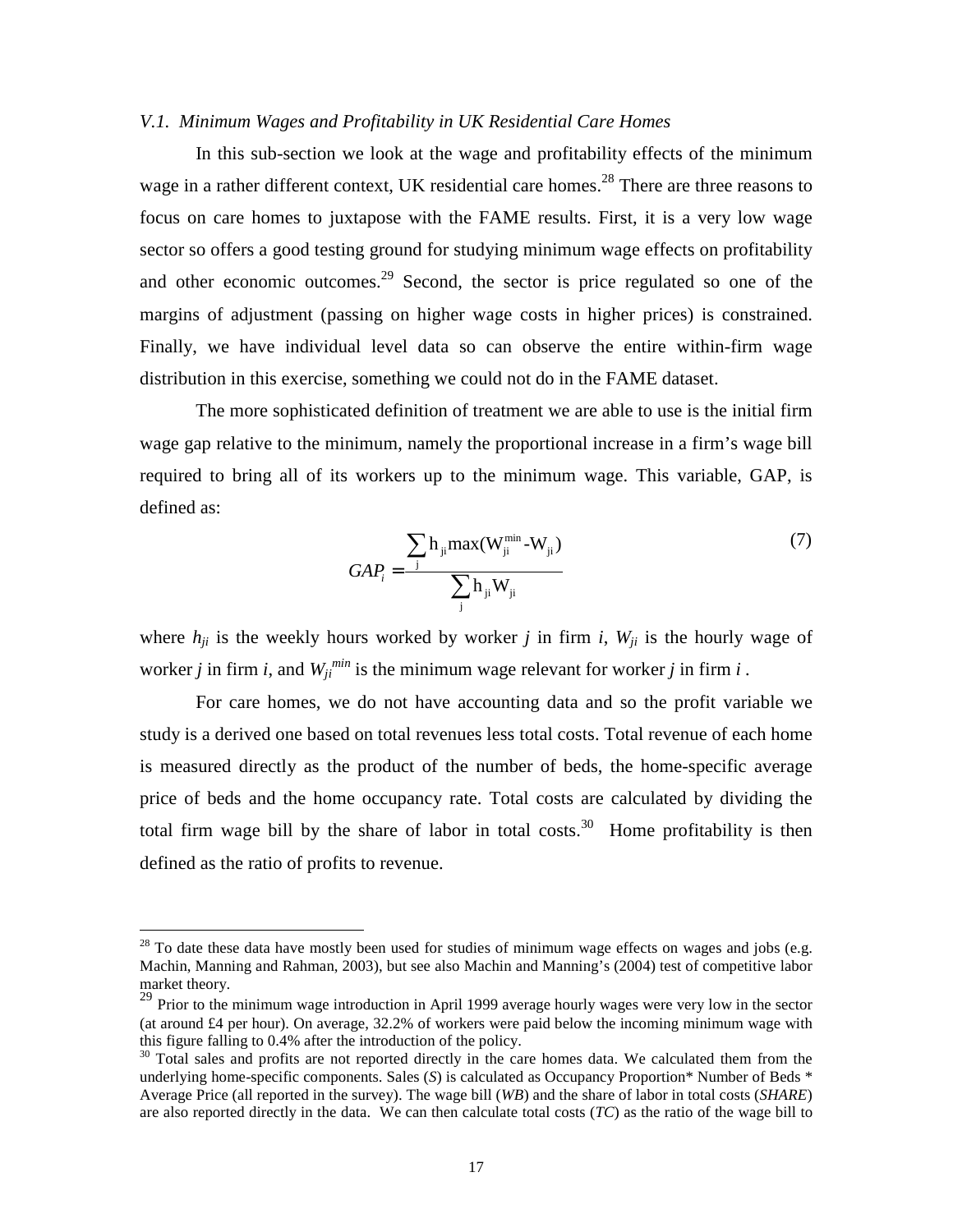We therefore estimate the following care homes specification:

$$
\Delta \left( \frac{\Pi}{S} \right)_{it} = \eta_0 + \eta_1 GAP_{i,t-1} + \eta_2 Z_{i,t-1} + \xi_{it}
$$
\n(8)

where  $\xi_{it}$  is the equation error. Under the no behavioral response model the coefficient on GAP  $(\eta_1)$  should be equal to the wage bill share of revenues.

Table 4 presents estimates of home-level wage change and profitability change equations for the period surrounding NMW introduction (1998-99). The upper panel (A) focuses on wages, and presents results showing that wages clearly rose by more in homes with a larger pre-NMW wage gap. The lower panel (B) shows profitability estimates, where the coefficient on the pre-NMW wage gap variable is estimated to be negative and significant. In the column (2) specification with controls the coefficient is -0.492. Thus there is clear evidence of profitability falls in homes that were more affected by the minimum wage introduction. This very much corroborates the FAME findings of the previous section.

 There was also some evidence that wages rose more in the pre-policy period (1992-93) in homes with a bigger initial wage gap.<sup>31</sup> Nevertheless, the relationship is much weaker in the earlier period so the trend-adjusted estimate is statistically significant and large in magnitude (at 0.678). Under the no behavioral response model, the coefficient on the initial wage gap measure should equal the share of the wage bill in sales. The (trend adjusted) point estimate on the wage gap term in the profitability equation turns out to be -0.396 for the model with controls (and -0.343 for the no controls specification), which in absolute terms is very close to the wage bill to sales ratio in our sample of care homes (0.398). Hence, like the FAME results the magnitude of the estimated impact in care homes is very much in line with what we would expect from the simple no behavioral response model.

-

the labor share (*WB/SHARE*). Profits are then simply sales less total costs (*S - TC*). Profitability is the ratio of profits to sales, (*S - TC*)/*S*.

 $31$  We define a counterfactual minimum wage at the same percentile of the wage distribution as the real 1999 minimum, so we can compute a *GAP* measure for the earlier pre-policy time period. Note that this is the only previous wage change information that exists, as the data was not collected in other (non-election) years.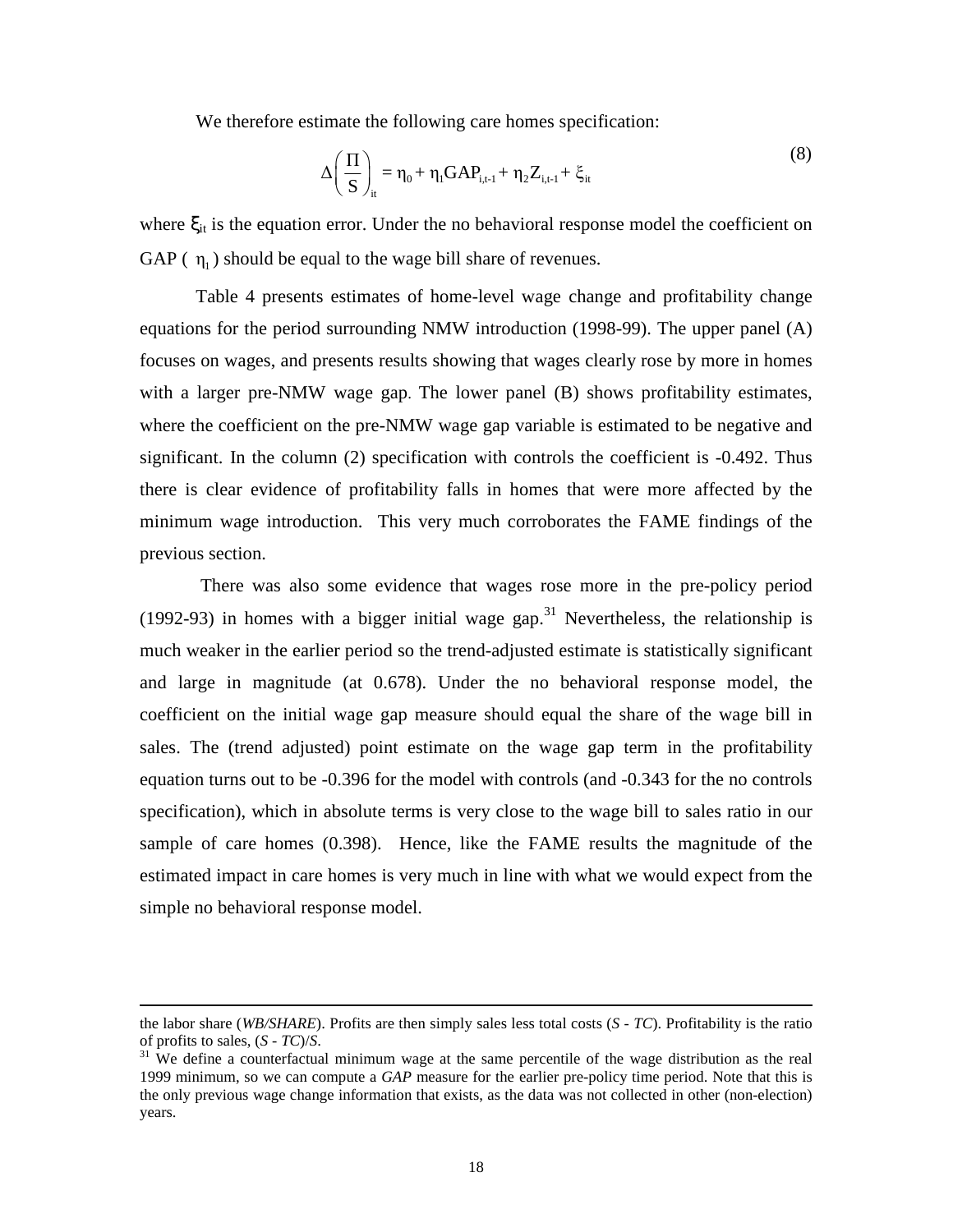#### *V.2. Sectoral Heterogeneity: Industries With High and Low Market Power*

As noted in Section II, a condition for the existence of long-run effects of minimum wages on profitability is that there is some degree of imperfect competition in the product market. To examine this idea in Table 5 we split industries into "high" and "low" competition industries based on a proxy for the Lerner Index (constructed as in Aghion et al, 2005). Consistent with the idea of imperfect competition, the effects of the NMW policy on profitability were stronger in the less competitive sectors (defined as those with above the median value of three-digit industry Lerner index). Table 5 shows that the impact of the policy on wages was not so different (10.9% vs. 8.1%). By contrast, the effect of the minimum wage on profitability was almost two and a half times as large in the less competitive industries as in the more competitive sectors (as well as being significant only in the more competitive sectors).

Under perfect competition, an industry facing a common increase in marginal costs will pass on the higher wage costs in the form of higher prices to consumers. In less competitive sectors, however, firms will generally adjust by reducing their profit margins, rather than just through prices. Therefore, the evidence in Table 5 is consistent with the idea that the strongest effects of the NMW on profitability will be in the less competitive sectors.

# *V.3. Effects of Minimum Wage on Other Outcomes: Employment, Productivity, Exit and Entry*

We also examined the effect of the NMW policy on other firm outcomes in the lower part of Table 5, again split by high and low market power sectors. We do not find any significant negative effects on employment, consistent with some of the minimum wage literature (e.g. Card and Krueger, 1994). The presence of no significant employment effect is also consistent with our tests of the no behavioral response model. Similarly, there does not appear to be any effect of the policy introduction on labor productivity (as predicted by the "shock" theory).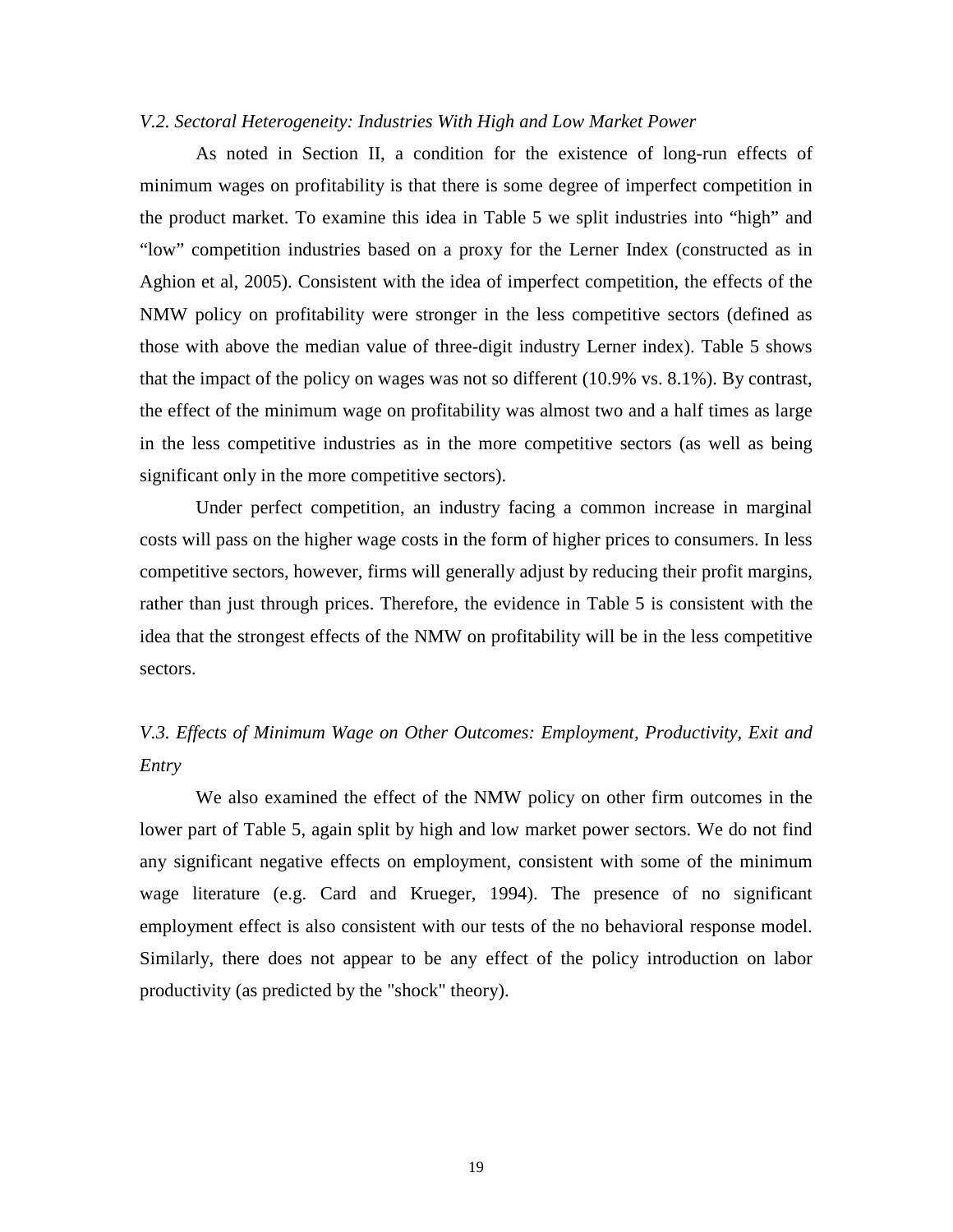The FAME database identifies four categories of inactive firms, namely firms that are dissolved, liquidated, in receivership or currently non-trading.<sup>32</sup> Hence, we have defined all firms in these categories as "exiting" firms. We examine three year death rates for a cohort alive April 1st 1999 (i.e. did they exit by March 31st 2002) compared to a cohort alive on April 1st 1996 (i.e. did they exit by 1999). In the final row of Table 5 there is no evidence of any faster increase in exit rates in initially low wage firms following the minimum wage introduction either in the whole sample or in sub-sectors. The same is true in models of the probability of closure of care homes (see Machin and Wilson, 2004).

There are two possible problems with this firm-level analysis of exit. First, we ignore the possible entry-deterring effect of the minimum wage may, and second, there may be pre-policy trends.<sup>33</sup> Table 6 takes both of these into account. Obviously, we cannot implement this at the firm level, as entrants do not have a pre-policy wage for the entrants. However, we can examine an alternative dataset containing all entrants and exits in each three-digit sector (from the Department of Trade and Industry's VAT Registration Database). $34$ 

The three Panels of Table 6 show one-year entry rates, one-year exit rates and the difference between the two ("net entry") three-digit industries. Column (1) shows estimated coefficients on a pre-NMW low pay proportion in the period surrounding NMW introduction. Column (2) does the equivalent experiment for an imaginary policy (as in Table 3) introduced in 1996 and column (3) presents the trend-adjusted difference in differences. Although the first row shows that entry rates appear to perversely increase for low wage firms after the minimum wage, there does appear to be some positive prepolicy trend in column (2) suggesting a negative trend-adjusted effect of the NMW policy on entry. Similarly, trend adjusted exit rates in Panel B are 1.5 percentage points higher after the minimum wage was introduced. The final row shows that trend-adjusted net entry rates had fallen by about 5.1 percentage points in the low wage industries after the

 $\overline{a}$ 

<sup>&</sup>lt;sup>32</sup> So exits by takeover are *not* coded to be unity in this definition as takeovers may be regarded as a sign of success rather than failure. Re-defining the dependent variable to be unity if the exit is to a takeover does not change the qualitative nature of the results.

 $33$  Running the pseudo-policy experiment of Table 3 gave a coefficient on the policy variable of 0.021 with a standard error of 0.106 for employment and 0.077 with a standard error of (0.053) for productivity.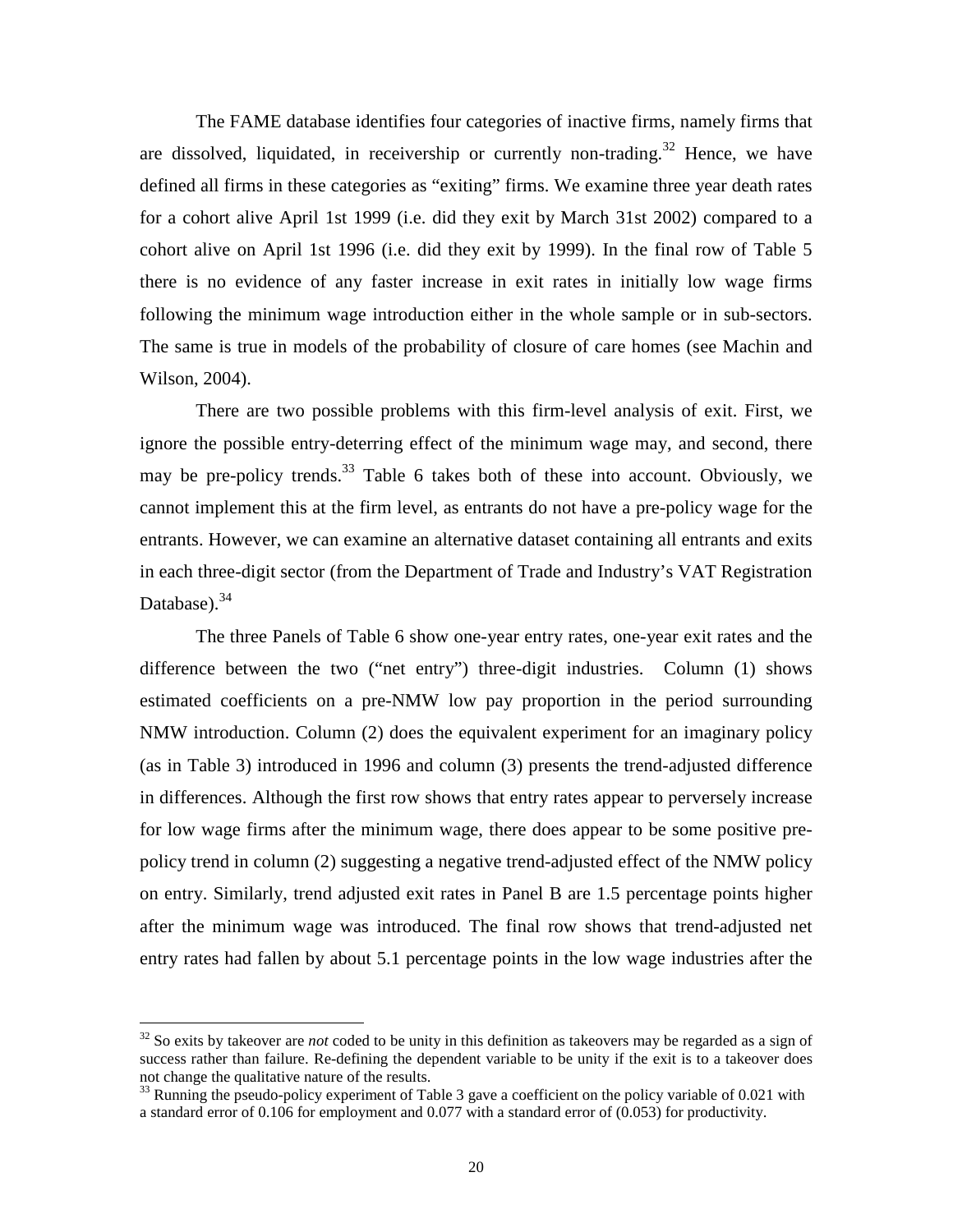NMW introduction This effect is large in magnitude, but not statistically significant. These results do hint that in the long-run a margin of adjustment may be in the dimension of lower rates of net entry into the sectors most affected by the NMW.<sup>35</sup> There is little within firm change, but the margin of adjustment may be through the long-run number of firms.

#### VI. Conclusions

<u>.</u>

This paper considers a very under-studied research question on the economic impact of minimum wages by looking at empirical connections between minimum wage legislation and firm profitability. Using the quasi-experiment of the introduction of a national minimum wage to the UK labor market in 1999, we utilise pre-policy information on the distribution of wages to construct treatment and comparison groups and implement a difference in differences approach. We report evidence showing wages were significantly raised, and firm profitability was significantly reduced by the minimum wage introduction. There is also some evidence of bigger falls in margins in industries with relatively high market power, but no effects on firm employment or productivity. Somewhat surprisingly, our findings are consistent with a simple "no behavioral response" model where wage gains from minimum wages map into profit reductions. There is a hint that the long-run adjustment may be through lower rates of net entry.

There are, of course, a number of caveats to our results. It would have been useful to have data on prices and quality to see if these may also have adjusted in response to minimum wages.<sup>36</sup> It would also be useful to have more information on the within firm distribution of workers in other sectors besides care homes. A fuller integration of theory and empirical work in the context of imperfect competition in both product and labor markets is another fruitful research area for the future. Overall, though given the total sparsity of evidence of the impact of minimum wage floors on firm profitability, we

 $34$  Unlike the firm data, we cannot distinguish between exit due to takeover and exit due to bankruptcy (the focus of Table 7). Appendix table B2 describes some key features of these data.

<sup>&</sup>lt;sup>35</sup> Our further indications indicated that there were minimal differences in entry and exit rates between high and low market power industries. For example, when split by market power the corresponding estimates for column (1), Panel (A) in Table 6 were  $0.025(0.022)$  for high and  $0.019(0.020)$  for low.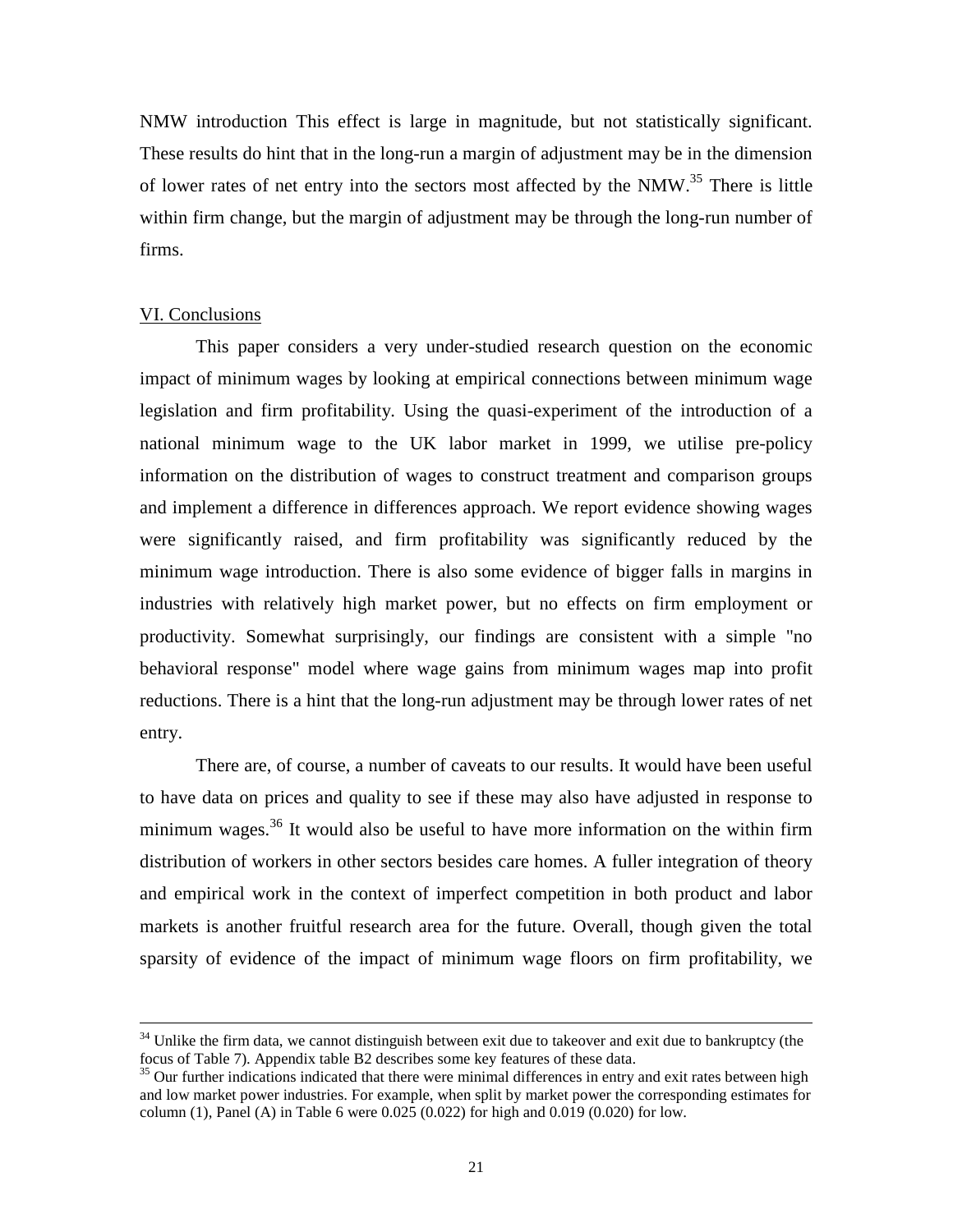believe this study is an important contribution looking at the impact of labor market regulation on *firms* as well as the more developed and extensive evidence base that exists studying the impact on individuals.

<u>.</u>

 $36$  Although there is no evidence for these effects in the care homes sector, as it is heavily regulated (see Machin, Manning and Rahman, 2003).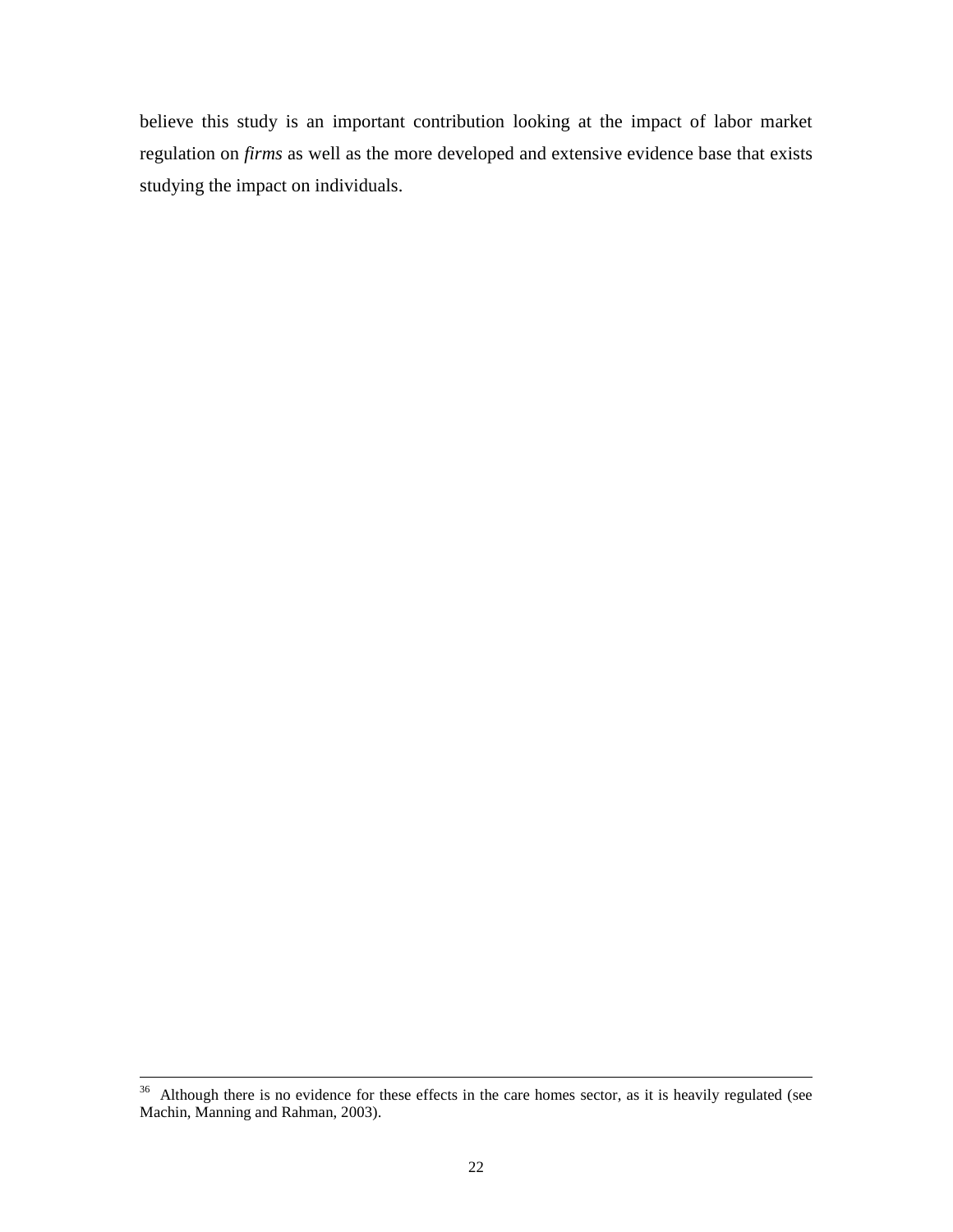#### References

- Aaronson, Daniel (2001) 'Price Pass Through and the Minimum Wage', Review of Economics and Statistics, 83, 158-169.
- Aaronson, Daniel and French, Eric (2007) "Product Market Evidence on the Employment Effects of the Minimum Wage" Journal of Labor Economics, 25 (1) 167-200
- Aghion, Philippe, Nick Bloom, Richard Blundell, Rachel Griffith and Peter Howitt (2005), "Competition and Innovation: An inverted U relationship", Quarterly Journal of Economics,120, 701-728.
- Ashenfelter, Orley and Robert Smith (1979) 'Compliance with the Minimum Wage Law', Journal of Political Economy, 87, 333-50.
- Besley, Timothy and Robin Burgess (2004) 'Can Labor Regulation Hinder Economic Performance? Evidence from India', Quarterly Journal of Economics, 119, 91- 134.
- Bloom, Nicholas and Van Reenen, John (2007) 'Measuring and Explaining Management practices across firms and nations', Quarterly Journal of Economics 122, 1351– 1408
- Blundell, Richard, Monica Costa Dias, Costas Meghir and John Van Reenen (2004) 'Evaluating the Employment Impact of a Mandatory Job Search Assistance Programme', Journal of the European Economics Association, 2, 569-606.
- Bond, Stephen. and Jason Cummins (2000) 'The Stock Market and Investment in the New Economy: Some Tangible Facts and Intangible Fictions', Brookings Papers on Economic Activity, 1, 61-124.
- Borjas, George (2004) Labor Economics, McGraw-Hill (2<sup>nd</sup> edition).
- Brown, Charles (1999) 'Minimum Wages, Employment, and the Distribution of Income', Chapter 32 in Orley Ashenfelter and David Card (eds.) Handbook of Labor Economics, North Holland Press.
- Brown, Charles, Curtis Gilroy and Andrew Kohen (1982) 'The Effect of the Minimum Wage on Employment and Unemployment', Journal of Economic Literature, 20, 487-528.
- Card, David (1992) 'Using Regional Variation in Wages to Measure the Effects of the Federal Minimum Wage', Industrial and Labor Relations Review, 46,: 22-37.
- Card, David and Alan Krueger (1994) 'Minimum Wages and Employment: A Case Study of the Fast Food Industry in New Jersey and Pennsylvania', American Economic Review, 84, 772-793.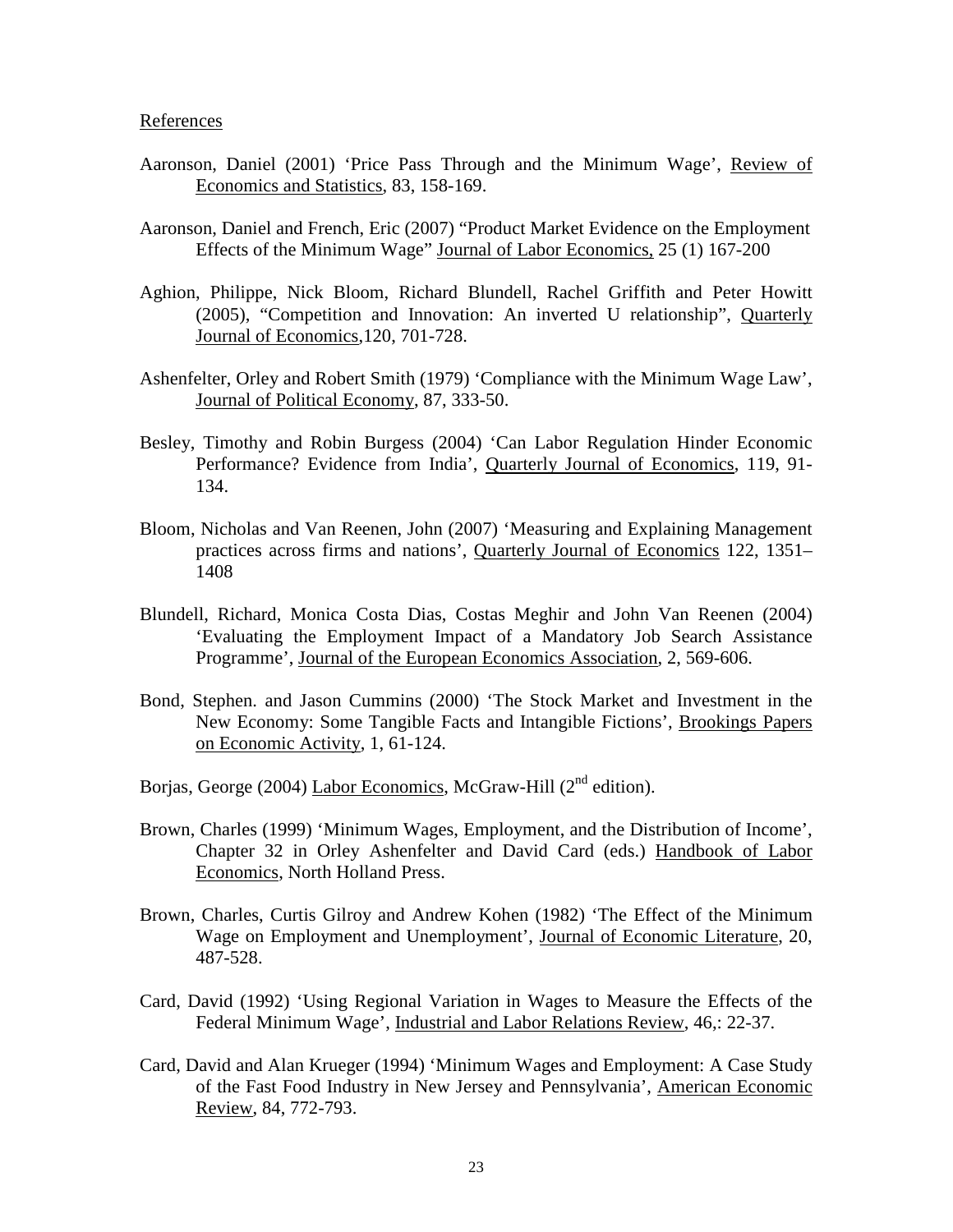- Card, David and Alan Krueger (1995) Myth and Measurement: The New Economics of the Minimum Wage, Princeton University Press.
- Culley, Mark, Woodland, Stephen, O'Reilly, Andrew and Dix, Gill (1999) Britain at Work, London: Routledge
- Dickens, Richard, Stephen Machin and Alan Manning (1999) `The Effects of Minimum Wages on Employment: Theory and Evidence From Britain', Journal of Labor Economics, 17, 1-22
- DiNardo, John, Nicole Fortin and Thomas Lemieux (1996) 'Labor Market Institutions and the Distribution of Wages', Econometrica, 64, 1001-44.
- DiNardo, John and Thomas Lemieux (1996) 'Changes in Wage Inequality in Canada and the United States: Do institutions explain the difference' Industrial and Labor Relations Review 50, 629-651.
- Dickens, Richard and Alan Manning (2004) 'Has the National Minimum Wage Reduced UK Wage Inequality?' Journal of the Royal Statistical Society, Series A, 167, 613-626.
- Draca, Mirko, Machin, Stephen and John Van Reenen (2008) 'Minimum Wages and Profitability' NBER Working Paper No. 13996
- Fisher, Franklin and John McGowan (1983) 'On the misuse of the profits-sales ratio to infer monopoly profits' American Economic Review, 73, 82-97
- Fougere, Denis, Erwan Gautier and Herve le Bihan (2008) "Restaurant Prices and the Minimum Wage" CEPR Discussion Paper No. 6892
- Freeman, Richard and James Medoff (1984) What do Unions do?, New York: Basic Books.
- Heckman, James, Hide Ichimura and Petra Todd (1997) 'Matching as an Econometric Evaluation Estimator', Review of Economic Studies, 65, 261-294.
- Lemos, Sara (2008) 'A Survey of the Effects of Minimum Wages on Prices', Journal of Economic Surveys, 22, 182-212
- Lemieux, Thomas (2007) 'Increasing wage inequality: Composition effects, noisy data or rising demand for skill?' American Economic Review, 96(3), 461-98
- Machin, Stephen and Alan Manning (1994) 'Minimum Wages, Wage Dispersion and Employment: Evidence from the U.K. Wages Councils', Industrial and Labor Relations Review, 47, 319-29.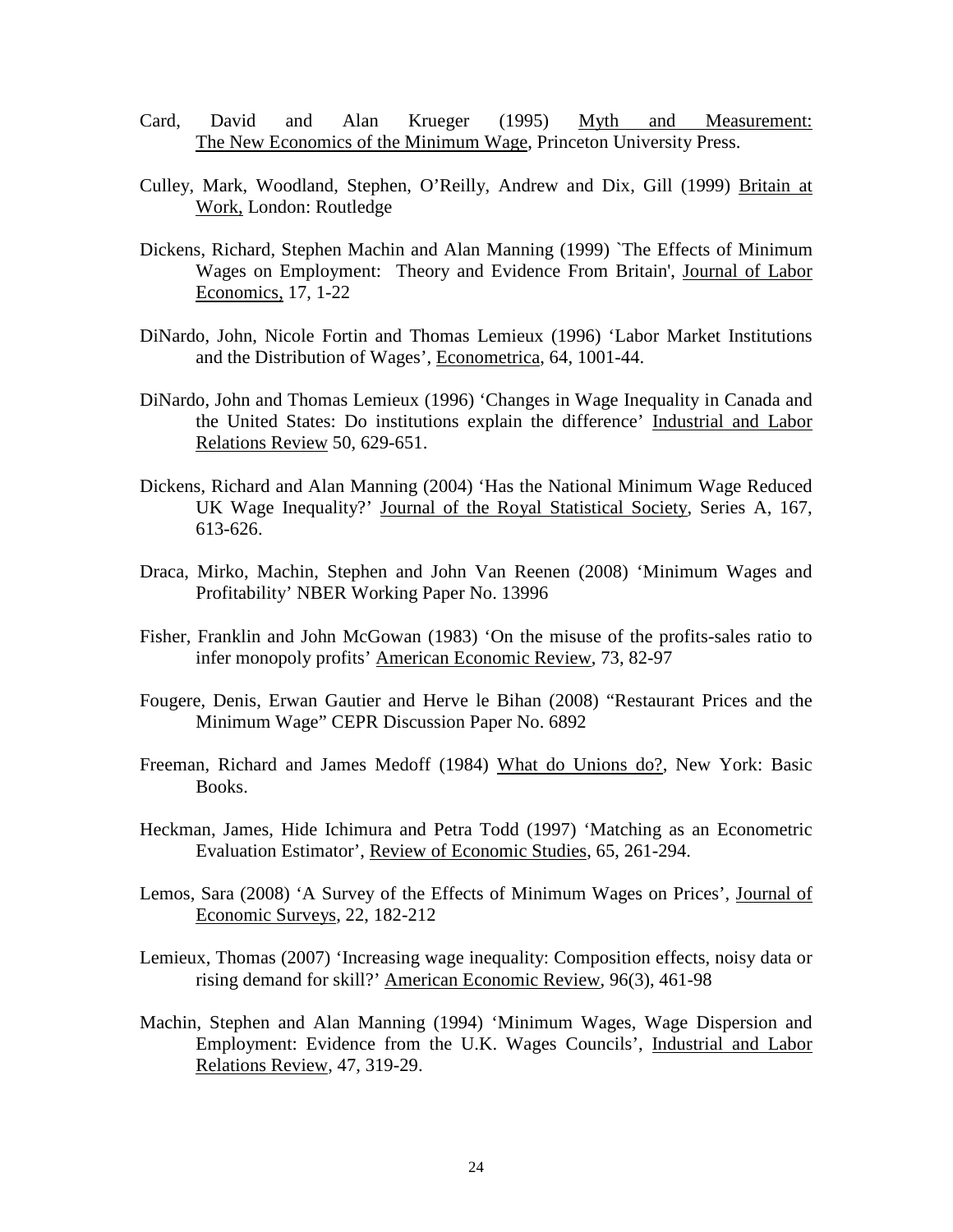- Machin, Stephen and Alan Manning (2004) 'A Test of Competitive Labor Market Theory: The Wage Structure amongst Care Assistants in the South of England', Industrial and Labor Relations Review, 57, 371-85
- Machin, Stephen, Alan Manning and Lupin Rahman (2003) 'Where the Minimum Wage Bites Hard: The Introduction of the UK National Minimum Wage to a Low Wage Sector', Journal of the European Economic Association, 1, 154-80.
- Machin, Stephen and John Van Reenen (1993) 'Profit Margins and the Business Cycle: Evidence from UK Manufacturing Firms', Journal of Industrial Economics, 41, 29-50.
- Machin, Stephen and Joan Wilson (2004) 'Minimum Wages in a Low Wage Labor Market: Care Homes in the UK', Economic Journal, 114, 102-109.
- Metcalf, David (2002) 'The National Minimum Wage: Coverage, Impact and Future', Oxford Bulletin of Economics and Statistics, 64, 567-82.
- Menezes-Filho, Naercio (1997) 'Unions and Profitability Over the 1980s: Some Evidence on Union-Firm Bargaining in the United Kingdom', Economic Journal, 107, 651-70.
- Metcalf, David (2003) 'Unions and productivity, financial performance and investment: international evidence' in Addison, John and Schnabel, Claus (eds), International Handbook of Trade Unions, London: Edward Elgar
- Neumark, David and Olena Nizolava (2007) 'Minimum Wages in the Longer Run', Journal of Human Resources, 42, 435-52.
- Neumark, David and William Wascher (1992) '"Employment Effects of Minimum and Sub-minimum Wage Laws", Industrial and Labor Relations Review, 46, 55-81.
- Neumark, David and William Wascher (2007) "Minimum Wages and Employment", Foundations and Trends in Microeconomics, 3, 1-182
- Slade, Margaret (2004) 'Models of Firm-Level Profitability', International Journal of Industrial Organization, 22, 289-308
- Stewart, Mark (2002) 'Estimating the Impact of the Minimum Wage Using Geographical Wage Variation', Oxford Bulletin of Economics and Statistics, 64, 583-605.
- Stewart, Mark (2004) 'The Impact of the Introduction of the UK Minimum Wage on the Employment Probabilities of Low Wage Workers', Journal of the European Economic Association, 2, 67-97.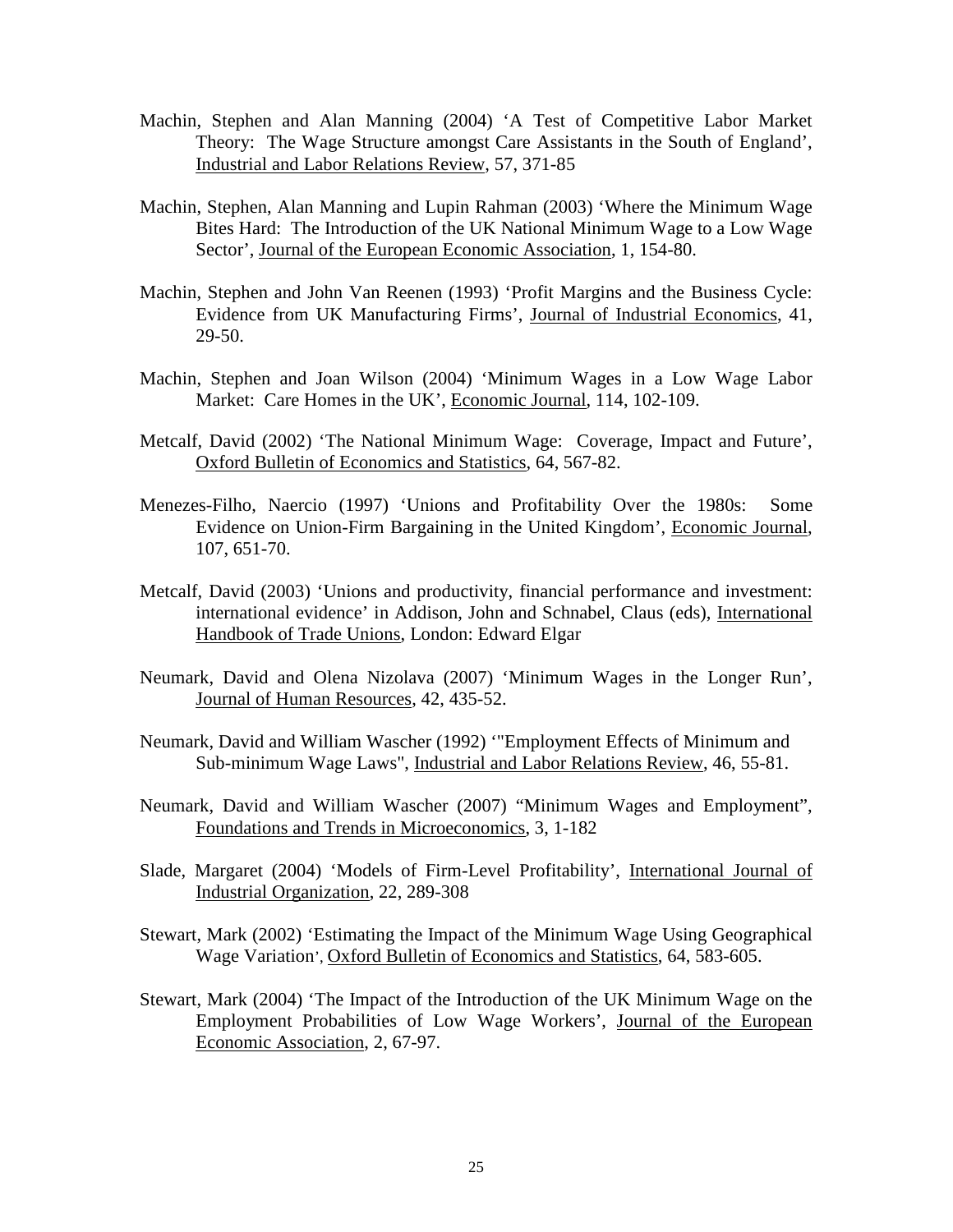- Van Reenen, John (1996) 'The Creation and Capture of Economic Rents: Wages and Innovation in a Panel of UK Companies', Quarterly Journal of Economics, 111, 195-226.
- Wadsworth, Jonathan (2009) 'Did the National Minimum Wage Affect UK Prices?', Centre for Economic Performance Discussion Paper No. 947.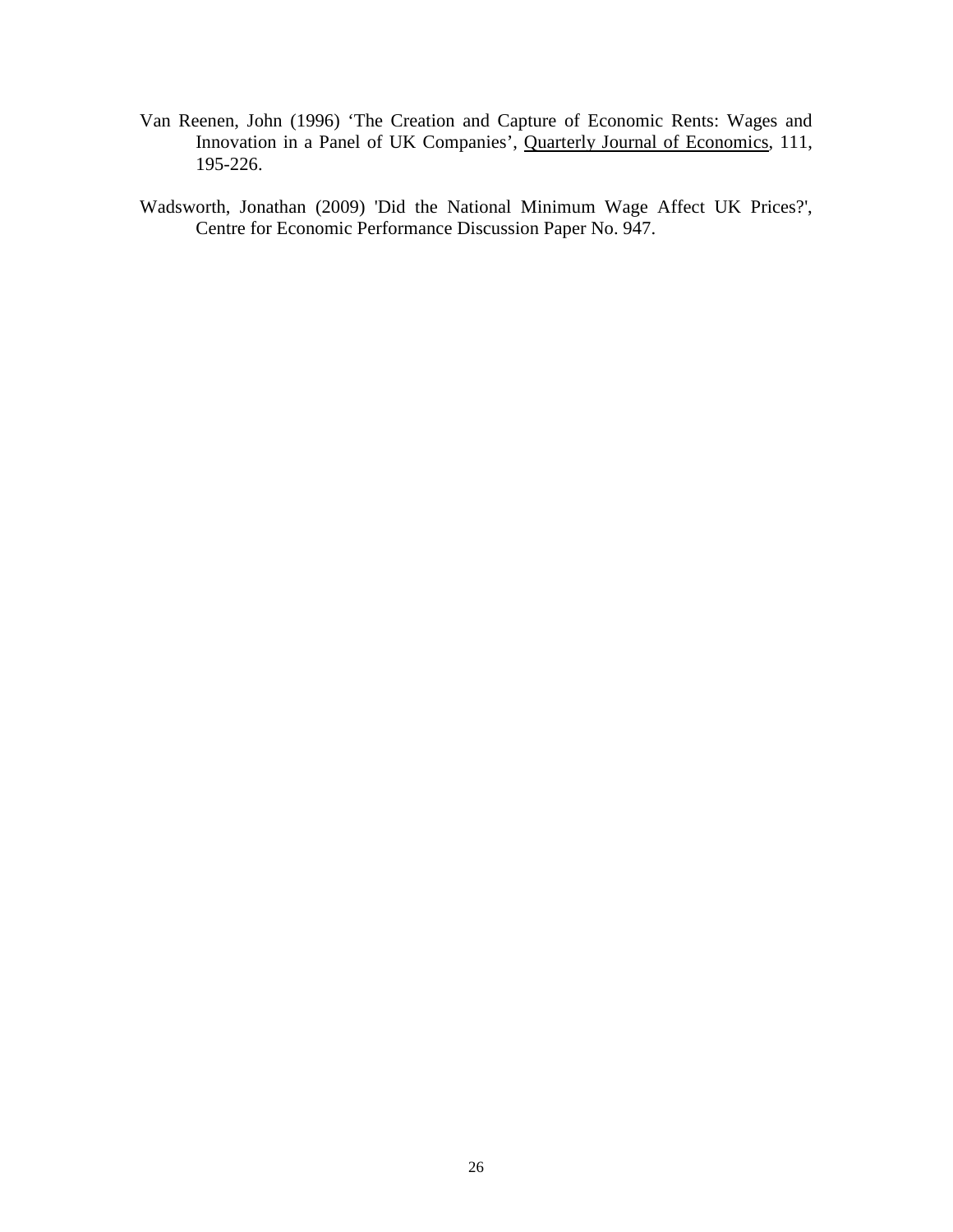#### **FIGURE 1: VALIDATION OF AVERAGE WAGE DATA (COMPARISON OF PROPORTION OF LOW WAGE WORKERS AND ESTABLISHMENT AVERAGE WAGES, WERS 1998)**



Source: Workplace Employee Relations Dataset 1998 (Worker-level Survey)

Notes:-

1). These figures are derived from the worker-establishment data (23,319 workers in 1,782 workplaces) from the 1998 Workplace Employee Relations Survey (WERS). The y-axis shows the proportion of workers paid below the minimum wage (£3.60 per hour) in the establishment. The x-axis shows the average annual wage at the workplace. This is divided into bins for of five percentiles from lowest (left) to highest (right) - a total of twenty bins.

2). We mark the relevant thresholds for our analysis with vertical lines. The £12,000 line represents the main treatment group threshold used in our analysis of the FAME data. The £20,000 line is the cut-off for the upper bound of the comparison group used in the FAME analysis.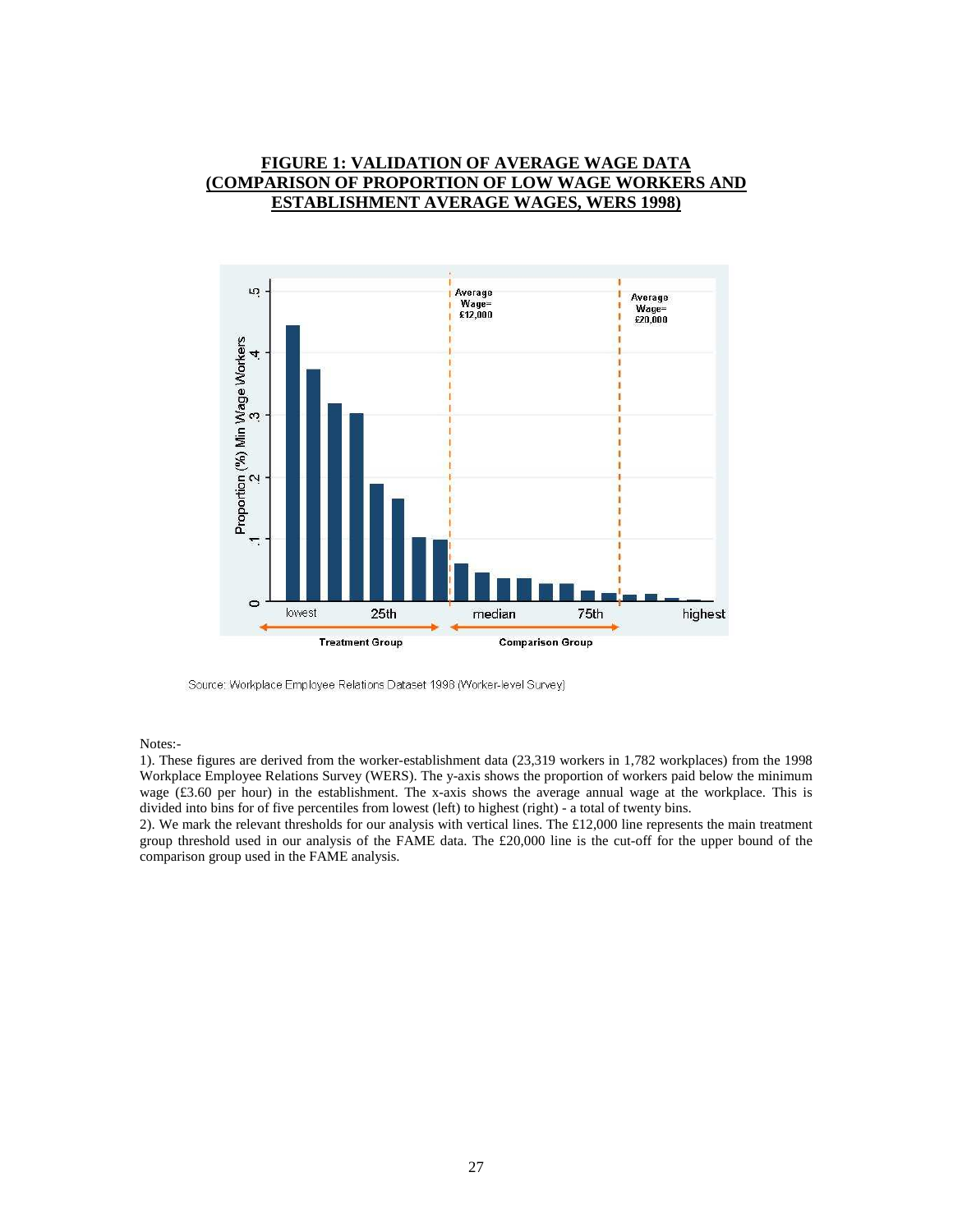## **FIGURE 2: CHANGE IN LN(AVERAGE WAGE) BY PERCENTILE IN THE FINANCIAL YEAR BEFORE AND AFTER NMW INTRODUC**



Notes:-

1). The data is taken from the FAME database of company accounts. The horizontal axis indicates the percentile in the firm wage distribution for a given firm in the initial period, the pre-policy financial year up to March  $31<sup>st</sup>$  1999. The vertical axis shows the proportionate change in average firm wages (between the pre-policy financial year and the post policy financial year) for each firm ranked by where it began in the wage distribution.

2). Pre-Policy is defined as the financial year April  $1<sup>st</sup>$  1998 to March 31 $<sup>st</sup>$  1999; Policy On is defined as the</sup> financial year April  $1<sup>st</sup>$  1999 to March 31 $<sup>st</sup>$  2000.</sup>

3) We show the threshold for the treatment groups by hatched vertical lines. In the baseline specifications firms with average wages below £12,000 (the 13th percentile) are in the treatment group and firms with average wages between £20,000 (the median) and £12,000 are in the control group.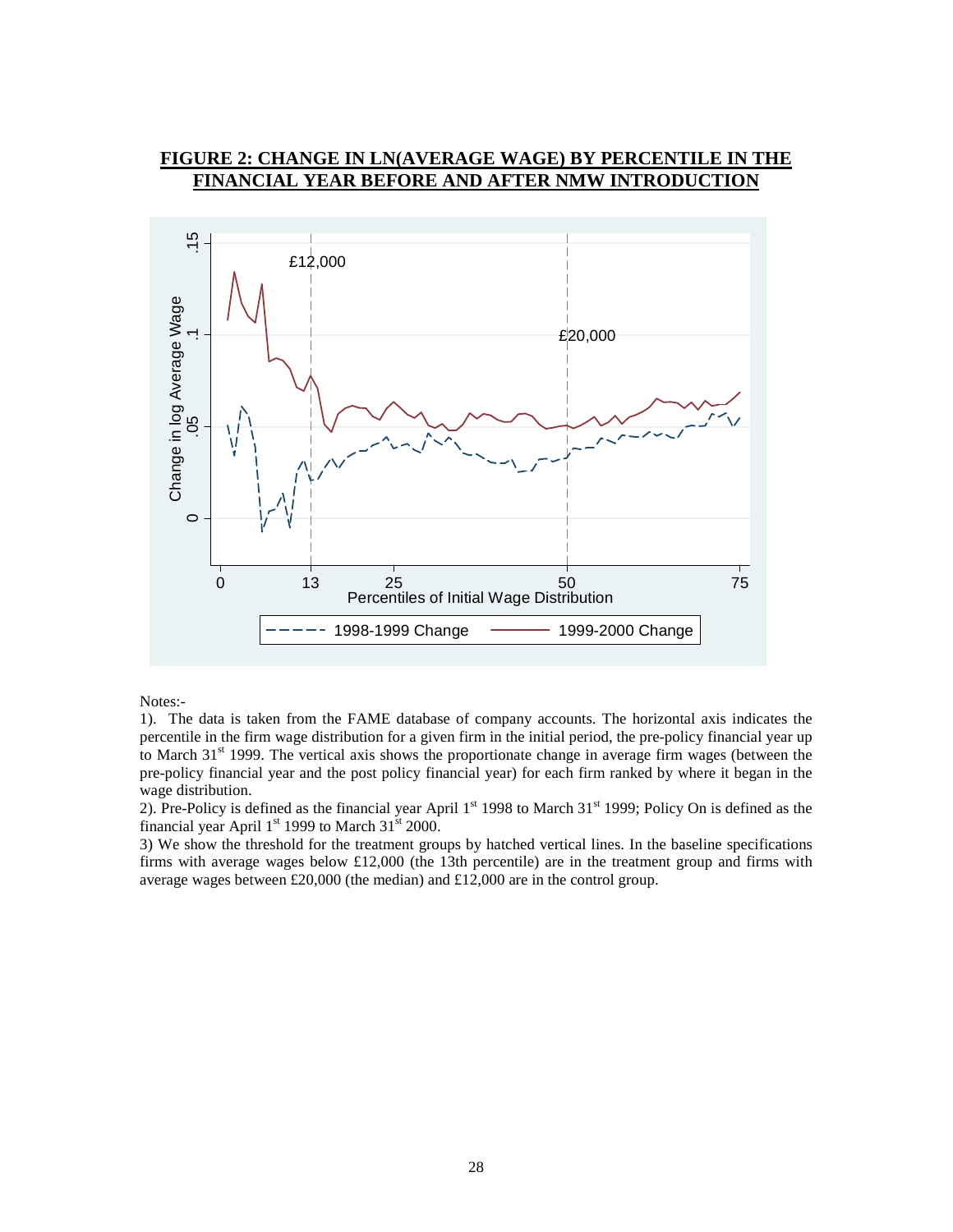#### **FIGURE 3 VARYING TREATMENT EFFECT COEFFICIENTS IN FAME DIFFERENCE-IN-DIFFERENCE PROFITABILITY MODELS**



Notes:-

1). Data taken from is the FAME database of company accounts. The baseline models are as per Pre-NMW Low Wage Model in Tables 2 (Policy On period) and Table 3 (Pre-Policy period). .

2). The vertical axis shows the estimated treatment effects. The horizontal axis shows thresholds are shifted in units of £100 to define treatment group  $(T=1)$  as firms with pre-policy wages of under the threshold and comparison group with firms with average wages over the threshold and under £20,000. The baseline model is then re-defined and re-estimated using 50 successive treatment group wage thresholds between £10,000 and £15,000.

3). The Policy On sample period covers the six financial years from April  $1<sup>st</sup>$  1996 to March  $31<sup>st</sup>$  2002, NMW introduction on April 1<sup>st</sup> 1999. The Pre-Policy (pseudo-experiment) period covers the six financial years April 1<sup>st</sup> 1993 to March 31<sup>st</sup> 1999, with an 'imaginary' NMW introduction on April 1<sup>st</sup> 1996.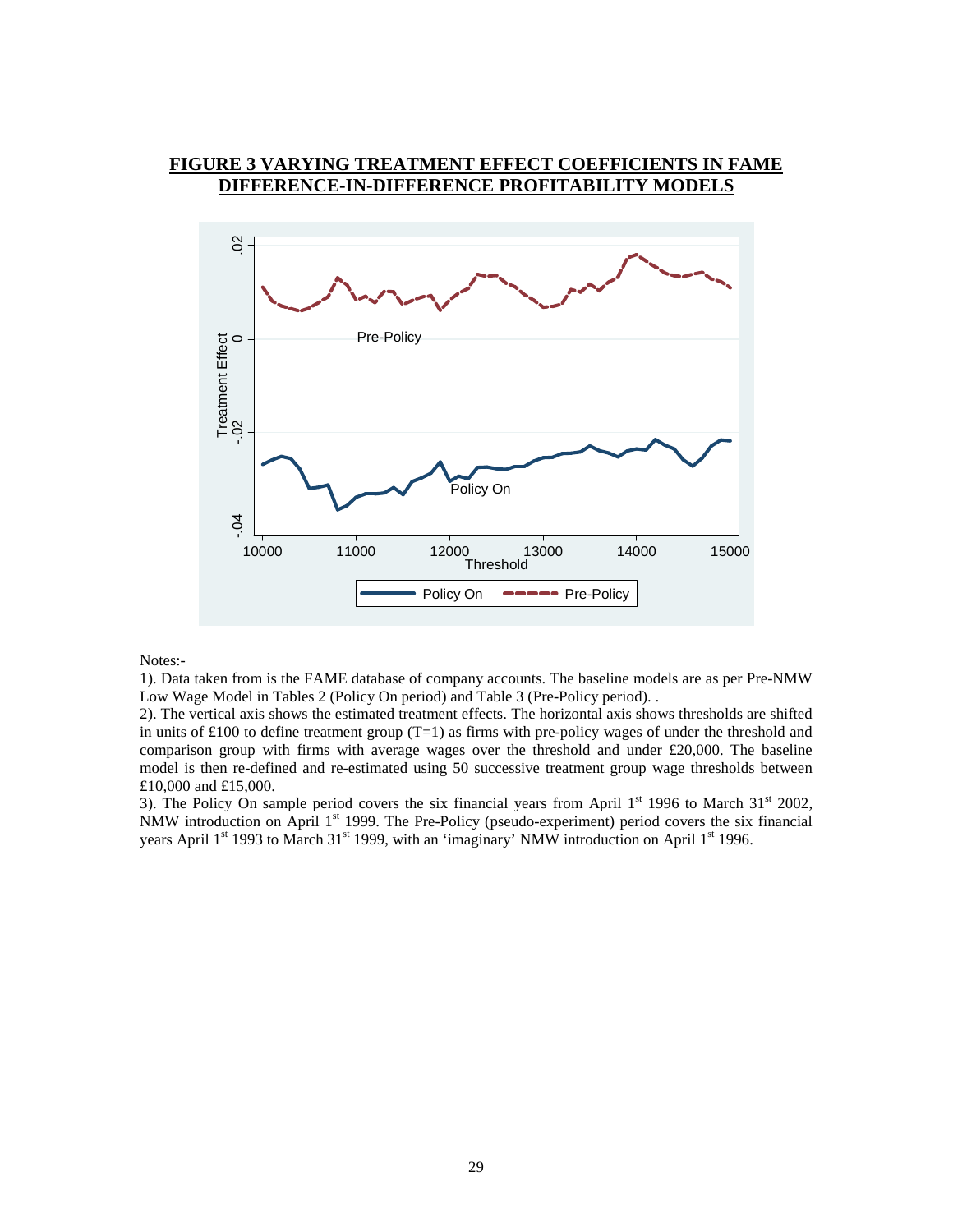|                                | (1)                     | (2)                      | (3)                   |
|--------------------------------|-------------------------|--------------------------|-----------------------|
|                                | Pre-NMW<br>Introduction | Post-NMW<br>Introduction | Difference            |
| A. ln(Average Wage), lnW       |                         |                          |                       |
| Pre-NMW Low Wage Firm, T=1     | 2.149                   | 2.378                    | 0.229                 |
| Pre-NMW Not Low Wage Firm, T=0 | 2.775                   | 2.893                    | 0.118                 |
| Difference-in-Difference       |                         |                          | $0.111***$<br>(0.029) |
| B. Profit Margin, II/S         |                         |                          |                       |
| Pre-NMW Low Wage Firm, T=1     | 0.128                   | 0.089                    | $-0.039$              |
| Pre-NMW Not Low Wage Firm, T=0 | 0.070                   | 0.058                    | $-0.012$              |
| Difference-in-Difference       |                         |                          | $-0.027**$<br>(0.014) |

#### **TABLE 1: CHANGES IN FIRM AVERAGE WAGES AND PROFITABILITY BEFORE AND AFTER THE INTRODUCTION OF THE NATIONAL MINIMUM WAGE**

Notes:-

1). Pre-NMW corresponds to the three financial years April 1<sup>st</sup> 1996-March 31<sup>st</sup> 1999 and Post-NMW to the three financial years April  $1<sup>st</sup>$  1999–March 31 $<sup>st</sup>$  2002.</sup>

2).  $T = 1$  indicates the treatment Group and  $T = 0$  indicates the comparison group. Pre-NMW Low Wage Firm – the treatment group is defined as firms with an average wage equal to or below £12,000 per annum in the pre-policy financial year up to March 31<sup>st</sup> 1999; the comparison group is defined as firms with average wages between £12,000 and £20,000 in the pre-policy financial year up to March 31<sup>st</sup> 1999.

3). Standard errors in parentheses are clustered by firm and sample size is 4,112 (there are 951 firms).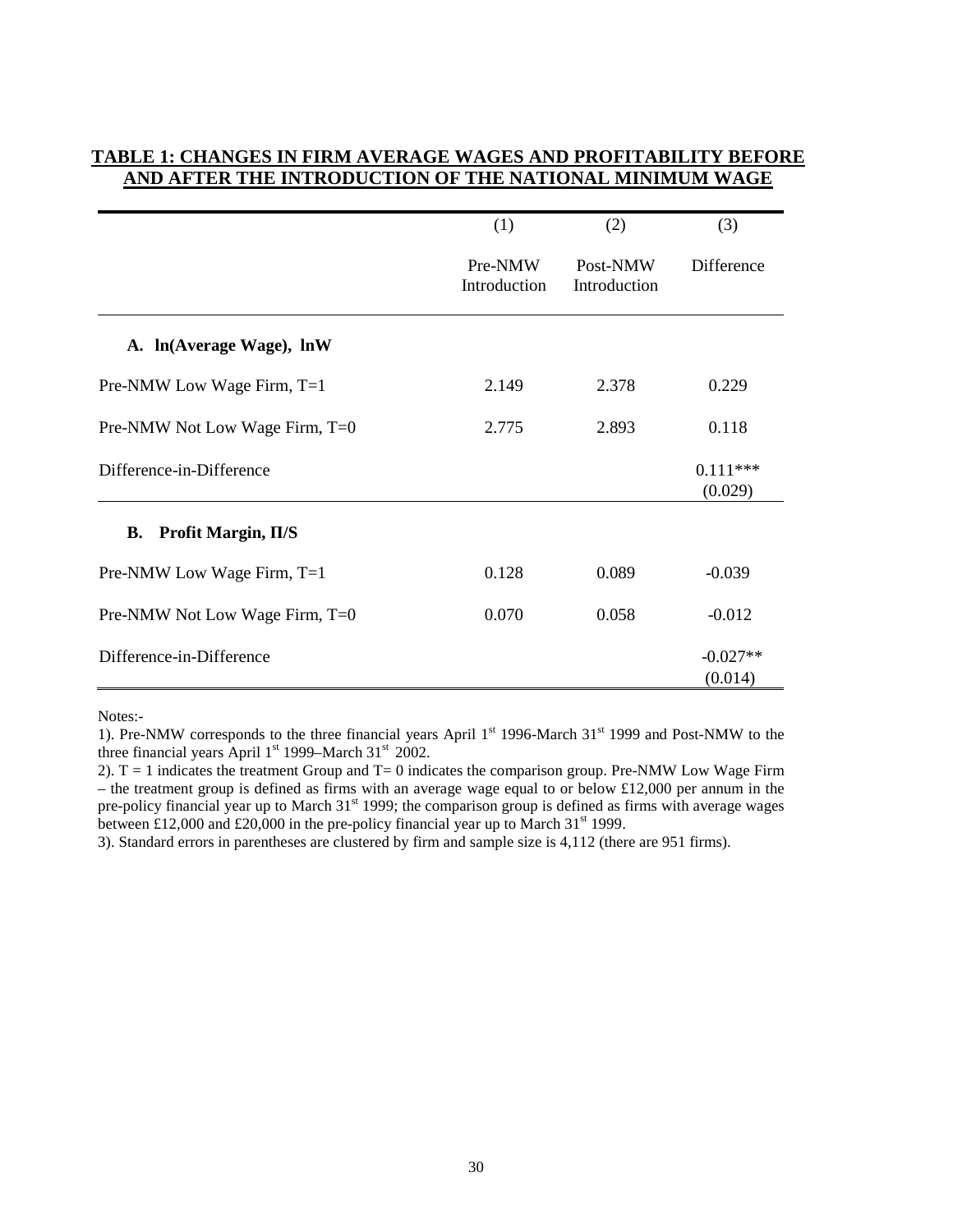# **TABLE 2: WAGES AND PROFITABILITY BEFORE AND AFTER INTRODUCTION OF THE NATIONAL MINIMUM WAGE (NMW), 1997-2002**

|                                                   | Period Before and After NMW Introduction, 1997-<br>2002, $(N = 4,112)$ |                                                           |  |
|---------------------------------------------------|------------------------------------------------------------------------|-----------------------------------------------------------|--|
|                                                   | Change in ln(Average<br>$Wage$ ), $\Delta$ lnW                         | Change in Gross Profit<br><i>Margin</i> , $\Delta(\Pi/S)$ |  |
| A. Treatment = Low Wage Firm                      |                                                                        |                                                           |  |
| Pre-NMW Low Wage Firm                             | $0.090***$<br>(0.026)                                                  | $-0.029**$<br>(0.012)                                     |  |
| Test of no behavioral response                    | P-value $= 0.663$                                                      |                                                           |  |
| <b>B.</b> Treatment = $\text{- Pre-Policy In}(W)$ |                                                                        |                                                           |  |
| $-$ Pre-NMW $ln(W)$                               | $0.188***$<br>(0.033)                                                  | $-0.032**$<br>(0.015)                                     |  |
| Test of no behavioral response                    |                                                                        | P-value $= 0.144$                                         |  |

Notes:-

1). Coefficients estimated by Ordinary Least Squares and standard errors in parentheses below are clustered by firm (there are 951 firms).

2). The Pre-NMW period covers the three pre-policy financial years April  $1<sup>st</sup>$  1996-March 31 $<sup>st</sup>$  1999 and the</sup> Post-NMW period the three financial years April 1<sup>st</sup> 1999–March 31<sup>st</sup> 2002. Low Wage Firm Pre-NMW treatment group is defined as firms with an average wage equal to or below £12,000 per annum in the prepolicy financial year up to March 31<sup>st</sup> 1999; the comparison group is defined as firms with average wages between £12,000 and £20,000. Pre-NMW ln(W) - indicates that we use a continuous measure of the wage (in the pre-policy year up to March  $31<sup>st</sup> 1999$ ) is used for treatment intensity.

3). Controls include two digit industry dummies; 18 regional dummies; the proportion of workers who are graduates (by region and two-digit industry); and union membership, part-time work and female employment rates (by three-digit industry classification).

4). "Test of no behavioral response" implements equation (3) in the text.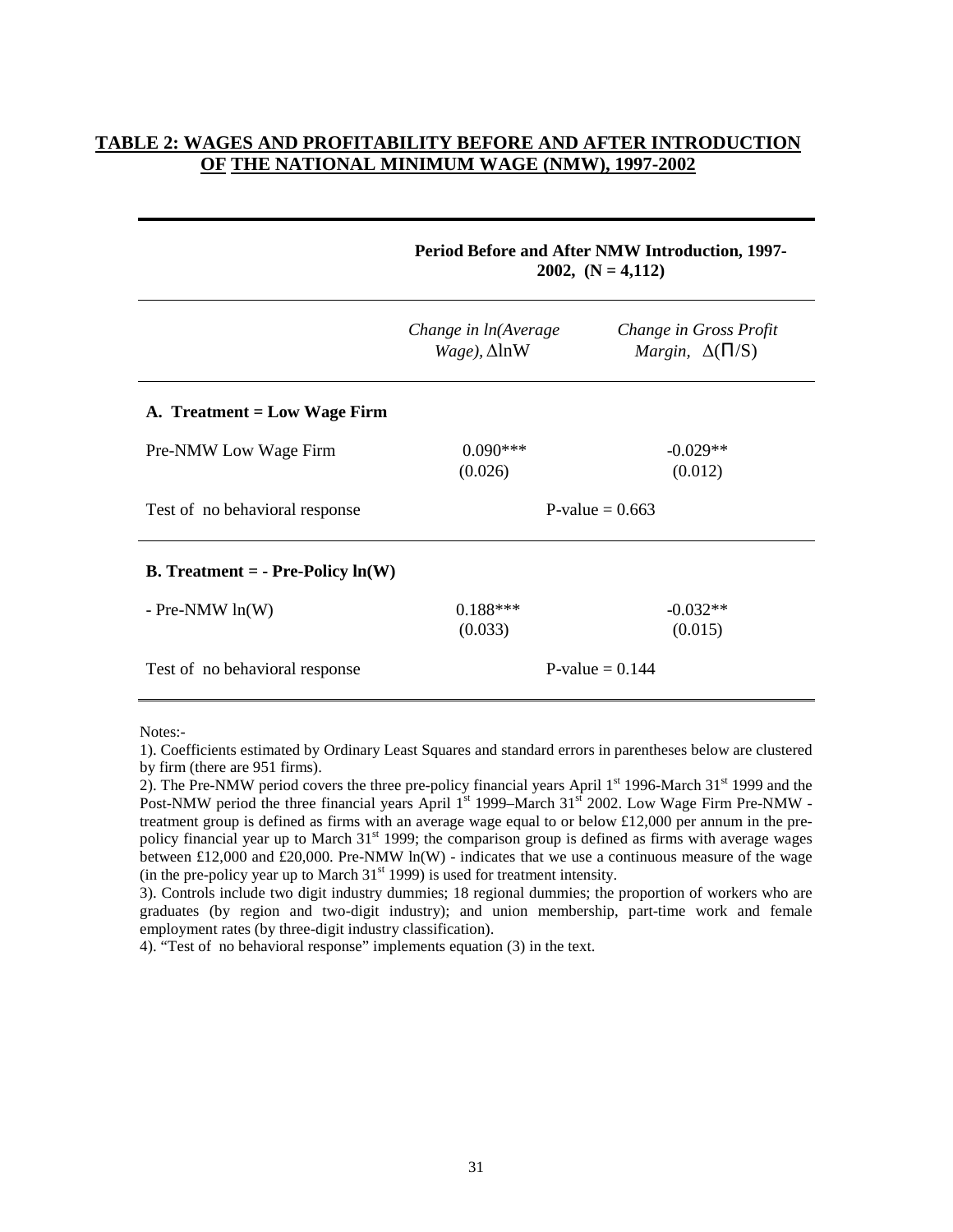# **TABLE 3: WAGES AND PROFITABILITY BEFORE AND AFTER INTRODUCTION OF AN 'IMAGINARY' NATIONAL MINIMUM WAGE (NMW), 1993-1999**

|                                                   | <b>Period Before and After 'Imaginary</b><br>NMW' Introduction, 1993-99, $(N = 4,550)$ |                                                           |  |
|---------------------------------------------------|----------------------------------------------------------------------------------------|-----------------------------------------------------------|--|
|                                                   | Change in ln(Average<br>$Wage$ ), $\Delta$ lnW                                         | Change in Gross Profit<br><i>Margin</i> , $\Delta(\Pi/S)$ |  |
| A. Treatment = Low Wage Firm                      |                                                                                        |                                                           |  |
| Pre-'Imaginary NMW' Low                           |                                                                                        |                                                           |  |
| Wage Firm                                         | 0.033                                                                                  | 0.015                                                     |  |
|                                                   | (0.028)                                                                                | (0.011)                                                   |  |
| <b>B.</b> Treatment = $\text{- Pre-Policy In}(W)$ |                                                                                        |                                                           |  |
| - Pre-'Imaginary NMW' ln(W)                       | 0.079                                                                                  | 0.012                                                     |  |
|                                                   | (0.106)                                                                                | (0.029)                                                   |  |
|                                                   |                                                                                        |                                                           |  |

Notes:-

3). Controls include two digit industry dummies; 18 regional dummies, the proportion of workers who are graduates (by region and two-digit industry); and union membership, part-time work and female employment rates (by three-digit industry classification).

<sup>1).</sup> Coefficients estimated by Ordinary Least Squares and standard errors in parentheses below are clustered by firm (there are 1,047 firms).

<sup>2).</sup> The Pre-'Imaginary NMW' period covers the three financial years April  $1<sup>st</sup> 1993$  – March 31<sup>st</sup> 1996 and the Post-'Imaginary NMW' period covers the three financial years April 1<sup>st</sup> 1996 and March 31<sup>st</sup> 1999. Low Wage Firm Pre-'Imaginary NMW' - treatment group is defined as firms with an average wage equal to or below £12,000 per annum in the pre-policy financial year up to March  $31<sup>st</sup>$  1996; the comparison group is defined as firms with average wages between £12,000 and £20,000. Pre-'Imaginary NMW'  $ln(W)$  indicates that we use a continuous measure of the wage (in the Pre-'Imaginary NMW' year up to March  $31<sup>st</sup>$  1996) is used for treatment intensity.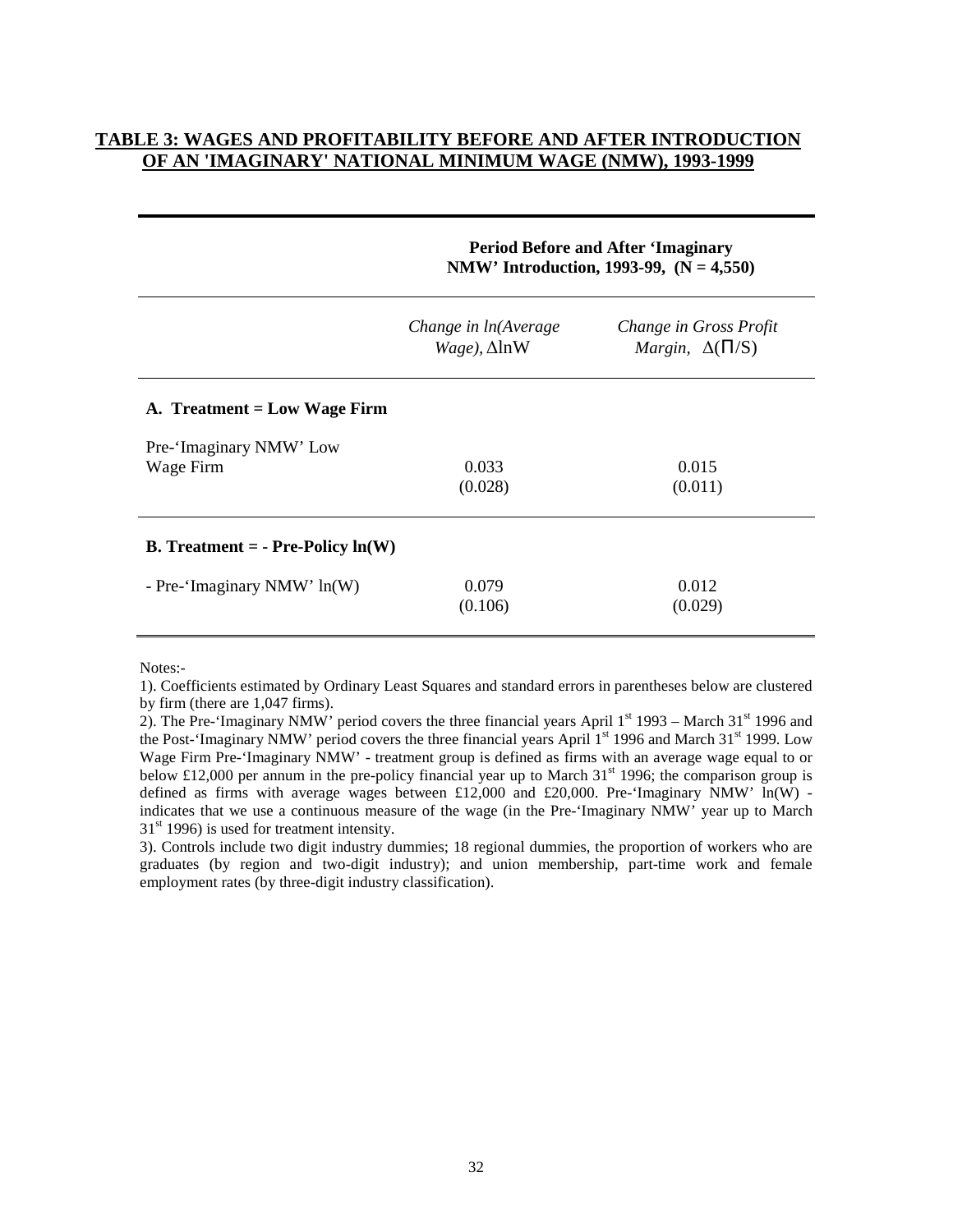# **TABLE 4: NATIONAL MINIMUM WAGE INTRODUCTION AND WAGES AND PROFITABILITY IN CARE HOMES, 1998-1999.**

|                         | $(N = 908)$                                  |                        |  |
|-------------------------|----------------------------------------------|------------------------|--|
| A. Wages                | Change in $ln(Average\,Wage)$ , $\Delta lnW$ |                        |  |
| Pre-NMW Wage Gap        | $0.861***$<br>(0.045)                        | $0.886***$<br>(0.052)  |  |
| Controls                | N <sub>o</sub>                               | Yes                    |  |
| <b>B.</b> Profitability | $\Delta(\Pi/S)$ , Change in Profit Margin    |                        |  |
| Pre-NMW Wage Gap        | $-0.433***$<br>(0.173)                       | $-0.492***$<br>(0.202) |  |
| Controls                | N <sub>o</sub>                               | Yes                    |  |

# **Period Before and After NMW Introduction, 1998-99,**

Notes:-

1). Coefficients estimated by Ordinary Least Squares. Robust standard errors in parentheses under coefficients.

2). Sample covers 454 nursing homes in 1998 and 1999.

3). Initial pre-minimum wage period (t-1) controls include workforce characteristics (proportion female, mean worker age, proportion with nursing qualifications), the proportion of residents paid for by the government ("DSS"), region dummies and month dummies.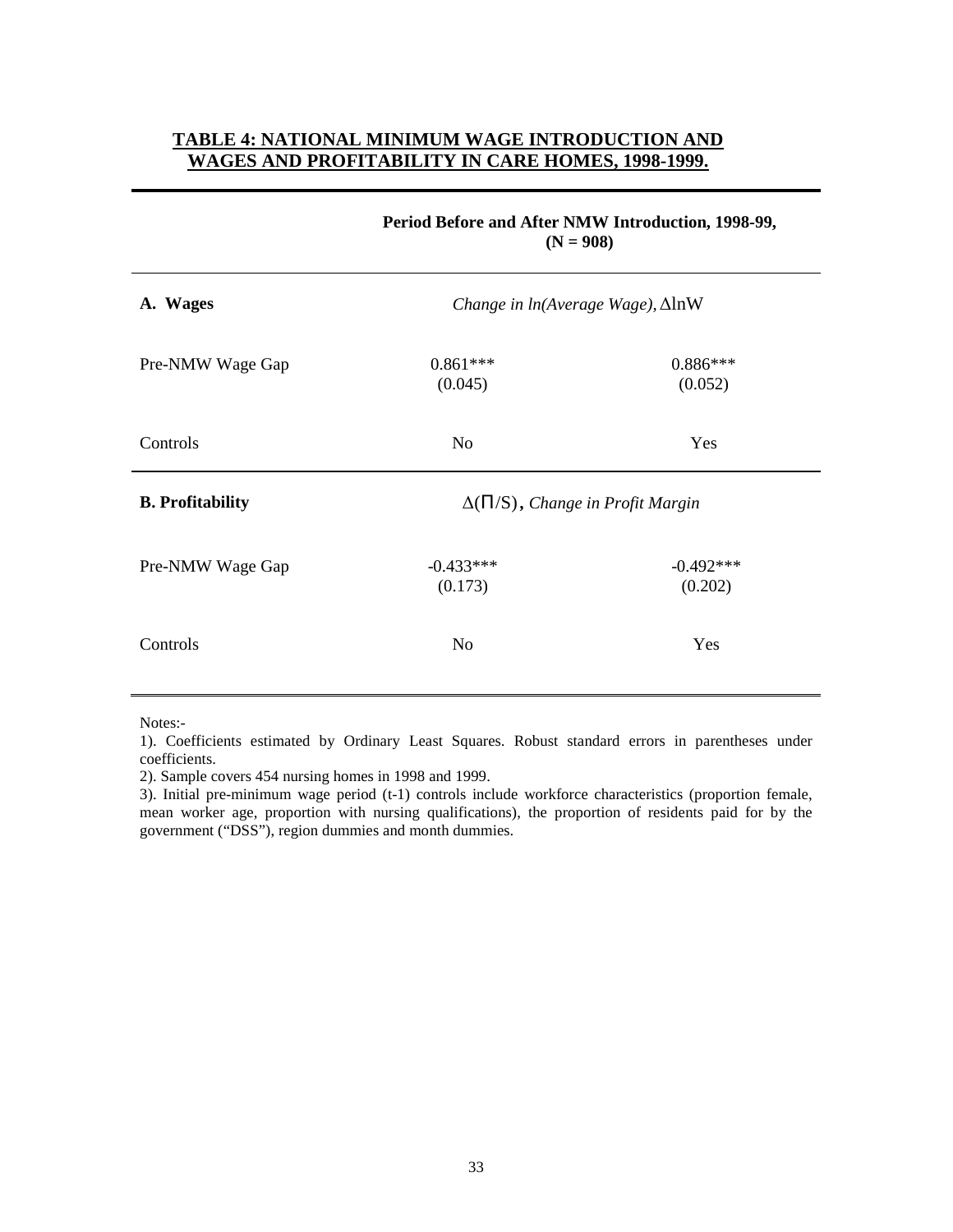#### **TABLE 5: SPLITTING INTO HIGH AND LOW MARKET POWER INDUSTRIES**

| Outcome                                                                                                                     | <b>High Market</b><br><b>Power Industries</b> | Low Market<br>Power industries           |
|-----------------------------------------------------------------------------------------------------------------------------|-----------------------------------------------|------------------------------------------|
| A. Wages<br>$Treatment = Low wage Firm$<br>$N = 1,943$ (High); $N = 2,169$ (Low)                                            | $0.109***$<br>(0.035)                         | $0.081**$<br>(0.038)                     |
| <b>B.</b> Profits<br>$Treatment = Low wage Firm$<br>$N = 1,943$ (High); $N = 2,169$ (Low)<br>Test of no behavioral response | $-0.037**$<br>(0.018)<br>P-value $= 0.646$    | $-0.014$<br>(0.014)<br>P-value $= 0.531$ |
| C. Employment                                                                                                               |                                               |                                          |
| $Treatment = Low wage Firm$<br>$N = 1,943$ (High); $N = 2,169$ (Low)                                                        | 0.104<br>(0.142)                              | $-0.012$<br>(0.121)                      |
| <b>D. Labor Productivity</b><br>$Treatment = Low wage Firm$<br>$N = 1,943$ (High); $N = 2,169$<br>(Low)                     | 0.075<br>(0.066)                              | 0.113<br>(0.090)                         |
| E. Exit<br>$Treatment = Low wage Firm$<br>$N=1,150$ (High); $N=1,206$ (Low)                                                 | $-0.023$<br>(0.023)                           | $-0.002$<br>(0.027)                      |

Notes:-

1). This table shows the results from a series of separate regressions for the Low Wage Firm models. The dependent variable is indicated in the first column, Column (1) is on the sub-sample of firms in high market power industries and column (2) is the sub-sample of firms in the low market power industries

2). High market power industries are defined as those with higher than the median value of the industrylevel Lerner Index in the firm's three-digit industry. Low market power industries are defined as those with below the median value of the industry-level Lerner Index in the firm's three-digit industry.

3). Coefficients estimated by Ordinary Least Squares and standard errors in parentheses below are clustered by firm.

4). Employment is total number of workers in the firm. Labor productivity is ln(sales/employment). "Exit" is defined for two cohorts in 1996 (pre-NMW) and 1999 post NMW and indicates whether the firm ceased to exist in the subsequent 3 years (see text)

5). Controls include two digit industry dummies; 18 regional dummies, the proportion of workers who are graduates (by region and two-digit industry); and union membership, part-time work and female employment rates (by three-digit industry classification).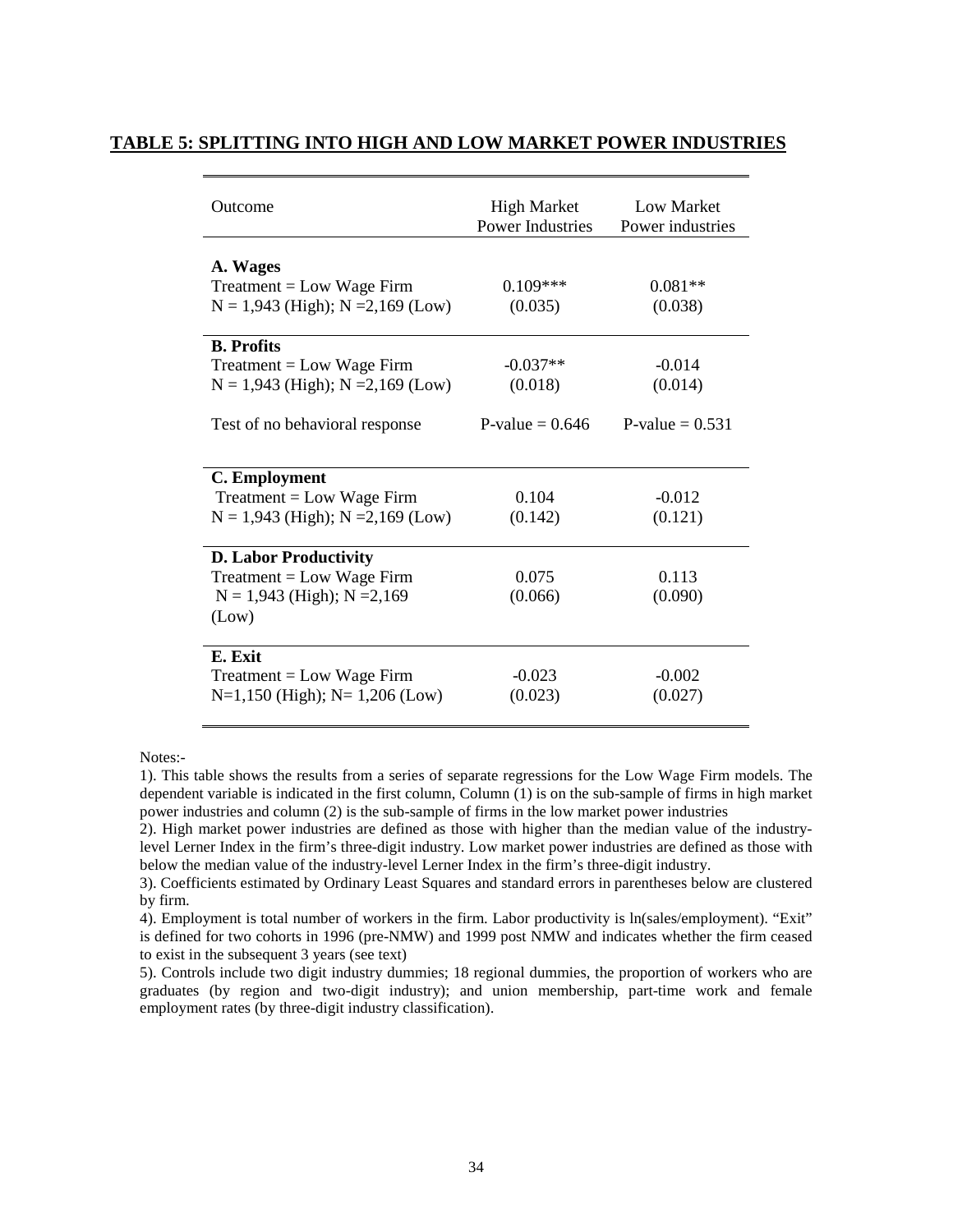# **TABLE 6: FIRM ENTRY AND EXIT (BY THREE-DIGIT INDUSTRY).**

|                                         | Period Before and<br><b>After NMW</b><br>Introduction, 1996-<br>2001, $(N = 1,020)$ | Period Before and<br>After 'Imaginary<br>NMW' Introduction,<br>1994-98, $(N = 850)$ | Difference          |  |
|-----------------------------------------|-------------------------------------------------------------------------------------|-------------------------------------------------------------------------------------|---------------------|--|
| A. Change in Industry Entry Rates       |                                                                                     |                                                                                     |                     |  |
| Pre-NMW Low Pay<br>Proportion           | 0.021<br>(0.015)                                                                    | $0.057*$<br>(0032)                                                                  | $-0.036$<br>(0.038) |  |
| <b>B.</b> Change in Industry Exit Rates |                                                                                     |                                                                                     |                     |  |
| Pre-NMW Low Pay<br>Proportion           | $-0.013$<br>(0.016)                                                                 | $-0.028$<br>(0.018)                                                                 | 0.015<br>(0.024)    |  |
| C. Change in Industry Net Entry Rates   |                                                                                     |                                                                                     |                     |  |
| Pre-NMW Low Pay<br>Proportion           | 0.034<br>(0.025)                                                                    | $0.085**$<br>(0.027)                                                                | $-0.051$<br>(0.037) |  |

Notes:-

1). Data taken from Value-Added Tax (VAT) Registrations and Deregistration Data, Department of Trade and Industry (DTI). Entry rate is the proportion of firms who are newly registered in a year in a three-digit industry. Exit rate is the proportion of firms who are deregistered in the year. Net entry is entry rate – exit rate. Standard errors (in parentheses) are clustered by three-digit industry.

2). Pre-NMW low pay proportion is the proportion of workers with an hourly wage less than £3.60 in the three-digit industry in real terms over the pre-policy period (the minimum wage threshold of £3.60 is deflated by the retail price index for the years 1994-1998).

3). All specifications include controls for two digit industry dummies, time dummies, and the proportion of employees in the three-digit industry that are female, part-time and the proportion of employees in the three-digit industry that are female, part-time and unionized.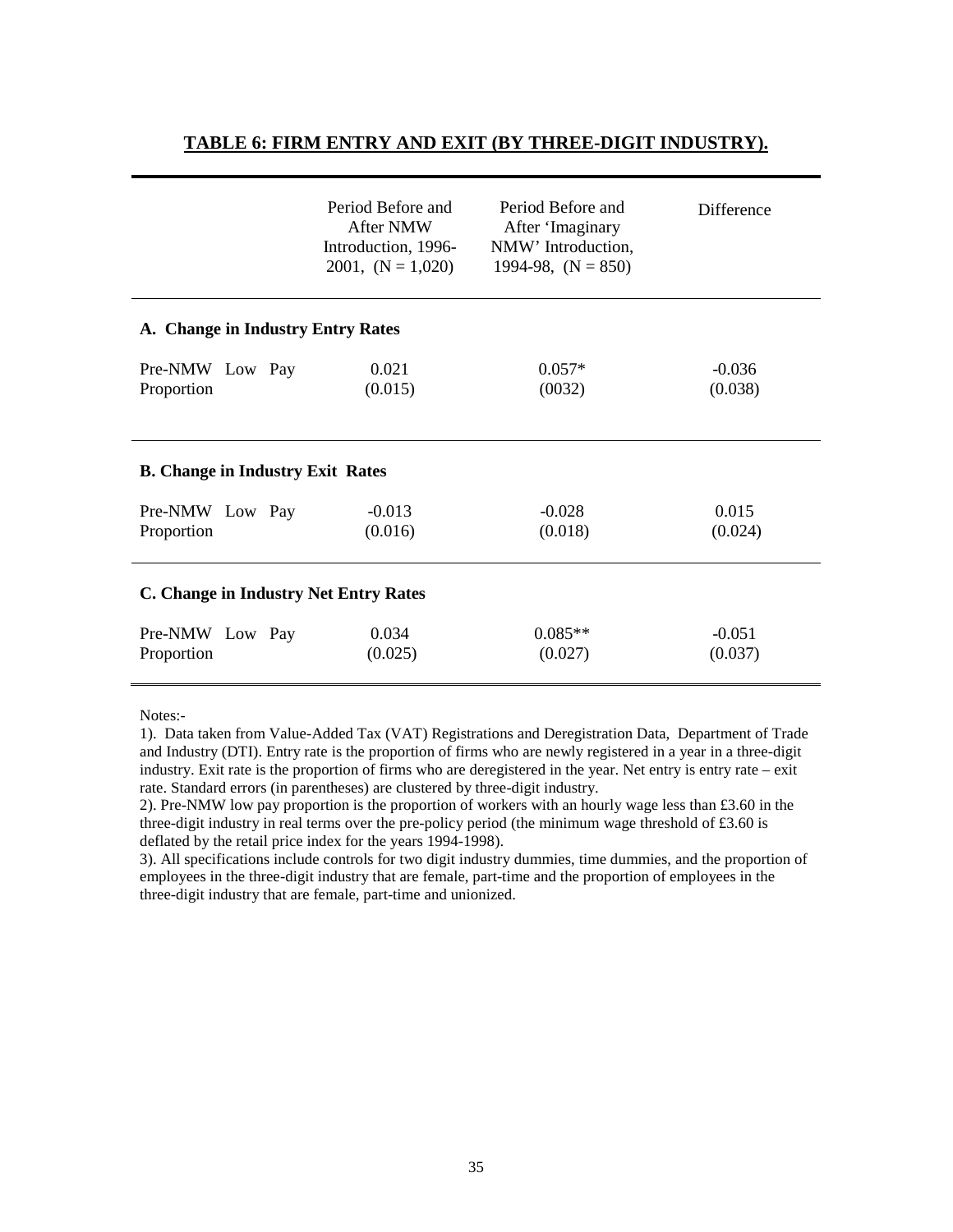# **Appendices**

# **[Note that these are for referees only and not intended for publication unless specifically requested. They are available on-line as NBER Working Paper 13996]**

# **Appendix A: Theoretical Models of Profitability and Minimum Wages**

# A1. Introduction

In order to obtain a long-run effect of the minimum wage on profitability we need to have some degree of imperfect competition in the product market. We therefore consider several industrial organization models. Aaronson and French (2007) consider in detail the effects on the minimum wage on prices and costs in a competitive and monopsonistic labor market model. However, in these models firms do not have positive price-cost margins so profits remain zero by assumption, regardless of the minimum wage.

We separate our analysis into the short-run and long-run, where we define the short run as the period where all variables are able to change (*including* capital, labor, prices, etc) but the number of firms is held fixed. In the long-run entry and exit can occur and the number of firms can change. Our analysis of exit and entry is directly applicable to the long-run results.

# A2. Imperfect Competition in the Product market

## *Short-run effects with symmetric and asymmetric costs*

Consider a two-stage game where firms pay a sunk entry cost (*K*) and, conditional on entering engage in competition with other firms (total number of firms in market is denoted *N*). The instruments of competition can be price or quantity.

We begin with the workhorse industrial organization model of an asymmetric Cournot model $3^7$  where firms have heterogeneous marginal costs. Below we discuss alternative imperfect competition models that lead to similar qualitative results.

The non-cooperative Nash equilibrium in quantities gives a well-know expression for the price-cost margin:

$$
\frac{p - c_i(q_i)}{p} = \frac{MS_i}{\eta}
$$
 (A1)

Where  $\eta$  is the (absolute value of the) price elasticity of product demand,  $p$  is output price,  $c_i$  is marginal cost of firm *i*,  $q_i$  is firm output and  $MS_i$  is the market share

 $\overline{a}$  $37$  Cournot competition can be considered the reduced form of a two-stage game where firms set capacities in the first stage and then compete in prices in the first stage (Kreps and Scheinkman, 1983).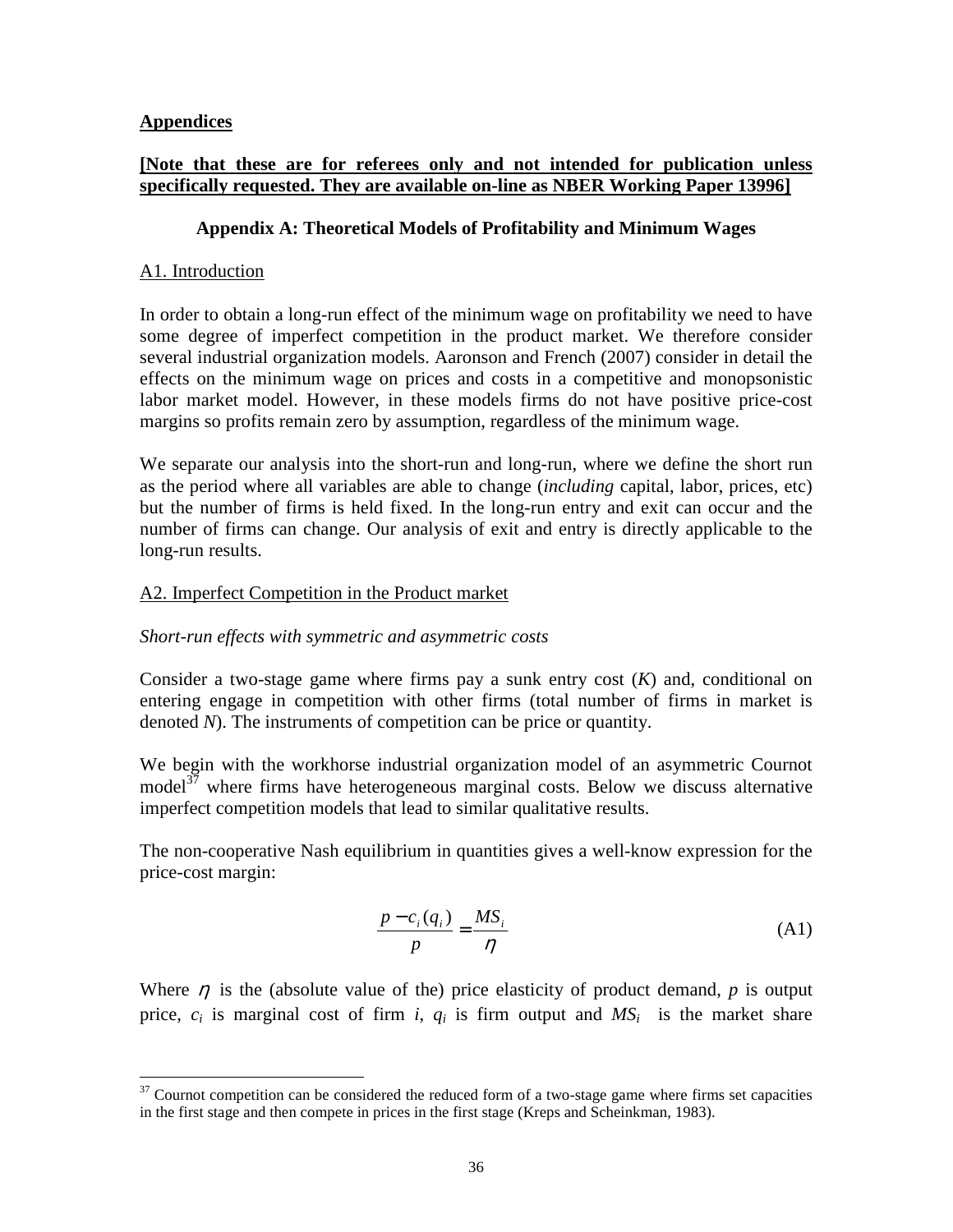$(MS_i = \frac{S_i}{\sum_{i=1}^{n} S_i}$ *i i i S S*  $MS_i = \frac{S_i}{\sum_{i} S_i}$  with S<sub>i</sub> denoting firm sales. Note that equation (A1) nests the special

cases of monopoly  $(N = 1)$ . If we assume constant returns then marginal costs do not depend on output  $(c_i = c_i' (q_i))$  so the price-cost margin can be characterised by the ratio of profit  $(\Pi)$  to sales  $(S)$ :

$$
\left(\frac{\Pi}{S}\right)_i = \frac{MS_i}{\eta} \tag{A2}
$$

Firm *i*'s market share will depend on its marginal costs relative to the marginal costs of other firm's in the industry. If firm *i*'s marginal costs rise relative to those of other firms it will lose market share (see Tirole, 1989, Chapter 5 for example).

Consider the effect of an increase in the minimum wage. If we assume that demand is isoelastic (we will relax this below) then the impact of the minimum wage on the firm's price-cost margins will be reflected in its market share. If a firm employs a greater proportion of minimum wage workers, it will face a larger increase in marginal costs and therefore a larger fall of its price-cost margins.

This is our key comparative static result: the introduction of a minimum wage will reduce the profitability of firms who are more "at risk" because they employ a higher share of minimum wage workers.

If we also relax the assumption the demand elasticity is constant, there will also likely be a fall in profitability. To see this clearly assume that firms are symmetric so that they all face identical marginal costs. In this case, the equilibrium condition of (A1) simplifies to

$$
\frac{\Pi}{S} = \frac{1}{N} \frac{1}{\eta}
$$
 (A3)

It is clear from equation (A3) that the impact of the minimum wage will on profitability ( *S*  $\frac{\Pi}{\sigma}$ ) will depend on its impact on the demand elasticity ( $\eta$ ). In particular if demand becomes more elastic, profitability will fall. For most commonly used demand curves, a minimum wage will make the demand curve more elastic because price has risen. For example, consider the case of linear industry demand (*Q*) for where  $Q = A - bp$ ,  $b > 0$ , *A* > 0. In this case, *Q*  $\eta = b \frac{p}{q}$ . Following the introduction of a minimum wage prices will be higher and quantity sold lower unless demand is perfectly elastic. The elasticity of demand is therefore higher and profitability will fall. This will reinforce the effects on market share discussed in the more general model with asymmetric firms.<sup>38</sup>

<sup>&</sup>lt;sup>38</sup> We cannot rule out the possibility that the aggregate demand curve may become more elastic as wages rise even if the labor market is perfectly competitive. Micro-economic theory places few restrictions on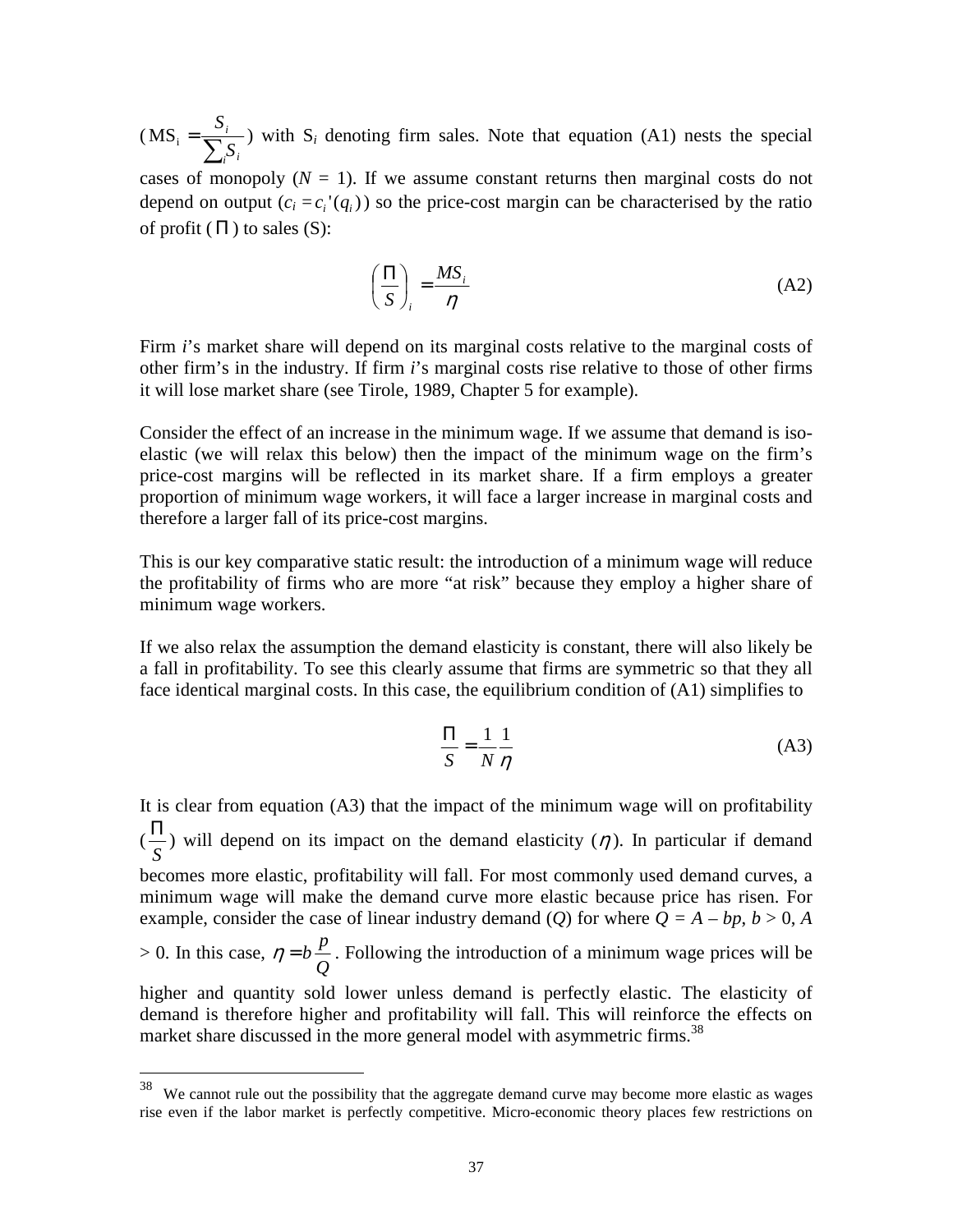Under differentiated products Bertrand equation (A3) should be interpreted as a firmspecific elasticity.

This result differs from Aaronson and French (2006) who consider a model of monopolistic competition. This generates an equilibrium condition like (A3). The minimum wage has no effect on price cost margins in their model because they assume that the elasticity of demand is constant. This guarantees no effect of the minimum wage on price-cost margins as all costs are passed through completely to the consumer. Additionally, the "large number of firms" assumption underlying monopolistic competition rules out strategic interactions that generate the market share effects in equation (A3)

# *Long-run effects*

After the minimum wage is imposed, absolute profits in the industry will be lower. This will mean that there is less of an incentive to enter the industry. Consequently, we might expect to see fewer firms in the industry (from exit and/or less entry) in the long run. The short run fall in profits for the incumbent firms in the industry will therefore be greater than the long-run change as *N* will fall (e.g. see equation (A3)).

An important caveat to this is that the number of firms in the industry may not fall due to an "integer" effect. Since there will always be an integer number of firms in the industry all firms will usually earn some economic profit. Firms will enter and pay the sunk cost up until the point that a marginal firm entering the industry would not make a profit net of the sunk cost. For example, consider a symmetric duopoly in long-run equilibrium. If a third firm entered the industry a firm's profits (net of the sunk cost, *K*) would be negative i.e.  $\Pi^{*(3)} - K \leq 0 \leq \Pi^{*(2)} - K$ , where  $\Pi^{*(3)}$  is equilibrium profits with three firms and  $\Pi^{*(2)}$  equilibrium profits with two firms.

Now, except in the special case when profits in the market exactly covers the sunk cost  $(\Pi^{*(3)} - K < 0$  and  $\Pi^{*(2)} - K = 0$ ) the minimum wage could reduce  $\Pi^{*(2)}$ , but not by so much that  $\Pi^{*(2)} - K \le 0$  and one firm was forced to exit the industry. Consequently, for small increases in the minimum wage firms could have lower profits without a change in the equilibrium number of firms.

This caveat aside, in a dynamic setting we would expect that a minimum wage would increase exit and reduce the entry rate.

## A3. Perfect Competition in the Product Market

<u>.</u>

industry demand curve aggregated from consumer preferences (e.g. see Varian, 1984, chapter 3.16). Thus, it is still ultimately an empirical issue whether profitability rises or falls after the minimum wage.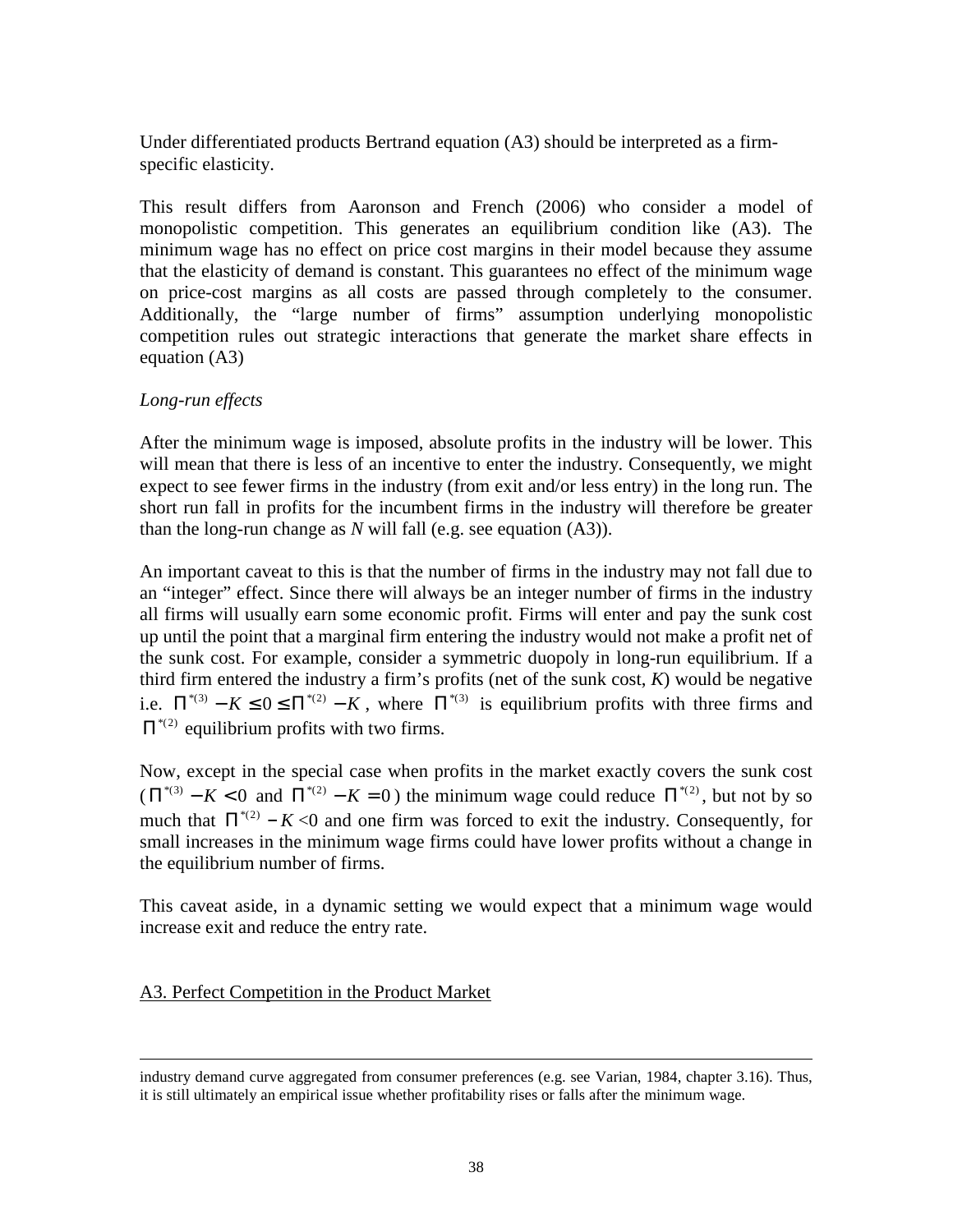Now consider the case of perfectly competitive product markets. Comparative statics of prices and factor demands following a minimum wage increase have been comprehensively analyzed by Aaronson and French (2007). Here, we will briefly contrast the usual case of perfect competition in the labor market with some alternative models. It worth emphasizing two preliminary points. First, as we discussed above that these are in the short-run as in the long run firms earn zero profits by assumption. Second, the shortrun effect of the introduction of a minimum wage will be *larger* in the competitive model than in the monopsony model.

## *Perfect competition in the labor market*

If labor markets are perfectly competitive, the short run effects of the minimum wage on profits are composed of two components (see Ashenfelter and Smith, 1979, and the main text). First, there is fall in profits due to the increased wage for the current number of workers paid below the minimum wage. This fall in profits is offset by a second effect to the degree that firms can substitute minimum wage workers for other factors of production (including non minimum wage workers). In the limiting case of perfect substitutability of minimum wage workers there will be *no effect* on profits.

Of course these are only short-run effects as there can be no economic profits under perfect competition and in equilibrium industry prices will rise and quantity will fall (so there will either be fewer firms or the average firm size will shrink).

# *Imperfect Competition in the labor market*

There have been a variety of models proposed in recent years where firms have some power to set wages because of efficiency wages, monopsony, search or other reasons. In these models, over a certain range of values a binding minimum wage can increase employment.

Considering profits, we would expect the negative short-run effects of a minimum wage on profitability to be muted in such models. This is because, unlike the competitive model the first order effect on profits is zero as an increase in the wage has a beneficial effect on profits through making it easier to recruit, retain and/or motivate workers. There will be a second effect because the firm is being shifted away from its optimal level of the wage so overall we would still expect a decline in profits. However, this is likely to be much less severe than in the competitive model.

To see this consider a simple representation of the monopsony model. We model the firm's wage setting power in a reduced form way (following Card and Krueger, 1995) and assume that the production function,  $F(W, L)$ , is increasing in the wage as well as labor, L. The firm chooses wages and labor to maximize profits

$$
\Pi = \max_{W, L} pF(W, L) - WL
$$

Which lead to the standard first order condition: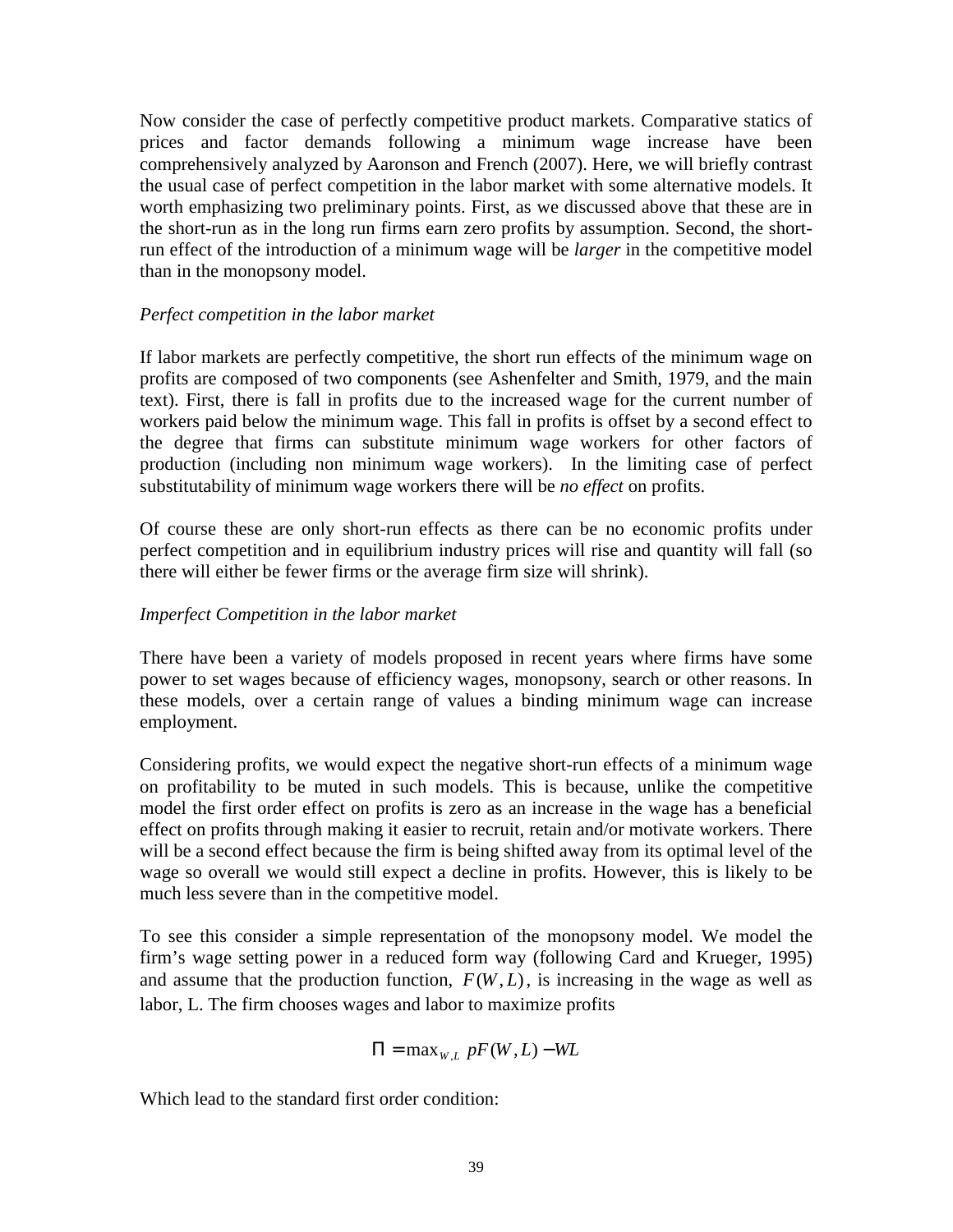$$
p\frac{\partial F(W,L)}{\partial L} = W^*
$$

where an asterix denotes the optimized value. We also have an additional non-standard condition from optimizing wages of:

$$
p\frac{\partial F(W,L)}{\partial W} = L^* \tag{A4}
$$

If we consider the effect of a small increase in wages on profits in the neighbourhood of the optimized level of wages and employment  $(W^*, L^*)$  this is given by:

$$
\frac{d\Pi}{dW} = p\frac{\partial F(W^*, L^*)}{\partial W} - L^*
$$

Note that this is equal to zero by the first order condition with respect to wages, equation (A4).

## *Long-run effects*

In this setting, there are no long-run effects on profits.

Considering exit, unlike the model with imperfect competition firm size is not tied down.

In the competitive model, prices will be higher and output lower. In our constant returns set-up a zero profit equilibrium can be restored either by all firms becoming smaller or by some firms exiting.

#### A4. Summary

In models of imperfect product market competition, we would generally expect to observe negative effects on the profitability of firms where the minimum wage bites, even after firms have adjusted all factors of production. In such models, some of the increase in costs is borne by shareholders rather than just consumers and unemployed low-wage workers as in the standard competitive model.

It is worth emphasizing that employment will still fall in these models. So oligopoly could explain only why employment responses could be more muted than one would expect from a competitive model. Of course, employment changes can be positive if firms with market power in the product market also have market power in the labor market.

The final section (A4) showed a very simple model that assumes no change in sales or jobs following a minimum wage hike. This model does surprisingly well in rationalizing the results.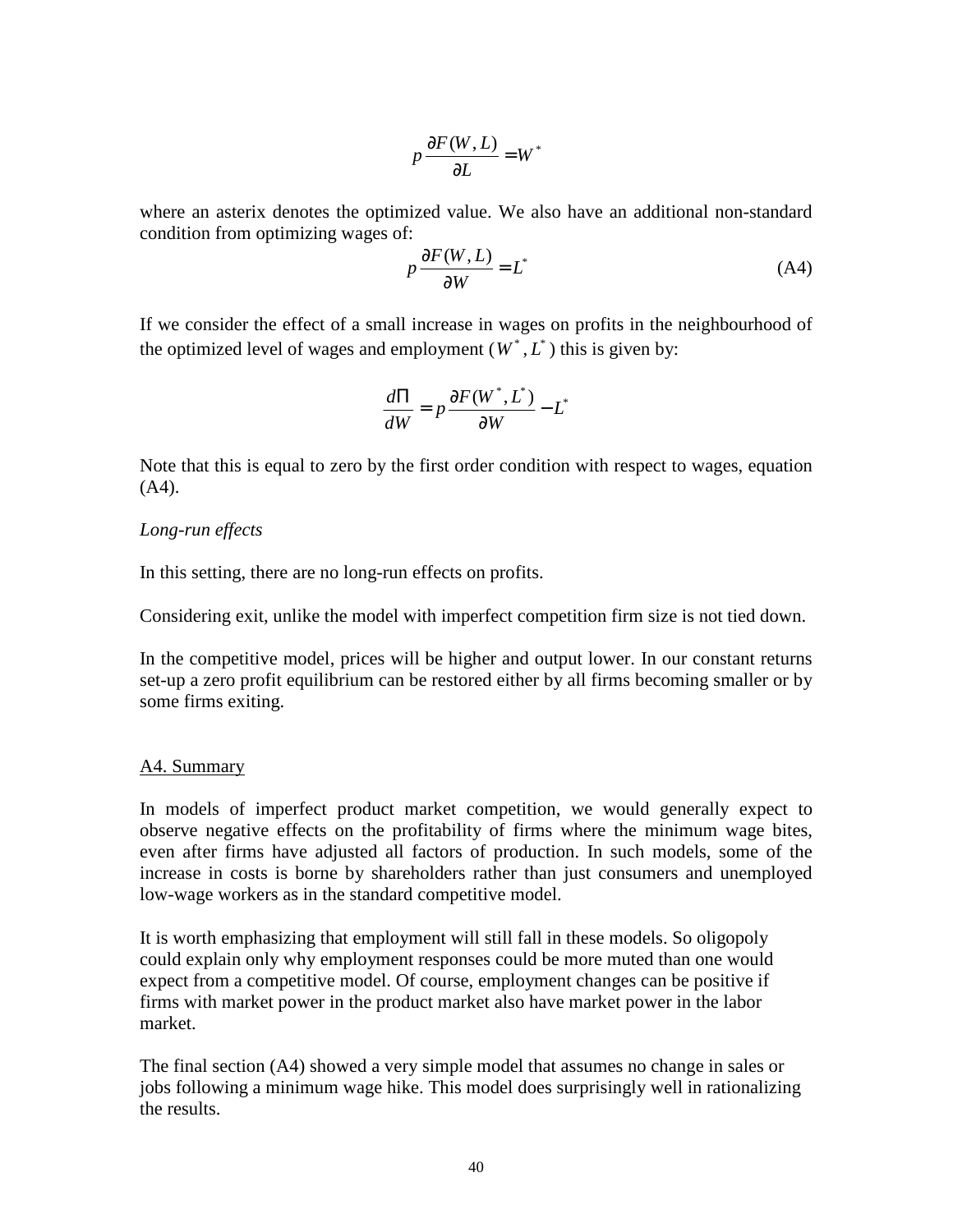#### **Additional References**

Aaronson, Daniel and French, Eric (2006) "Product Market Evidence on the Employment Effects of the Minimum Wage" Federal Reserve Bank of Chicago Working Paper No. 21

Kreps, David and Scheinkman, J. (1983) "Quantity Precommitment and Bertrand competition yield Cournot outcomes" Bell Journal of Economics, 14, 326-227

Tirole, Jean (1989) The Theory of Industrial Organization, Cambridge: MIT Press

Varian, Hal (1986) Microeconomic Analysis, Second Edition New York: Norton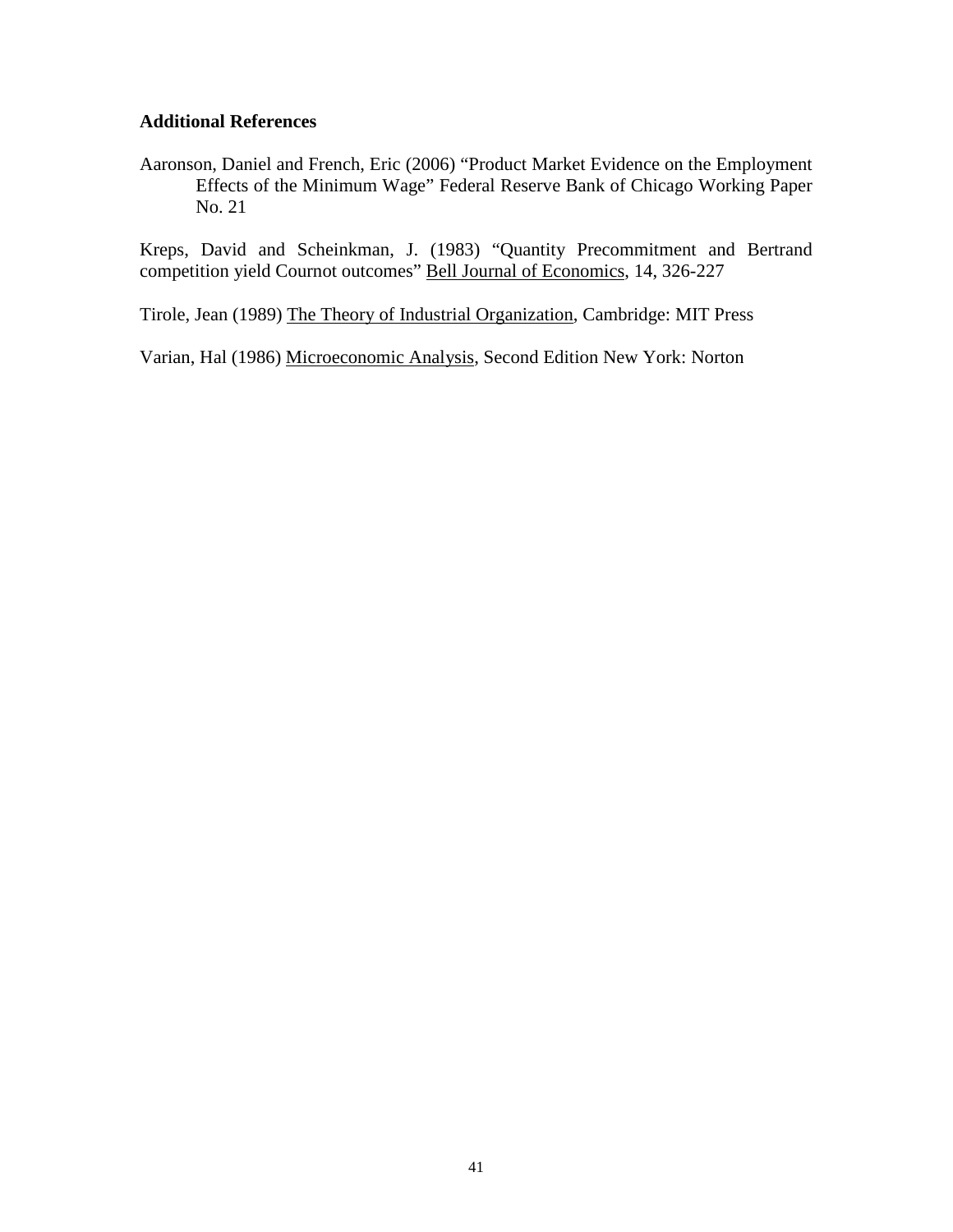# **Appendix B: Data**

# **FAME Data**

The FAME (Financial Analysis Made Easy) dataset contains information on firm company accounts of publicly listed and private firms in the UK economy. It is supplied under licence as part of the AMADEUS database from BVD (Bureau Van Dijk). Our sample begins with data on all firms in the six financial years from April  $1<sup>st</sup>$  1996 to March  $31<sup>st</sup>$  2002 including those who had entered and exited. We select firms who report on the  $31<sup>st</sup>$  March. We drop firms with missing data on our key variables (profits, wages, sales, employment, industry, and region). We use information on consolidated accounts at the lowest level that exists (i.e. we use subsidiary level information if this exists). We drop information for all observations where the profit-sales ratio is greater than 1 in absolute value.

In the main results, we condition on the cohort of firms who were alive on March  $31<sup>st</sup>$ 1999 when the minimum wage introduced and had an average wage between £4000- £20,000. We also present results where we examine the impact of including firms who entered after this date (and exited before this date) including a dummy variables for entrant and exiting firms (and interactions of these dummies with the NMW policy period).

*Profits/Sales:* Gross profits (prior to deductions for tax, interest and dividends) over turnover (sales).

*Average Wages:* Total remuneration divided by total number of employees

*Capital / Sales:* Tangible assets over turnover (sales).

*Sales / Employment:* Total turnover (sales) over the number of employees.

## **Labor Force Survey**

 $\overline{a}$ 

The Labor Force Survey (LFS) is a large-scale household interview-based survey of individuals in the UK that has been carried out on varying bases since  $1975$ <sup>39</sup> Around 60,000 households have been interviewed per survey since 1984. Annual proportions calculated relative to firm reporting year rather than calendar year (i.e. April 1998 – March 1999).

*Union membership*: Defined at the three-digit UKSIC industry level, annual values 1993- 2002.

 $39$  Between 1975 and 1983, the survey was conducted every two years. From 1984 until 1991, it was conducted annually. Since 1992, the Labor Force Survey has been conducted every three months in a fivequarter rolling panel format.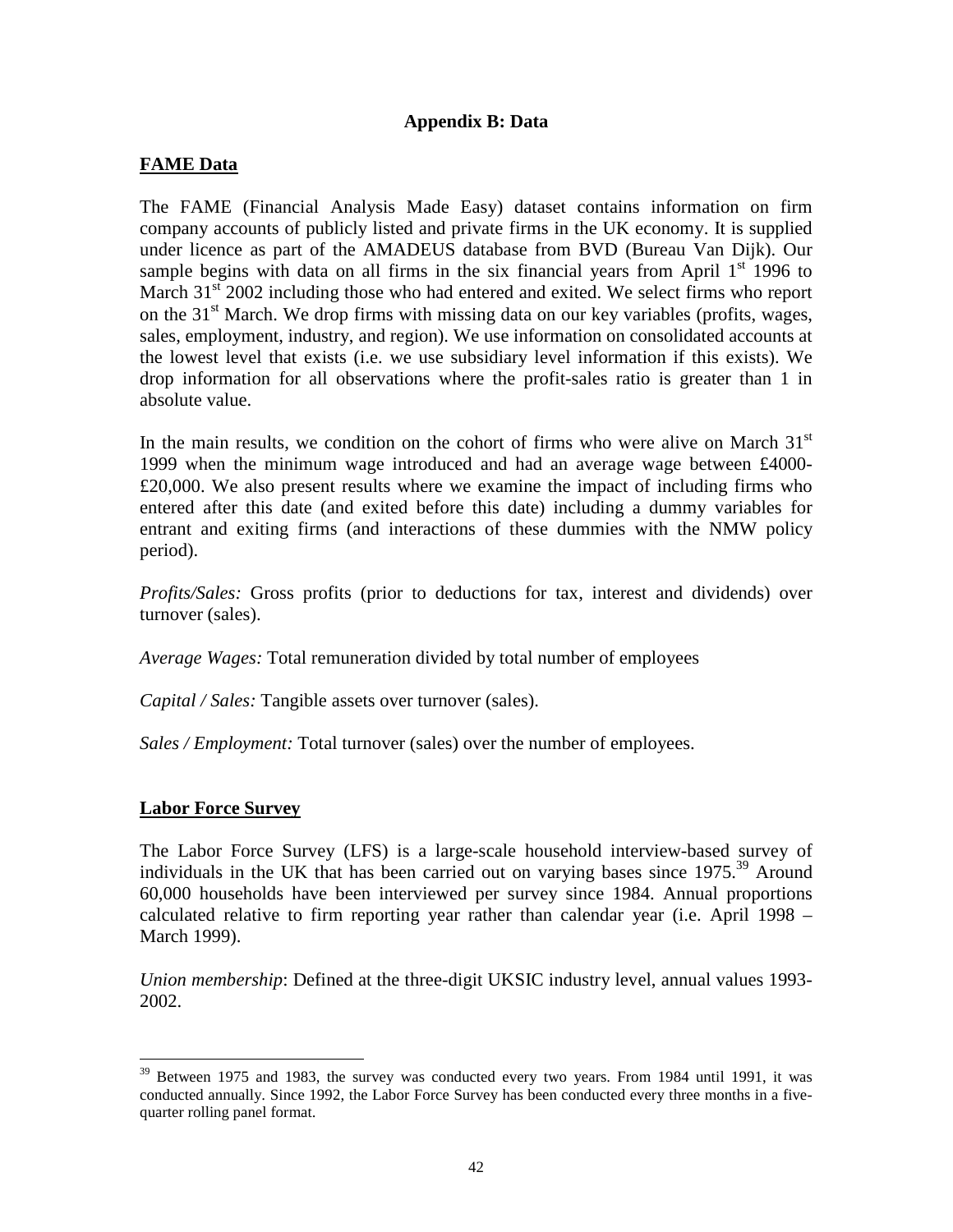*Part-Time Work:* Proportion of employed workforce classified as part-time, annual values 1993-2002. Defined at the three-digit industry level.

*Female Workforce*: Female workers as a proportion of total employed workforce, annual values 1993-2002. Defined at the three-digit industry level.

*Graduate Qualifications:* Proportion of graduate qualified workers per region and twodigit industry cell.

*Region:* Government Office Region of Workplace ("gorwk"). These include Tyne and Wear, Rest of the North East, Greater Manchester, Merseyside, Rest of the North West, South Yorkshire, West Yorkshire, Rest of Yorkshire and Humberside, West Midlands and Met Country, Rest of West Midlands, Eastern, Inner London, Outer London, South East, South West, Wales, Rest of Scotland, Northern Ireland.

# **Care Homes Data**

 $\overline{a}$ 

The UK care homes data was collected in surveys conducted in 1992 (prior to the general election in that year) and 1993 for homes on the South Coast of England; in 1998 (before the introduction of the NMW) and in 1999 (after the introduction of the NMW in April) for all homes across the country. Finally, there was some more data collected in 2000 and 2001 for South Coast homes only. The data is in the form of an unbalanced panel so that the same homes are followed over time. The sector was chosen because it is characterized by a large concentration of non-unionized, low wage employees working in small firms with an average employment level of fifteen to twenty. There was also product market regulation in this sector insofar that an important fraction of home residents had their care paid for by the government through the Department of Social Security (DSS).<sup>40</sup> The Department of Social Security paid a capped price for beds, which were not increased when the minimum was introduced. As a result, many homes had a limited scope to increase prices in response to the minimum thereby leaving more room for employment or profitability effects to manifest themselves. A more comprehensive account of features of the data is given in Machin, Manning and Rahman (2003).

# **Business Registration and De-registration Database**

The UK Department of Trade and Industry (DTI) publish data on births and deaths of companies at the three-digit level on a consistent basis from 1994 (see http://stats.berr.gov.uk/ed/vat/). These are based on Value Added Tax (VAT) Registration numbers that every incorporated firm in Britain is legally obliged to have. (This is the same as the aggregated FAME date).

We used this data to calculate for each three-digit sector the proportion of firms who entered in a year (entry rate). Entry rates calculated as the number of new VAT (Value-Added Tax) registrations as a proportion of the beginning of year stock. Exit rate

 $40$  The average percentage of such residents was 52.7% before the minimum wage introduction and 57.6% after. We always condition on this variable in the regressions.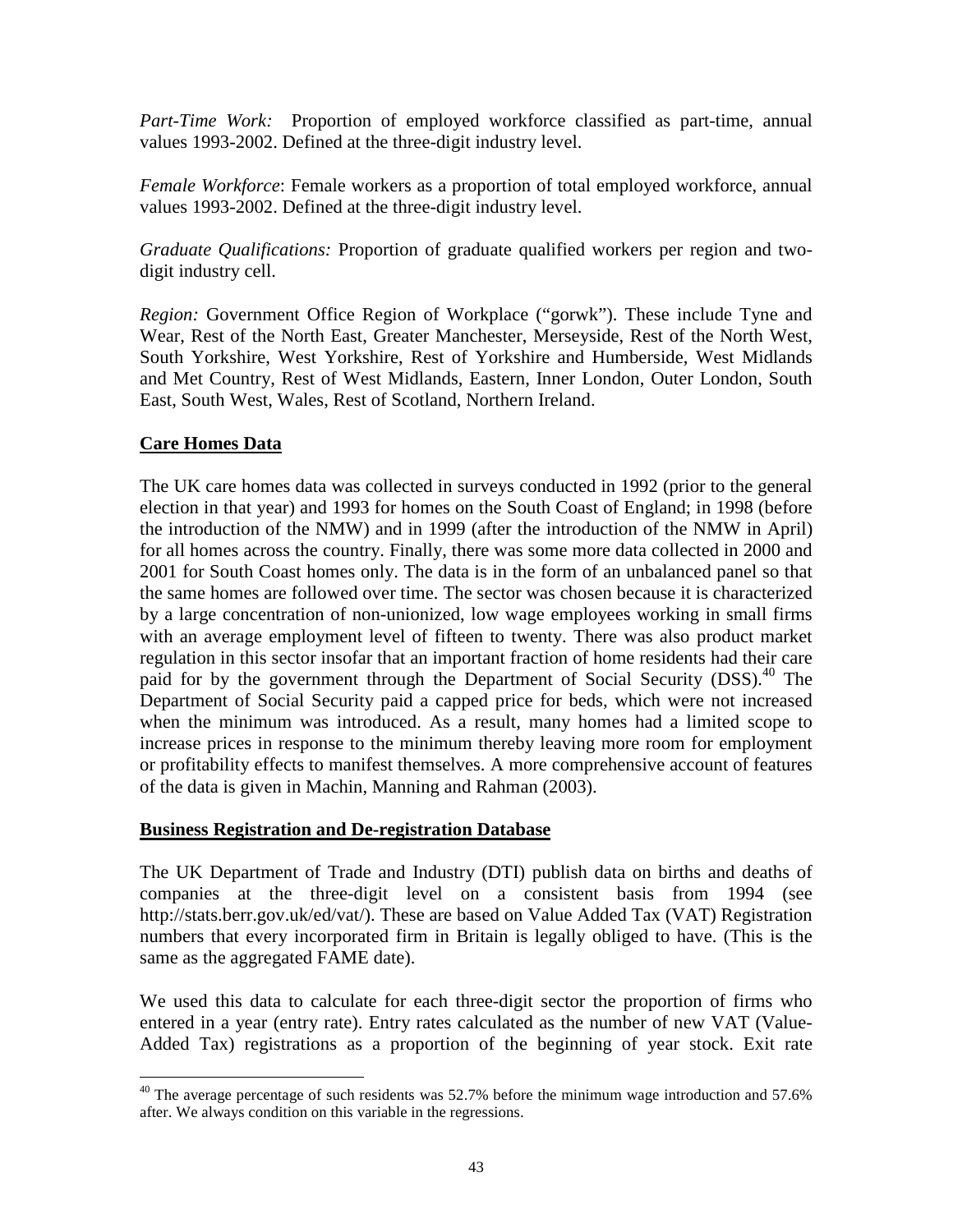calculated as the number of VAT deregistrations over the beginning-of-year stock. Net entry calculated as entry rate minus exit rate. We also calculated the net entry rate as the difference between the entry and exit rates.

We then matched information form the LFS at the same level of aggregation to calculate the proportion of workers in each industry paid below the minimum wage in the prepolicy period.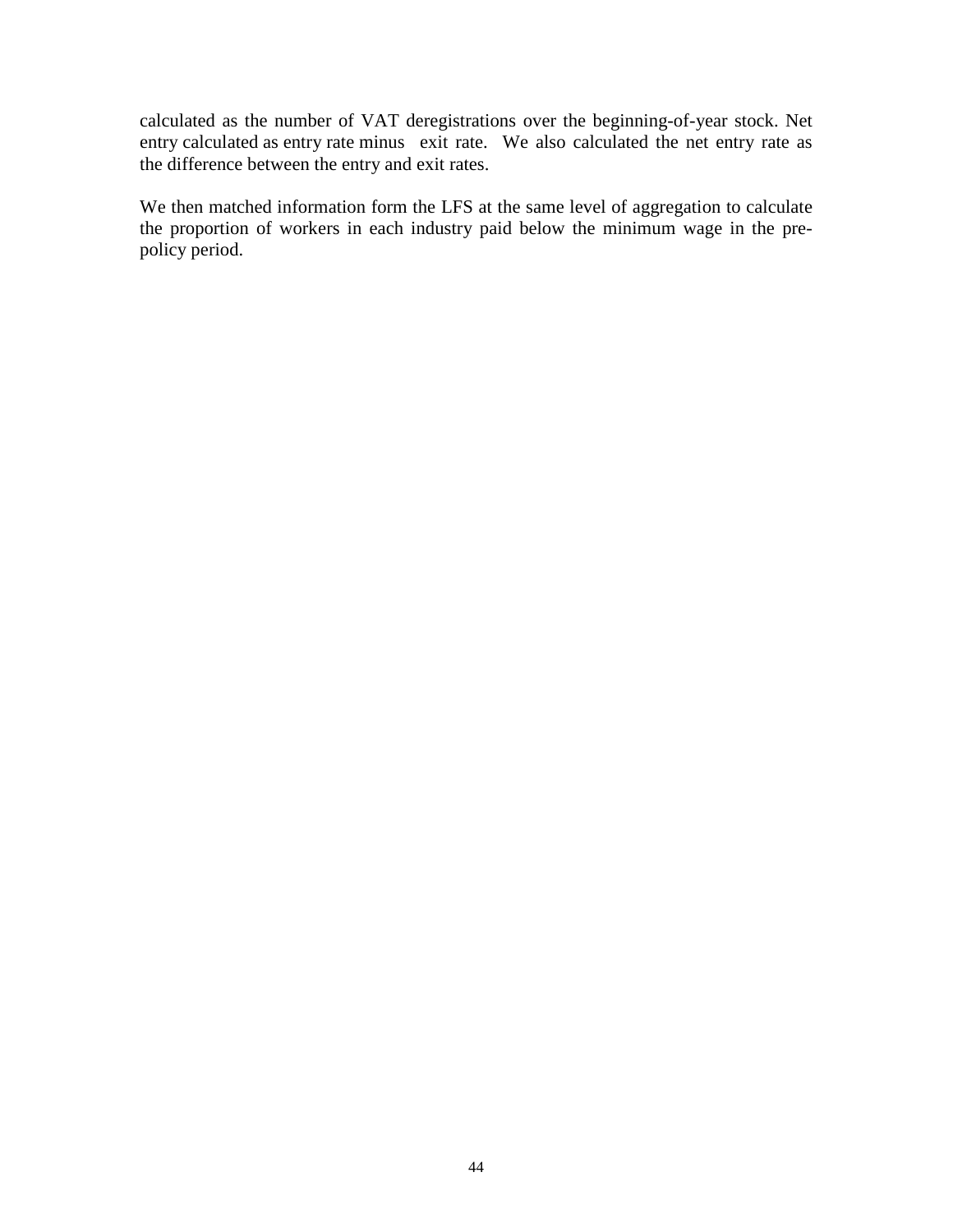|                                                       | <b>Treatment Group</b> | Comparison Group |       |
|-------------------------------------------------------|------------------------|------------------|-------|
|                                                       | $T=1$                  | $T=0$            | All   |
|                                                       |                        |                  |       |
| Average Wage $(\text{\pounds}000s)$                   | 10.53                  | 17.38            | 15.76 |
| Profit/Sales                                          | 0.108                  | 0.064            | 0.074 |
| Capital/Sales                                         | 0.297                  | 0.237            | 0.248 |
| Wagebill/Sales                                        | 0.289                  | 0.261            | 0.268 |
| Employment (mean)                                     | 2,704                  | 1,004            | 1,407 |
| Employment (median)                                   | 273                    | 170              | 187   |
| Productivity (=Sales/Employee) $(\text{\pounds}000s)$ | 71.4                   | 110.2            | 101.0 |
| <b>Exit Rate</b>                                      | 0.050                  | 0.053            | 0.051 |
| Proportion part-time employees                        | 0.295                  | 0.158            | 0.190 |
| Proportion female employees                           | 0.535                  | 0.378            | 0.415 |
| Proportion union members                              | 0.186                  | 0.213            | 0.207 |
| Proportion Firms in:                                  |                        |                  |       |
| Manufacturing                                         | 0.165                  | 0.372            | 0.323 |
| Wholesale                                             | 0.081                  | 0.172            | 0.150 |
| Retail                                                | 0.098                  | 0.038            | 0.052 |
| Hospitality                                           | 0.163                  | 0.015            | 0.050 |
| <b>Business Services</b>                              | 0.133                  | 0.083            | 0.095 |
| Number of Observations                                | 974                    | 3,138            | 4,112 |

# **TABLE B1: CHARACTERISTICS OF TREATMENT AND COMPARISON GROUPS**

NOTES:- T= 0: Comparison group; T = 1: Treatment Group; Part-time and female employees based on Labor Force Survey (LFS) and calculated as proportion of total workers per two-digit industry by regional cell. *Low Wage Firm* treatment group is defined as firms with an average wage equal to or below £12,000 per annum in the pseudo pre-policy financial year up to March 31<sup>st</sup> 1996; the comparison group is defined as firms with average wages between £12,000 and £20,000. Sample for exit represents 1999 cohort of firms, with total  $N = 1,066$  (N=319 for treatment group and N=747 for comparison group).